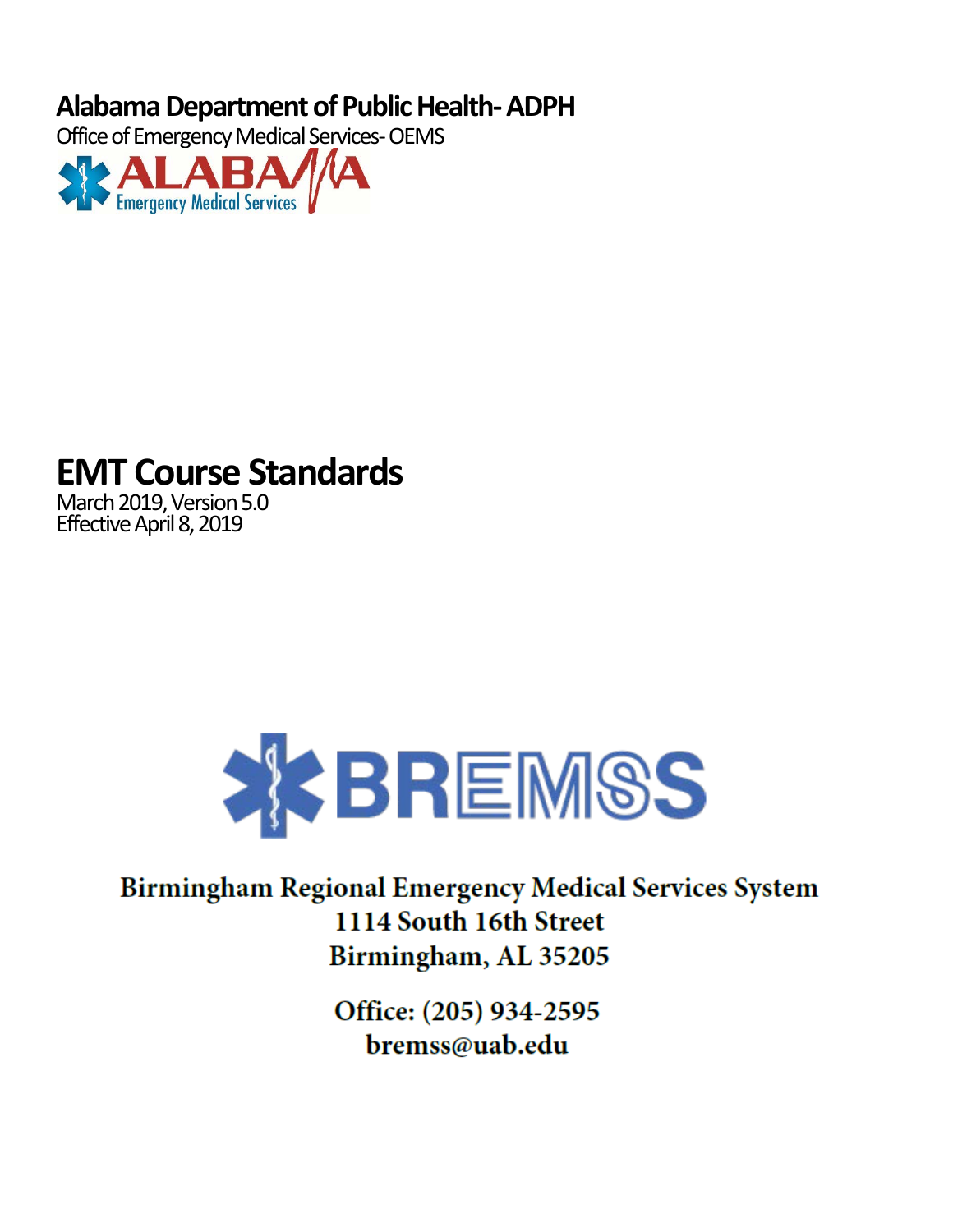# **Alabama Department of Public Health- ADPH**

Office of Emergency Medical Services- OEMS

EMTCourse Standards

Table of Contents

# Introduction

- I. EMT Course Components
- II. EMT Standards and Procedures
- III. EMT Course Administrative Requirements
- IV. EMT Course Quality Monitoring

EMT Course Application Forms

EMT Course Application Process Verification Flow Sheets ADPH OEMS EMT Course Requirements Matrix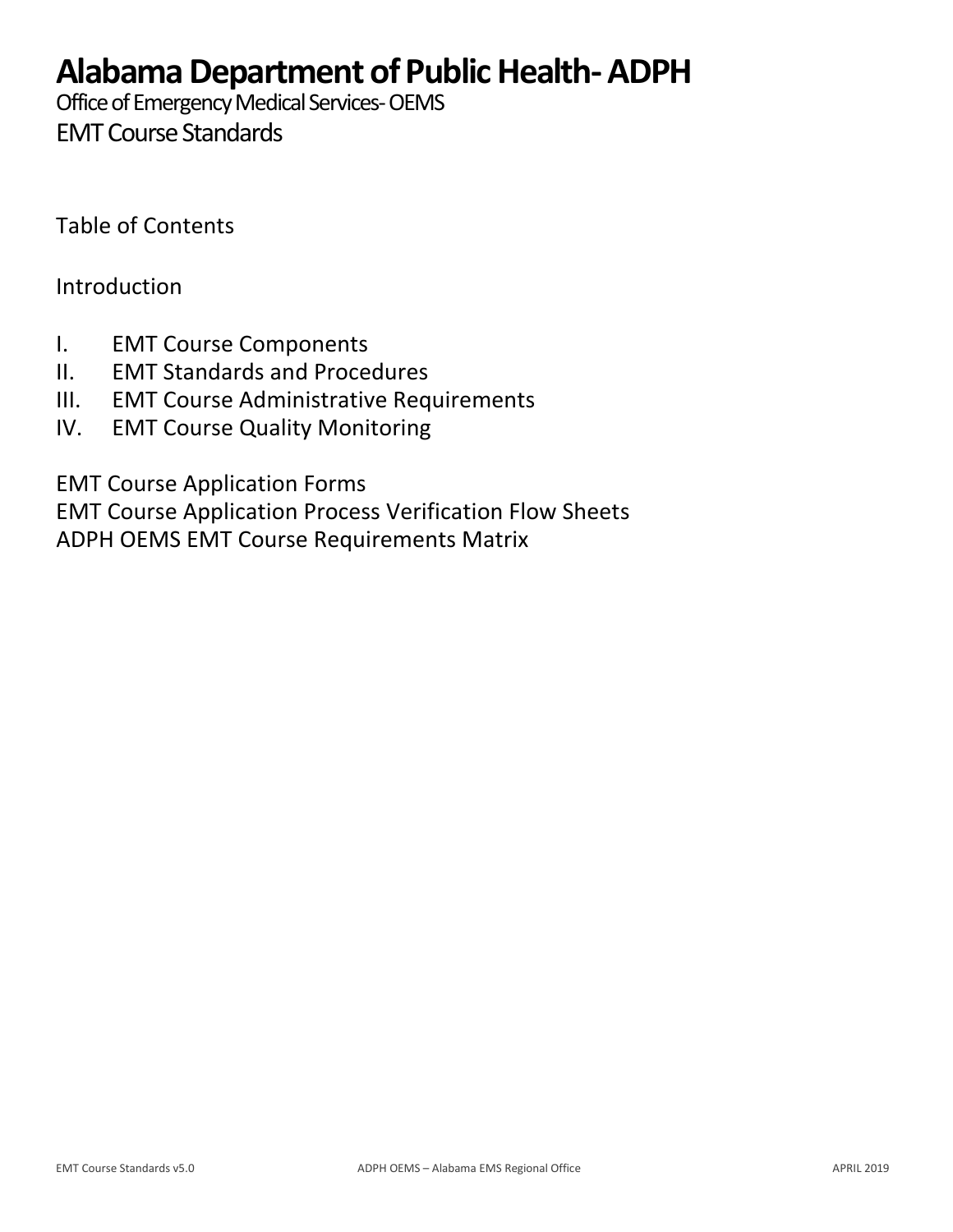# **EMT Course Standards Introduction**

An EMT course may be taught outside of the traditional college setting if the course sponsor receives approval from the Alabama EMS Regional office / ADPH Office of EMS (OEMS). The approval process is based on national guidelines to ensure that successful EMT course completion will allow the student to take the National Registry EMT exam with a reasonable expectation of passing.

The approval process for non-collegiate course sponsors consists of obtaining this approval process document and completing all the requirements therein. Once all the requirements have been completed, an inspection will be performed by the Regional agency. Upon successful completion of application, the Regional agency will notify the OEMS for final course approval.

The EMT Course Standards establishes a process which must be followed, before and after course approval, in order for the course candidates to sit for the National Registry exam. Failure by the course coordinator to complete all the requirements set forth by these standards will place the course in review and subject to being deemed invalid and ineligible for National Registry testing.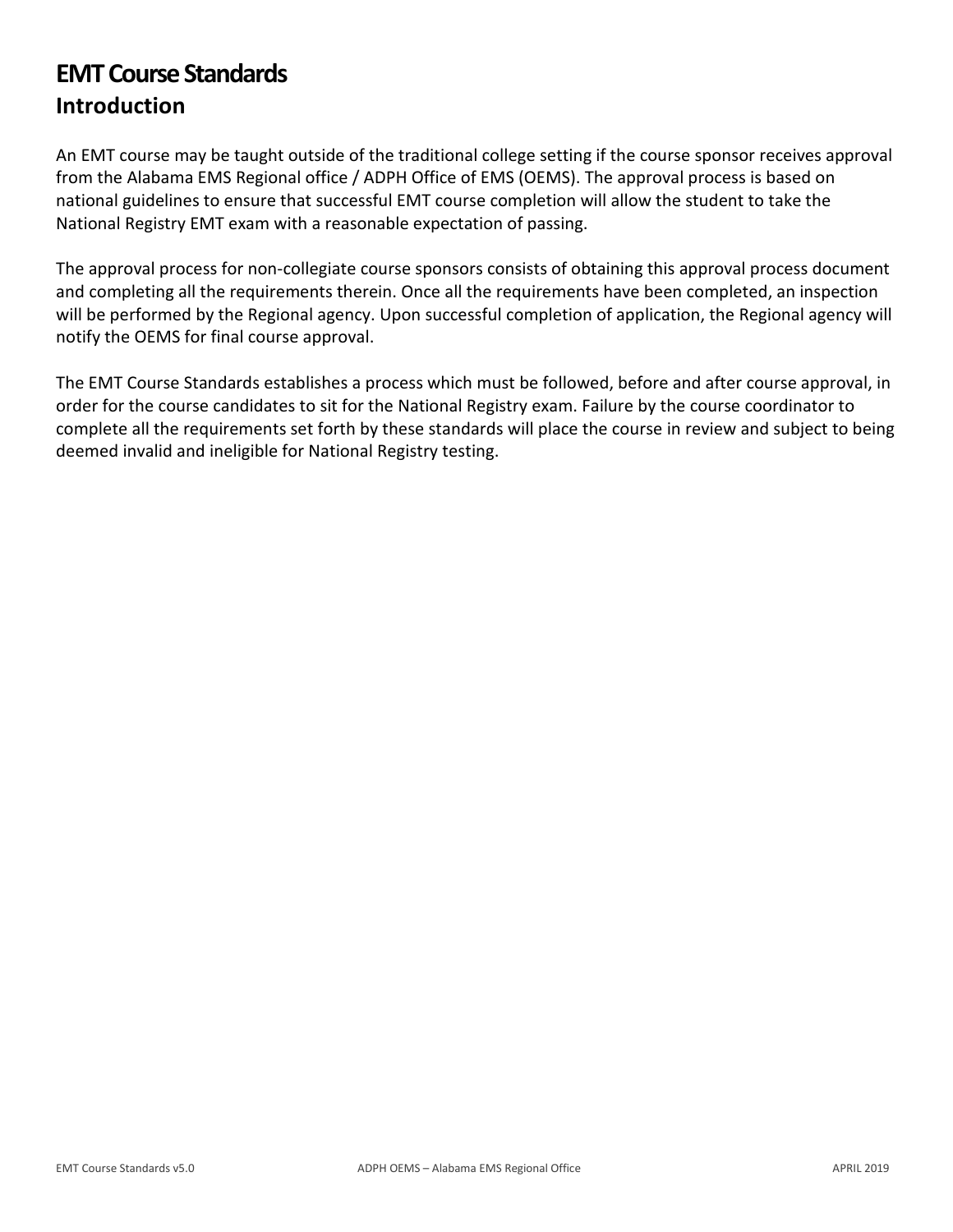# **I. EMT Course Components**

The following standards define the minimum components necessary to conduct an Emergency Medical Technician (EMT) education course:

# **A. Education Program Specifics**

- 1. Any Institution desiring approval as an education program for EMT shall be an institution approved by the Alabama Community College System (ACCS), the Alabama Department of Public Health, Office of Emergency Medical Services (OEMS), and or the Alabama EMS Regional Office.
- 2. All EMS education programs shall utilize a program medical director who is licensed by the Medical Licensure Commission of Alabama, is a local member of the medical community, and is experienced and knowledgeable of the emergency care of the acutely ill and traumatized patients.

#### **B. Course Approval Requirements**

All courses approved by the OEMS/Regional EMS Office will have the following:

- 1. An EMT course will have a designated Course Coordinator. The primary instructor may serve as the Course Coordinator. Course Coordinator Responsibilities:
	- a. Serve as the primary contact for the OEMS and Regional EMS Office,
	- b. Represent the sponsoring entity and provide all administrative oversight,
	- c. Provide the educational resources necessary for teaching all of the EMT course objectives,
	- d. Ensure compliance with all administrative and educational standards listed in this document,
	- e. Advance scheduling and prior orientation of all other instructors and guest lecturers to the knowledge and skills objectives of the session being taught,
	- f. Schedule and coordinate all of the educational components,
	- g. Develop, maintain and ensure all course policies and procedures are followed, to include:
		- i. Pass/Fail criteria
		- ii. Skill proficiency, and
		- iii. Attendance requirements.
	- h. Maintenance of student files documenting individual progress and eligibility for enrollment, completion and exams,
	- i. Complete, record, submit, and maintain all course documentation described in this document, and
	- j. Work with Regional EMS Office to ensure that all data necessary for registration of the course and students with NREMT is available.
- 2. EMT course will have a designated primary instructor and sufficient secondary or skill instructors approved at the level of course conducted to ensure no greater than a six to one (6:1) student to instructor ratio for psychomotor portions of the course.
	- a. Primary instructor (PI) responsibilities include:
		- i. Delivery of appropriate classroom and skills lessons,
		- ii. Providing continuity of qualified and experienced instruction by providing a minimum of 50% of classroom content,
		- iii. Providing physical oversight for 50% of all skills lessons and practice sessions,
		- iv. Reviewing and monitoring of all secondary instructors and guest lecturers to ensure compliance with the course objectives,
		- v. Orient all guest lecturers, clinical preceptors and field internship preceptors to the specific course objectives,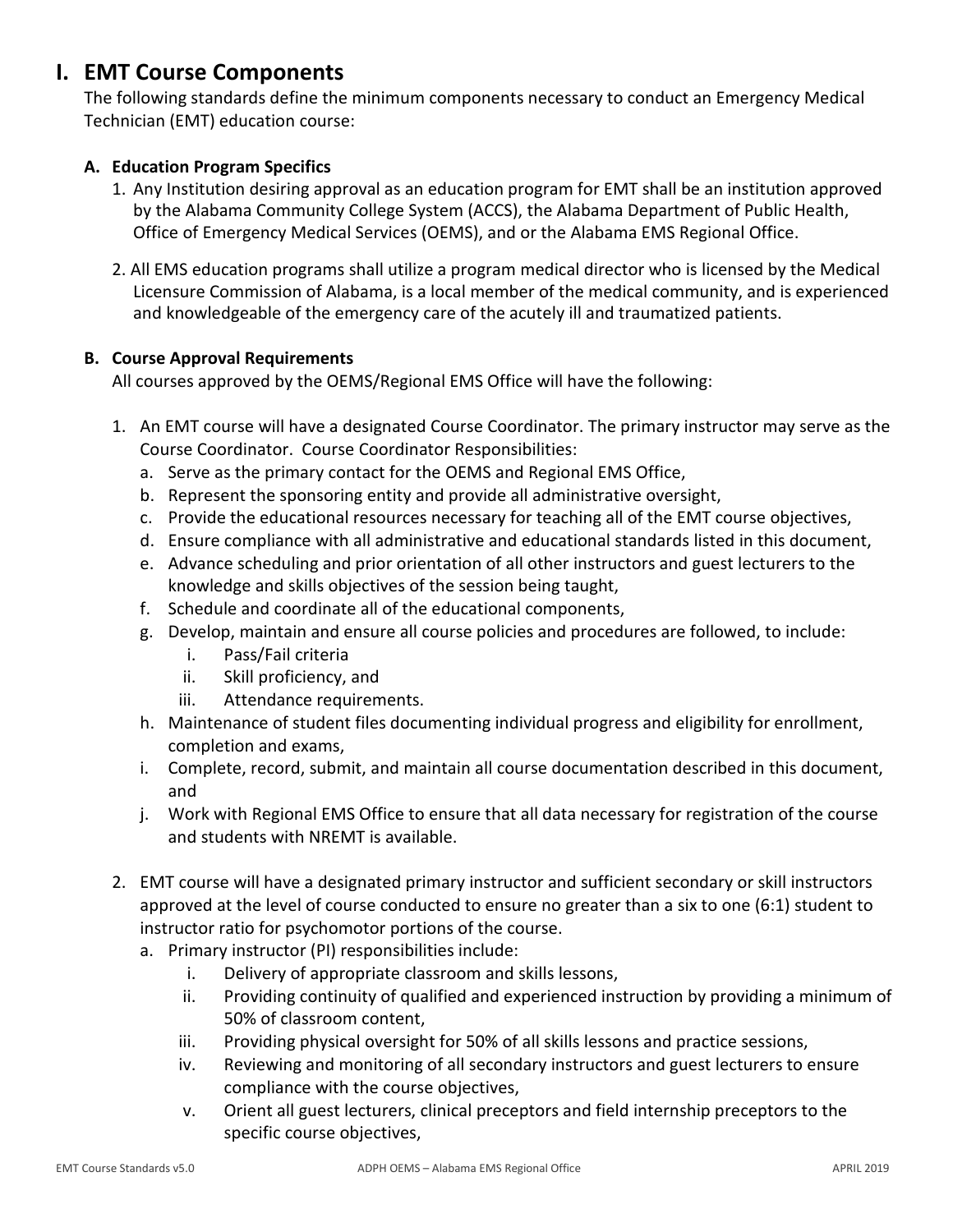# **I. EMT Course Components (continued)**

- vi. Orient all students to the ADPH OEMS licensing procedures and patient care protocols,
- vii. Evaluation of student performance and competency during didactic education, clinical rotations and field internships, and
- viii. Documentation of student attendance, performance and competency.
- ix. Meeting the primary instructor qualifications.
- b. Secondary Instructor responsibilities include:
	- i. Assisting PI with training of students in skill objectives,
	- ii. Assisting PI with valuation of student performance and competency,
	- iii. Assisting PI with documentation of student performance and competency, and
	- iv. Assisting the PI as directed.
	- v. Meeting the secondary instructor qualifications.
- 3. EMT course will have medical direction oversight.
	- a. Physician must meet offline medical director criteria
	- b. Physician provides medical oversight for all medical aspects of instruction
- 4. Equipment

Education programs will have access to all equipment and educational aids necessary to teach, demonstrate, and practice all objectives of the national EMT curricula.

5. Facilities

Classrooms used for the course are required to be conducive to learning as defined in the curriculum.

6. Clinical Sites

All clinical facilities are required to be compatible with and appropriate for the objectives of the specific curriculum. The sponsoring entity is responsible for securing and maintaining written agreements with clinical facilities.

### **C. Curriculum**

- 1. Each educational program shall use the curriculum established by the National Emergency Medical Services Education Standards and shall conform to other stipulations as set forth in the 420-2-1 rules.
- 2. Each educational program shall add to its curriculum any new drugs or procedures approved by the State Board of Health, after notice is given by the OEMS to do so.
- 3. Each educational program is subject to announced and unannounced visits by personnel of the OEMS and or Alabama EMS Regional Office to check adherence to lesson plans, self-study documentation, and training objectives. If the educational program is found to be out of compliance, it may be placed on probationary accreditation status for a period of time, or the OEMS/Alabama EMS Regional Office may withdraw an education program's approval if the program is found to not be in compliance with the 420-2-1 rules, or if the program does not maintain a 70% certification examination pass rate over a three year rotating basis.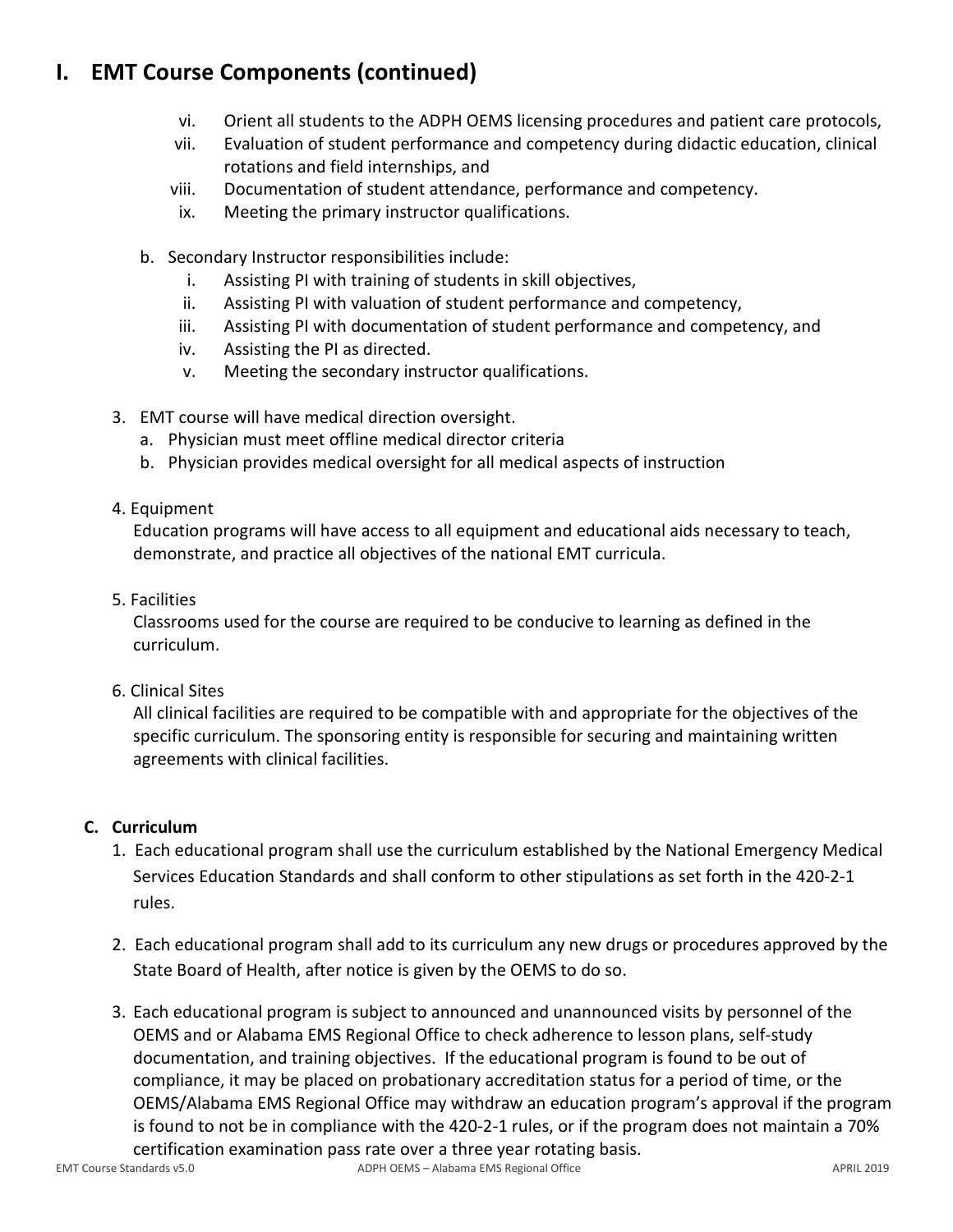# **I. EMT Course Components (continued)**

- 4. Each education program shall submit all documentation pertaining to course offerings and instructors as required by the OEMS/ Regional EMS Office. Documentation shall include, but is not limited to self-study documents, instructor data sheets, intent to train forms, and any administrative updates or changes made by the education program.
- 5. All Education programs must ensure each graduate completes the OEMS and Alabama EMS systems Presentation.

# **II. EMT Standards and Procedures**

# **D. Didactic / Internship Credit Hours**

- 1. Time frames designated herein are recognized as minimum required hours. This is no way suggests that these times may not be exceeded by an accredited education program. As new requirements in EMS education are adopted, minimum required hours may increase to ensure that students receive adequate instructional time.
	- a. All levels of EMS education must include current national curriculum
	- b. Current Alabama EMS Protocols
- 2. The minimum time frame for an EMT course of instruction is
	- a. One hundred forty (140) hours of didactic / laboratory
	- b. Forty-eight (48) hours for internship
- 3. Internship hours may be divided between emergency room and prehospital experience on an ambulance.

### **E. Skills Requirement**

- 1. The instruments used to measure validity and reliability of the internship experience should be standardized documents reflection the practical skills of the curriculum and be approved by the approval agencies.
- 2. The EMT student shall successfully perform patient assessments and management.

### **F. Internship Requirements**

- 1. Licensed emergency medical provider services may enter into an agreement with EMS educational institutions to provide field internships for EMSP students.
- 2. Licensed providers services shall ensure that all designated preceptors are informed of educational requirements for the EMSP student.
- 3. Field internship experiences shall include supervised instruction and practice of emergency medical skills and shall be evaluated by the designated preceptor.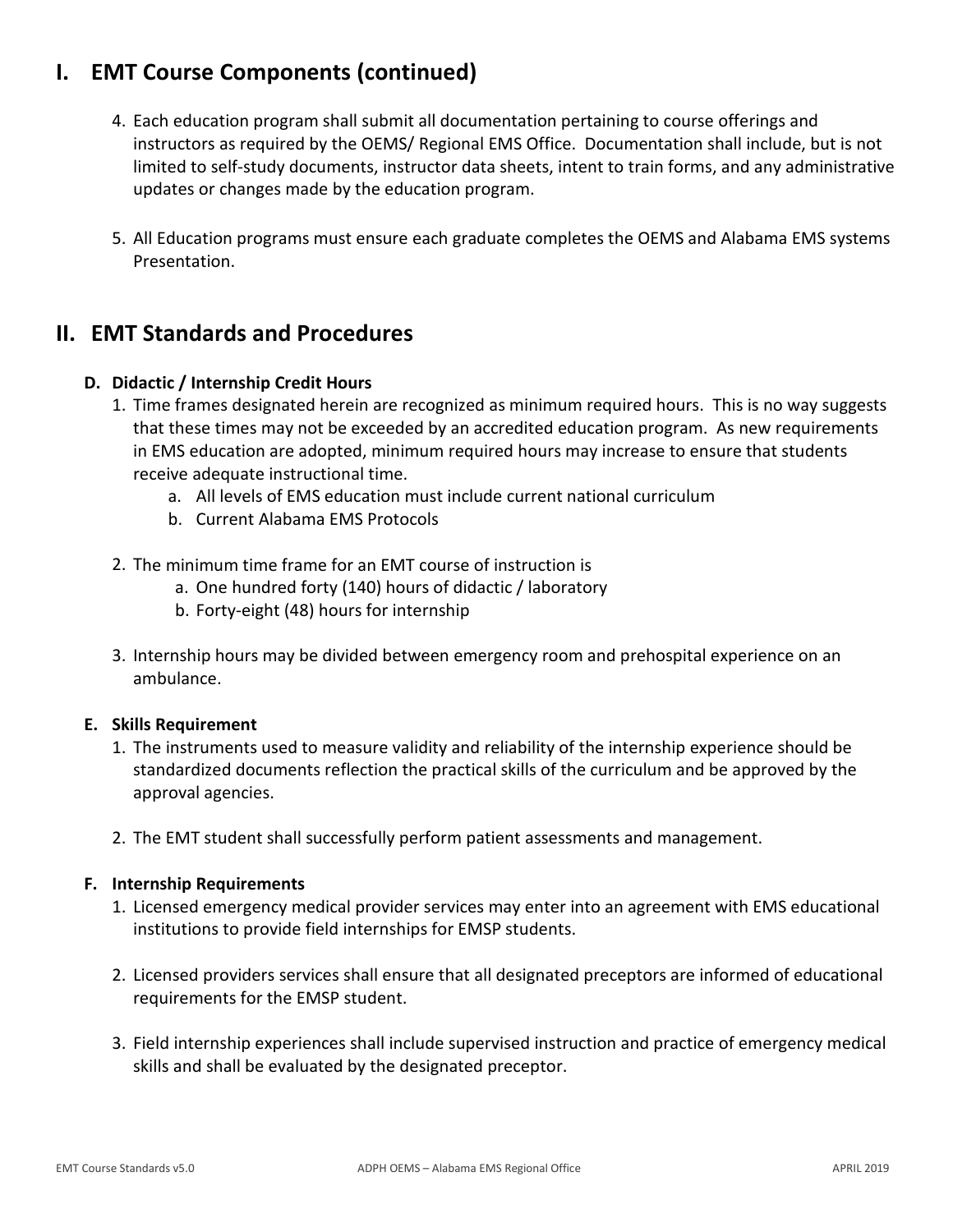# **II. EMT Standards and Procedures (continued)**

4. Licensed provider services are responsible to ensure that no EMSP student exceeds his or hers current level of scope of privilege unless supervised by a designated preceptor in a designated field internship.

# **H. EMS Student Requirements and Standards**

- 1. The EMT student shall:
	- a. Possess a high school diploma or General Equivalency Diploma (GED), or dual enrollment.
	- b. Meet all institutional admission requirements.
	- c. Maintain a current Health Care Provider CPR certification
	- d. Comply with the "Essential Functions" of the program or attach documentation to the program application from those essential functions of which the student is not in compliance.
	- e. Provide an acceptable physical examination by a licensed physician, Nurse Practitioner, or Physician Assistant to include written documentation of the practitioner's opinion regarding he perspective student as follows:
		- i. The emotional and physical ability to carry out the normal activities of the prehospital emergency care.
		- ii. Health history
- 2. Have up to date immunizations to include:
	- a. Tetanus /D within the past ten (10) years.
	- b. Measles, Mumps, and Rubella (MMR) vaccine (RubellaTiter of 1:8 or above sufficient in lieu of MMR)
	- c. Varicella
	- d. Two-Step TB skin test (with chest x-ray if positive)
	- e. Begin or have had the series of Hepatitis B vaccination, or sign a waiver regarding the series of Hepatitis B vaccinations
- 3. Possess verification on file with the educational institution of the following:
	- a. Professional Liability insurance
	- b. Current health/hospitalization/accident insurance
	- c. And / or waiver of liability
- 4. All education programs must inform students of the specific requirements for progression through each level of EMS education. No student will be allowed to sit for the state approved certification exam if a student attempts to circumvent the matriculation requirements set by the education program in which they are enrolled.
- 5. All EMS students must maintain current professional liability insurance while enrolled in an education program.
- 6. All students must maintain current health and hospitalization insurance and/or have a waiver on file while enrolled in a program.
- 7. All EMS students must comply with all institution and program rules, polices, and procedures.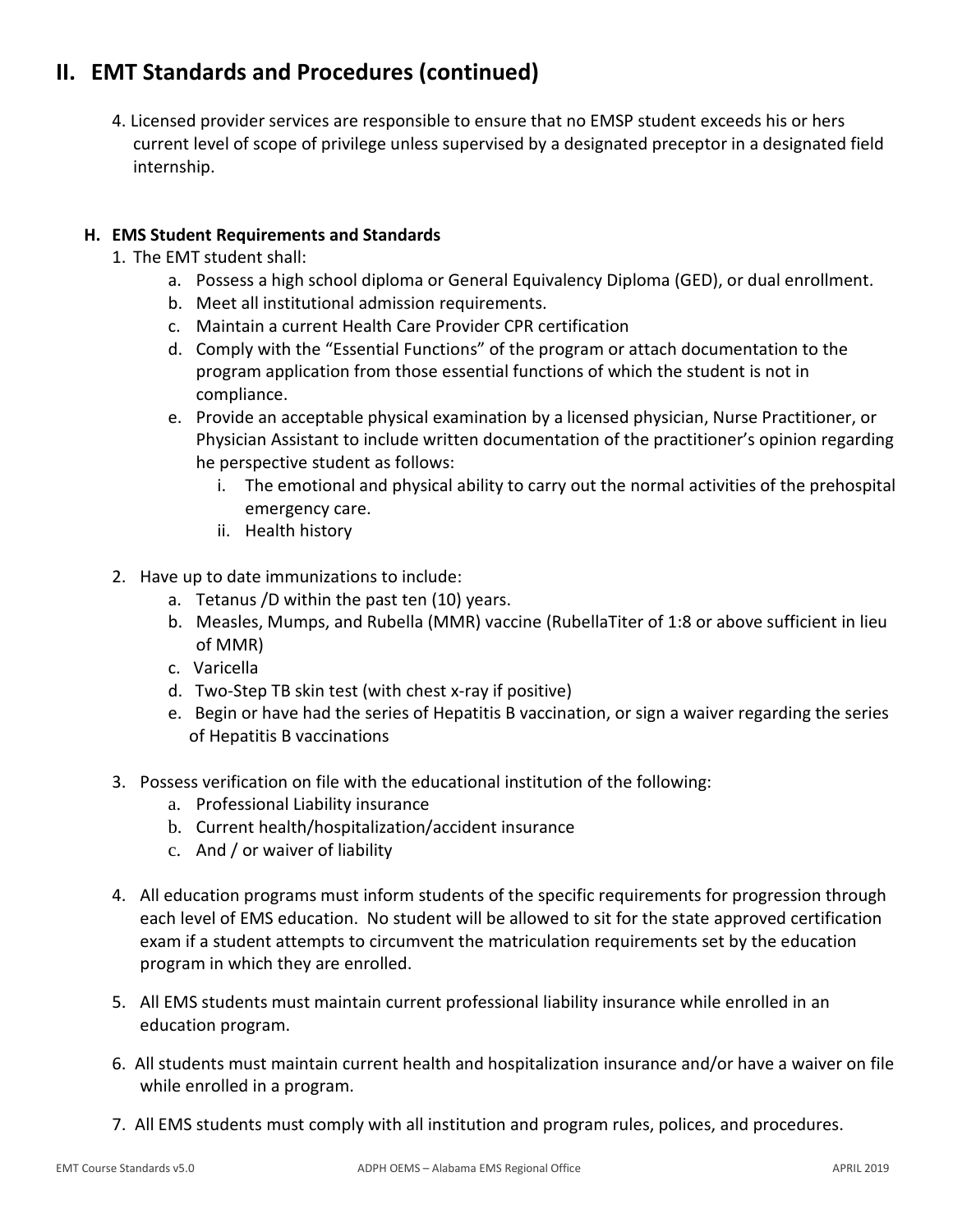# **II. EMT Standards and Procedures (continued)**

# **I. EMT Instructor Requirements**

- 1. Internship Preceptor
	- a. High school diploma or General Equivalency Diploma (GED)
	- b. Current Alabama license at the level being supervised, or a current Alabama license as a Registered Nurse (RN)
	- c. Be familiar with prehospital patient care
	- d. Supervise students in the internship/field setting and accurately document their performance.
- 2. Course Instructor
	- a. High school diploma or General Equivalency Diploma (GED)
	- b. Current Alabama license as the level being taught or above.
	- c. Certification from an EMS instructor course approved by the OEMS.
		- i. Level 1 National Association of Emergency Medical Services Educators (NAEMSE)
		- ii. Department of Transportation (DOT) instructor course
		- iii. Alabama Fire College instructor course
		- iv. Department of Defense (DOD) instructor course
		- v. AHA Core Instructor Course
	- d. Minimum of three (3) years of prehospital field experience as a licensed practitioner at or above the level being taught.
	- e. Current CPR Instructor certification
	- f. Instructor certifications appropriate for the curriculum being taught, e.g. (BLS) instructor certification.
	- g. Complete a supervised probationary teaching experience for one entire course at the instruction level being taught
	- h. Be approved by the Program Director and Medical Director.
- 3. Guest Lecturer
	- a. High school diploma or General Equivalency Diploma (GED)
	- b. Expert Knowledge in the subject matter; and
	- c. Program Director and Medical Director approval for topic to be presented.
- 4. Medical Director
	- a. Licensed physician by the Medical Licensure Commission of Alabama
	- b. Experience and knowledge of emergency care of acutely ill and traumatized patients.
	- c. Review and approve adherence to the program curriculum and quality of medical instruction and supervision delivered by the faculty.
	- d. Routinely review student performance to assure adequate progress toward completion of the program; and
	- e. Knowledgeable in EMS education programs and legislative issues regarding the EMS programs and prehospital providers.
- 5. Practical Skills Preceptor
	- a. High school diploma or General Equivalency Diploma (GED)
	- b. Minimum of three (3) years of prehospital care experience as a licensed practitioner at the level being taught.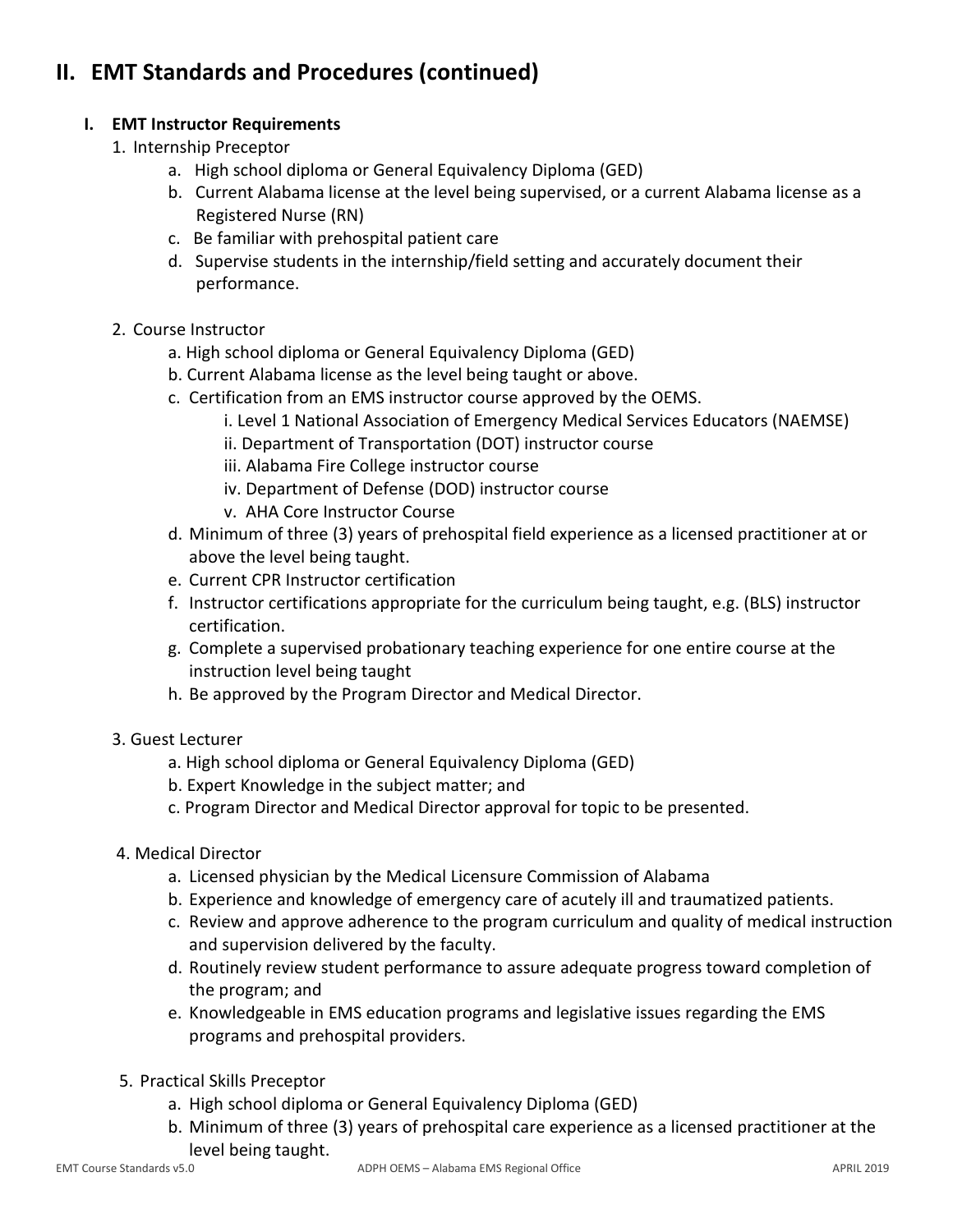- c. Current CPR certification; and
- d. Program Director and Medical Director approval to assist with practical skills instruction.
- 6. Field Preceptor
	- a. High school diploma or General Equivalency Diploma (GED)
	- b. Current Alabama License at the level being supervised
	- c. Minimum of two (2) years of experience
	- d. Familiarity with prehospital patient care
	- e. Supervise students in the internship and field setting and accurately document their performance.

# **III. EMT Course Administrative Requirements**

To receive EMT course approval from the OEMS/Regional EMS Office, all EMT courses must be compliant with the administrative requirements described in this section. The course coordinator, primary instructor, and assistant instructor(s) share responsibility for ensuring full compliance with these requirements.

- A. All EMT courses require application and course approval prior to conducting the education.
	- 1. EMT Course application packages are available and approved through the regional EMS office.
	- 2. EMT Course application packages receive approval and numbering by the regional EMS office.
	- 3. EMT Course approval number will be referenced on all course forms, documents, and correspondence.
- B. The EMT Course Coordinator is responsible for submission of all EMT course approval documentation to the regional EMS agency.
- C. The EMT course approval process should begin at least five (5) weeks prior to the first day of class. This will allow enough time to submit the required documents, complete a site evaluation, receive certification, and receive final approval from ADPH. If all documentation is completed and ready for submission, a shorter approval process may be granted by OEMS.
- D. Initial EMT course application paperwork (A-Forms) should be received by the regional EMS office five (5) weeks prior to the first day of class unless a shorter time has been approved. The initial EMT course application paperwork due at T-5 weeks:
	- 1. Verification Flow Sheet (Part 1)- provides check list for all materials due and sets date for course.
	- 2. EMT Course Application (Form A1)- provides the regional EMS office and OEMST with course, instructor, clinical sites, and course Medical Director demographics.
	- 3. EMT Course Instructor Information (Form A2)- provides instructor designation and qualifications. A separate form must be completed for each lead and secondary instructor(s), each skills practice instructor, and CPR instructor(s).
	- 4. EMT Course Schedule (Form A3)- provides the regional EMS office and OEMST with instructor assignments and a detailed description of how the national scope material for EMT will be covered throughout the course. The schedule should show material to be covered each class. All classroom, clinical, and field hours with corresponding dates and times must be listed. The schedule form is created by the EMT program. Instructions and an example are provided on Form A3 of this standard.
	- 5. EMT Course Equipment List (Form A4)- describes the minimal equipment necessary for the course will be available. The list is based on Alabama State EMS Rules and the National Scope of Practice. Any equipment, which will be obtained/borrowed/leased from any agency/person other than the sponsor, should be listed in a letter of agreement from each agency and must be attached.
- EMT Course Standards v5.0 **ADPH OEMS Alabama EMS Regional Office** APRIL 2019 **APRIL 2019** 6. Hospital Affiliation Agreement (Form C1)- provides the regional EMS office and OEMST with an agreement between the sponsor and any hospital providing clinical experience as a part of the EMT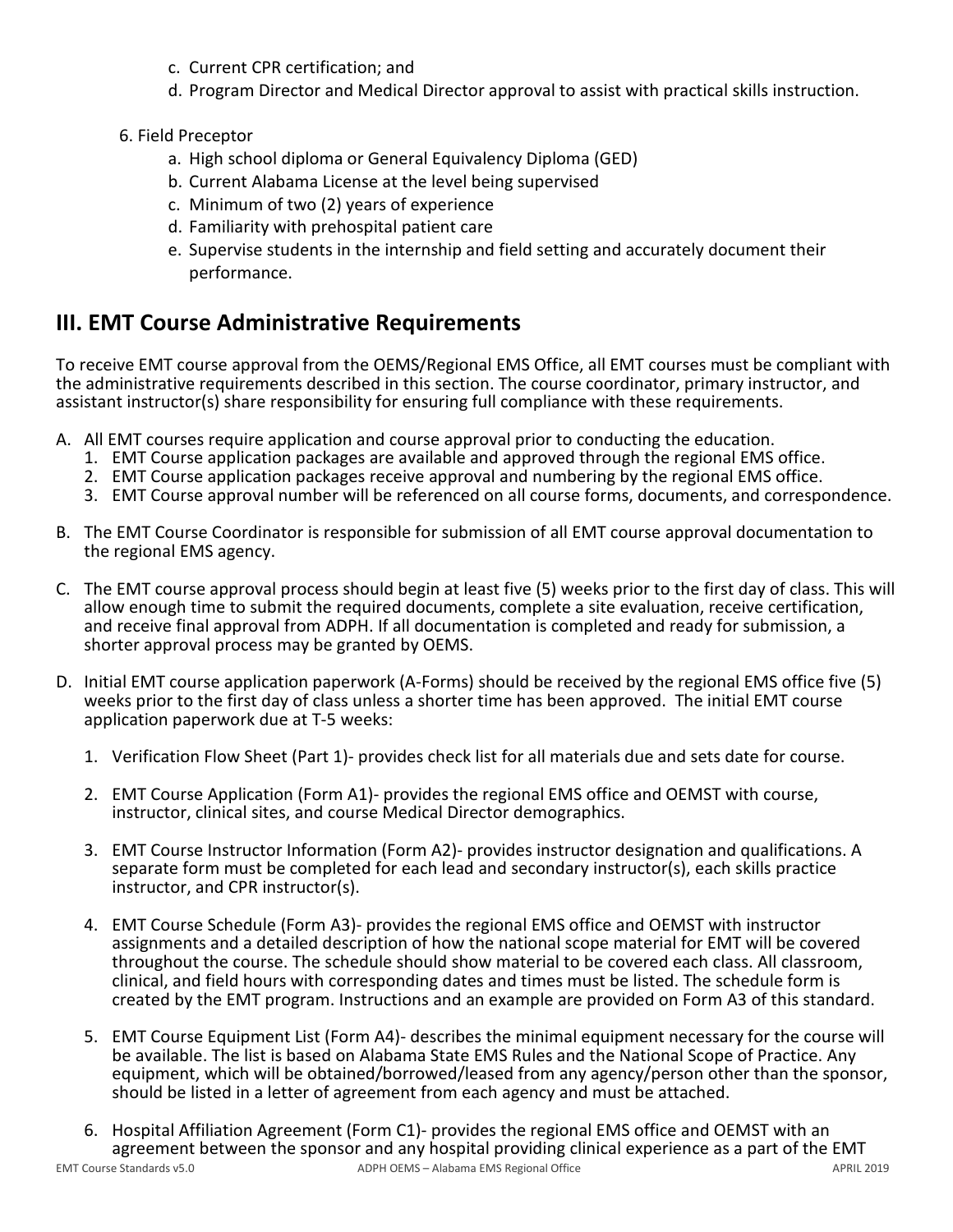# **III. EMT Course Administrative Requirements (continued)**

course. All clinical experience must be provided by a hospital in the state of Alabama. Any documentation required of the sponsor by the hospital (such as proof of HBV vaccination and malpractice liability insurance) must be attached to the form. A separate agreement (Form C1) is required for each participating hospital.

- 7. Ambulance/Rescue (EMS) Agency Affiliation Agreement (Form C2)- provides the regional EMS office and OEMST with an agreement between the sponsor and any EMS agency providing field experience as a part of the EMT course. All field experience must be provided by an EMS agency operating in the state of Alabama. Any documentation required of the sponsor by the EMS agency must be attached to the form. A separate agreement (Form C2) is required for each participating EMS agency.
- 8. EMT students must receive a copy of the EMT course guidelines, attendance policy, dress code, course objectives, grading method and scale, and instructor contact information. A copy of this material should be provided in the Initial EMT course application. (Verification Flow Sheet- Part 1)
- 9. At a minimum, National Registry skills sheets must be used for verifying EMT skills. A copy of these sheets, along with any other skills sheets that might be used, should be provided in the Initial EMT course application.
- E. A preliminary EMT course student roster is due one week prior to the first course date. Verification Flow Sheet (Part 2)- provides check list for all of the required roster information.
	- 1. Roster must have EMT course sponsoring agency, course coordinator, primary instructor, course location, and course starting and ending dates listed in header.
	- 2. Roster must show student first and last name, middle initial, address, and phone number.
	- 3. A place to write the date received by regional EMS office and the approved course number should be provided on the roster.
- F. On first course date- EMT students must receive a copy of the EMT course guidelines, attendance policy, dress code, course objectives, grading method and scale, and instructor contact information. (A copy of this material should have been provided in the Initial EMT course application.)
- G. On first course date- EMT students must receive a Student Application Packet (B-Forms). Students should be given adequate time to complete forms however all B-Forms are due at the regional EMS office within ten (10) business days of the first course date.
	- 1. EMT Student Registration (Form B1)- provides the regional EMS office and OEMS with student information and demographics as well as assurance that course fees, course accreditation, college credit, and Advanced-EMT eligibility has been discussed. A copy of provided college information sheets should be attached to the B1 form.
	- 2. Confidentiality Briefing Statement (Form B2)- provides the regional EMS office and OEMS with written acknowledgment from the student that he or she understands and agrees to the confidentiality requirements for EMT students.
	- 3. Release of Liability (Form B3)- provides the regional EMS office and OEMS with written acknowledgment from the student that he or she understands the risks of exposure to blood and/or other potentially infectious materials and that these risks include potentially lethal viruses such as hepatitis and HIV.
	- 4. Background Screening Policy (Form B4-A)- EMT students must understand that if any clinical or field sessions are included as elements of their EMT course, that agencies providing the clinical or field sites may require background screening. This policy outlines the requirements, procedure, and confidentially of background screening.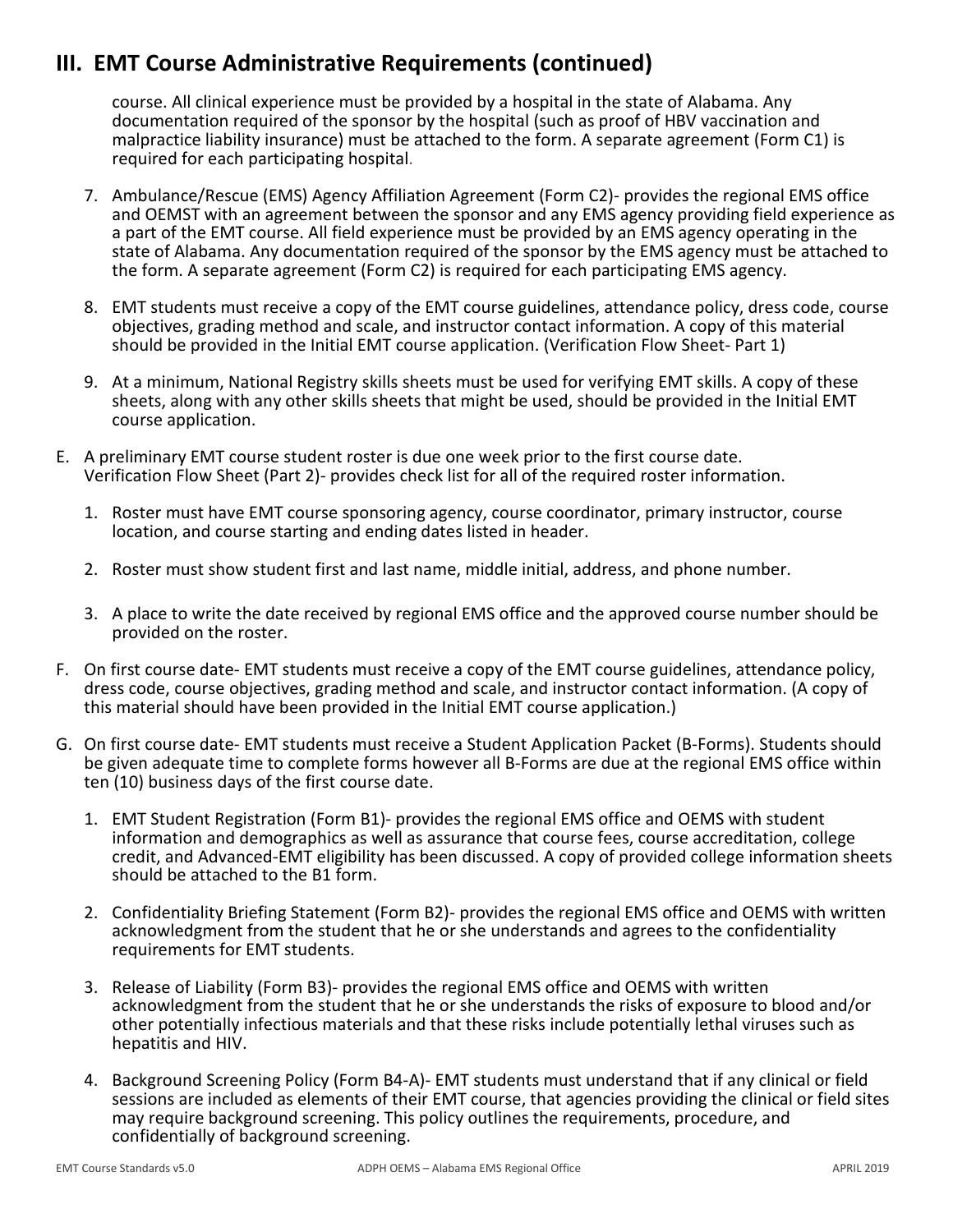# **III. EMT Course Administrative Requirements (continued)**

- 5. Background Screening Participation (Form B4-B)- provides the regional EMS office and OEMS with written acknowledgment from the student that he or she accepts the conditions of the Background Screening Policy should a clinical or field agency have such a requirement.
- 6. Drug Screen Policy (Form B5-A)- EMT students must understand that if any clinical or field sessions are included as elements of their EMT course, that agencies providing the clinical or field sites may require drug screening. This policy outlines the requirements, procedure, and confidentially of background screening.
- 7. Drug Screen Participation (Form B5-B)- provides the regional EMS office and OEMS with written acknowledgment from the student that he or she accepts the conditions of the Drug Screening Policy should a clinical or field agency have such a requirement.
- H. Changes to an approved course must meet ADPH OEMS standards and require written notification to the regional EMS office within five (5) days. Additional documentation may be required. Changes that require notification are listed below. Contact regional EMS office if other changes arise.
	- 1. Course Coordinator, any instructor, physician
	- 2. Course beginning or ending dates, classroom dates, classroom hours
- I. Upon completion of the EMT course, the course coordinator will provide:
	- 1. A detailed final EMT course student roster provided to regional EMS office within ten (10) days of last course date, and at least every two weeks until all student dispositions are declared PASS or FAIL:
		- a. Roster must show EMT course sponsor, course coordinator, primary instructor, course location, and course starting and ending dates listed in header.
		- b. All students listed on the preliminary EMT course roster must also be listed on the final EMT course roster with end of course disposition appropriately noted.
		- c. The final roster must provide the following information for each student:
			- i. First and last name<br>ii. Social Security Num
			- ii. Social Security Number (for National Registry)<br>iii. EMT Course disposition (Pass. Fail. Pending. W
			- EMT Course disposition (Pass, Fail, Pending, Withdraw, Dismissed)
			- iv. National Registry Skills disposition (Pass, Fail, Pending, Withdraw, Dismissed)
			- v. Clinical Rotation disposition (Pass, Fail, Pending, Withdraw, Dismissed)
			- A place to write the date received by regional EMS office and the approved course number should be provided on the roster.
	- 2. A copy of each student's course completion document for all students who successfully complete the educational program. The course completion document will include the following:
		- a. Type of course (EMT),
		- b. Name of the sponsoring entity,
		- c. Location of EMT course
		- d. The full legal name of the student,
		- e. Course completion date,
		- f. The ADPH OEMS EMT course approval number,
		- g. Printed name and signature of the course coordinator,
		- h. Printed name and signature of the primary instructor.
	- 3. Completed National Registry skills verification sheets.
- K. The regional EMS agency will maintain complete official course documentation in paper or digital format for five (5) years from course completion, which includes:
	- 1. Original course application as submitted to the regional EMS office,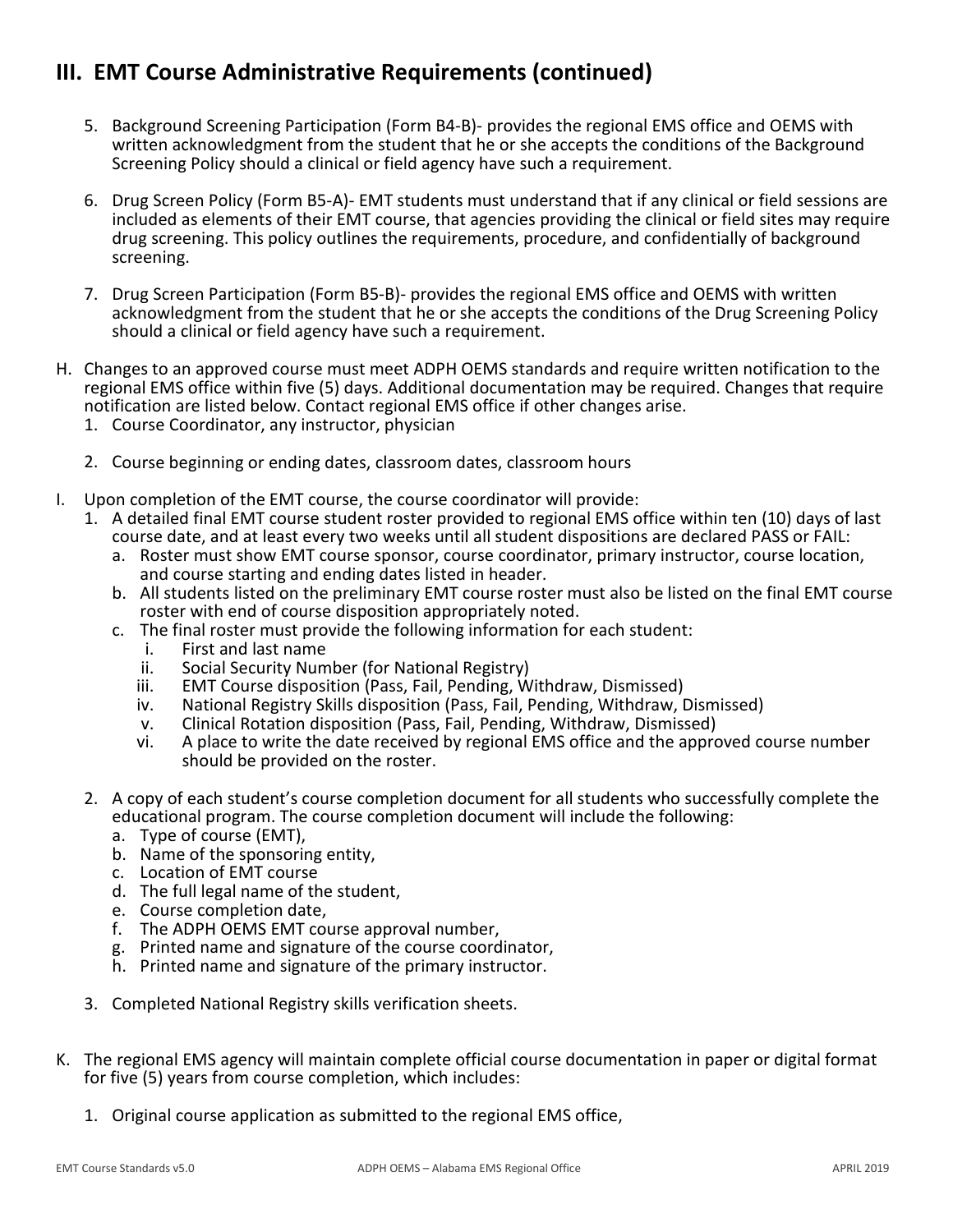# **III. EMT Course Administrative Requirements (continued)**

- 2. Course approval issued by the ADPH OEMS
- 3. Documentation of student compliance with all required prerequisites for the level of the course
- 4. EMT course preliminary roster as submitted to the regional EMS office,
- 5. Final EMT course schedule to include:
	- a. Documentation of canceled, modified or added classes, and
	- b. Dates, times, instructor and location changes.
- 6. Class attendance roster for each session, to include:
	- a. The dates individual classes were held,
	- b. Lesson number(s),
	- c. Signatures of attending students, and Instructor(s),
- 7. List of any make-up session(s) to include:
	- a. Session date(s),
	- b. Lesson plan objectives,
	- c. Verification of the accomplishment of objective(s) for each student participating, and
	- d. Instructor(s) signatures.
- 8. Documentation of remediation conducted for any student who, by written examination or skill evaluation, failed to demonstrate achievement of an objective during regularly scheduled class time, to include:
	- a. The objective(s) being remediated,
	- b. Date of session(s),
	- c. An evaluation demonstrating achievement of the objective(s),
	- d. Student(s) and instructor(s) signature.
- 9. Individual skill evaluation(s) that document:
	- a. Student performance for each specific psychomotor objective contained in the curriculum,
	- b. Pass/fail criteria,
	- c. Student name and Individual score, and
	- d. Date administered.
- 10. Examinations, quizzes or evaluations administered during the course to include:
	- a. Student name,
	- b. Individual score,
	- c. Pass/fail criteria, and
	- d. Date administered.
- 11. Written agreements with facilities utilized by the course for fulfillment of clinical and/or field internship objectives (Forms C1 and C2)
- 12. Documentation of the course physician approval of clinical preceptors and/or guest lecturers,
- 13. Documentation of clinical preceptor(s) orientation and student scope of practice,
- 14. Documentation demonstrating student achievement of all clinical and field internship objectives, including ten patient contacts (PCRs or equivalents)
- 15. Documentation recording the individual reasons that student(s) failed to complete the course of study.
- 16. Documentation should be provided in the order it is listed in this section.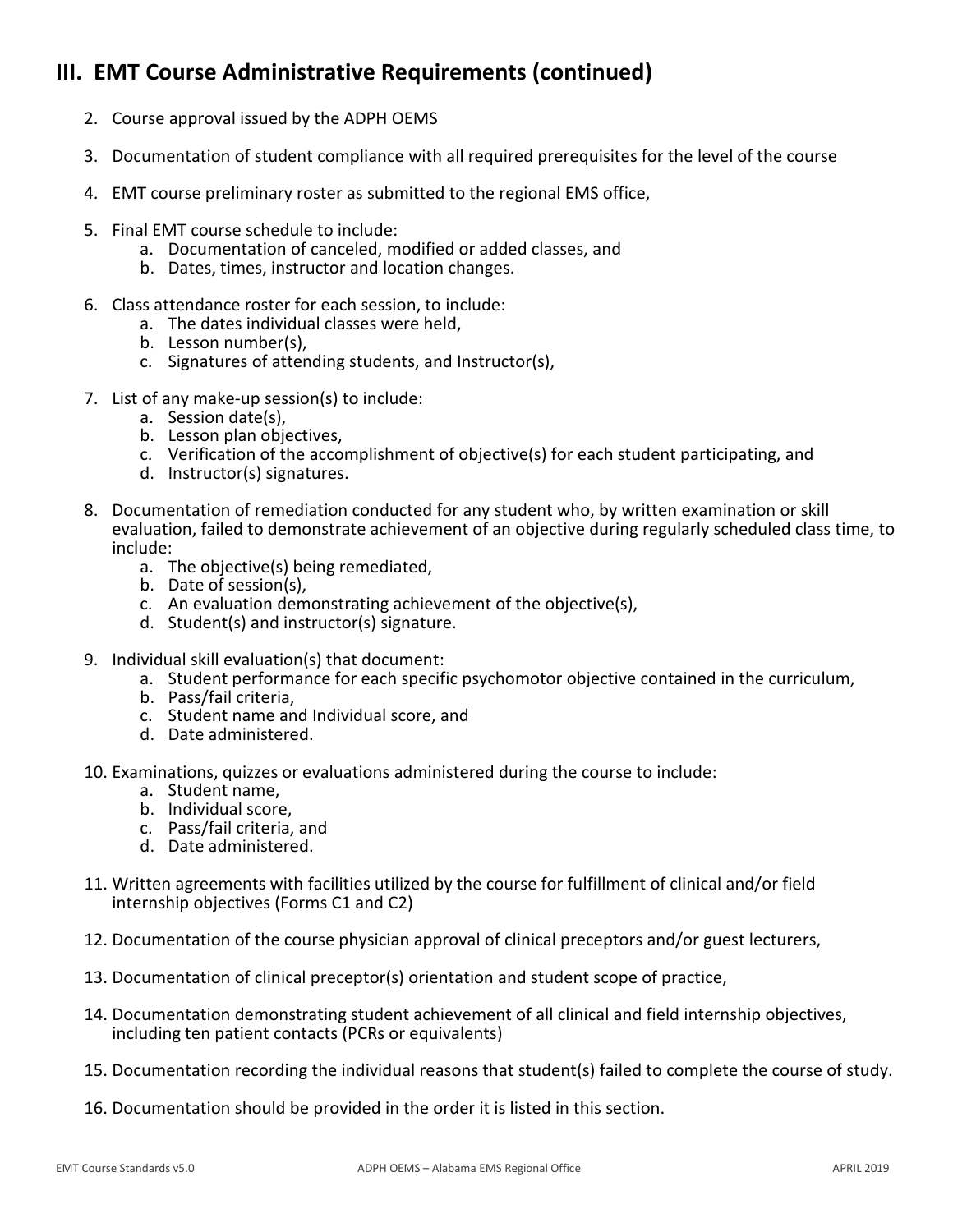17. If the sponsoring agency wishes to keep records, providing the regional EMS agency a paper copy of the documentation paperwork listed in this section is acceptable.

# **IV. EMT Course Quality Monitoring**

The regional EMS office will monitor and evaluate approved EMT courses for compliance with ADPH OEMS EMT course standards. To ensure compliance, the regional EMS office may audit any or all course records at any time.

- A. Audits/evaluations may include but are not limited to the following:
	- 1. Sponsoring entity compliance with the educational standards,
	- 2. Course coordinator compliance with educational standards,
	- 3. Instructor performance evaluated by:
		- a. Students, using an evaluation tool provided by the ADPH OEMS or regional EMS office, and/or b. Review of student performance on National Registry examinations or other course examinations.
	- 4. Course physician compliance with educational standards,
	- 5. A review of clinical sites and documentation demonstrating student achievement of clinical objectives, including a total of ten (10) patient encounters,
	- 6. Appropriateness of clinical sites relative to the curricula,
	- 7. Inspection of the educational facility for compliance with educational standards,
	- 8. Inspection of educational equipment and training aids for suitability to the curricula, and
	- 9. A formal audit of any or all records for compliance with the educational standards.
- B. The regional EMS office may make summaries of education program findings, including National Registry testing outcomes, available to licensed EMS services, organizations sponsoring EMS educational programs, and individuals interested in historical course performance when considering attendance.
- C. The regional EMS office is authorized to enter the training facility at reasonable times, for the purpose of assuring that the training program meets or exceeds the provisions of rule and standards.
- D. Planned Site Visits:
	- 1. Required for:
		- a. A new sponsoring entity, or a new course location, and
		- b. All sponsoring entities once each year
	- 2. Consists of assuring compliance with standards for:
		- a. Facilities, Equipment
		- b. Curriculum, Processes
		- c. Physician, Instructors, Course coordinator
- E. Unplanned Site Visits:
	- 1. Due to complaints or compliance questions, and
	- 2. Consists of assuring compliance with standards for:
		- a. Facilities, Equipment
		- b. Curriculum, Processes
		- c. Instructors
- F. The regional EMS office must be able to attest to course completion, skills competency, and CPR competency for National Registry acceptance. *The following information is required prior to any students receiving approval for National Registry testing:*
	- 1. Copies of all required EMT course documents, paperwork, and rosters.
	- 2. Copies of all student National Registry Skills verification forms
		- a. Each skills sheet must be timed, scored, and signed by evaluator
			- b. There must be a complete set of skills sheets for each student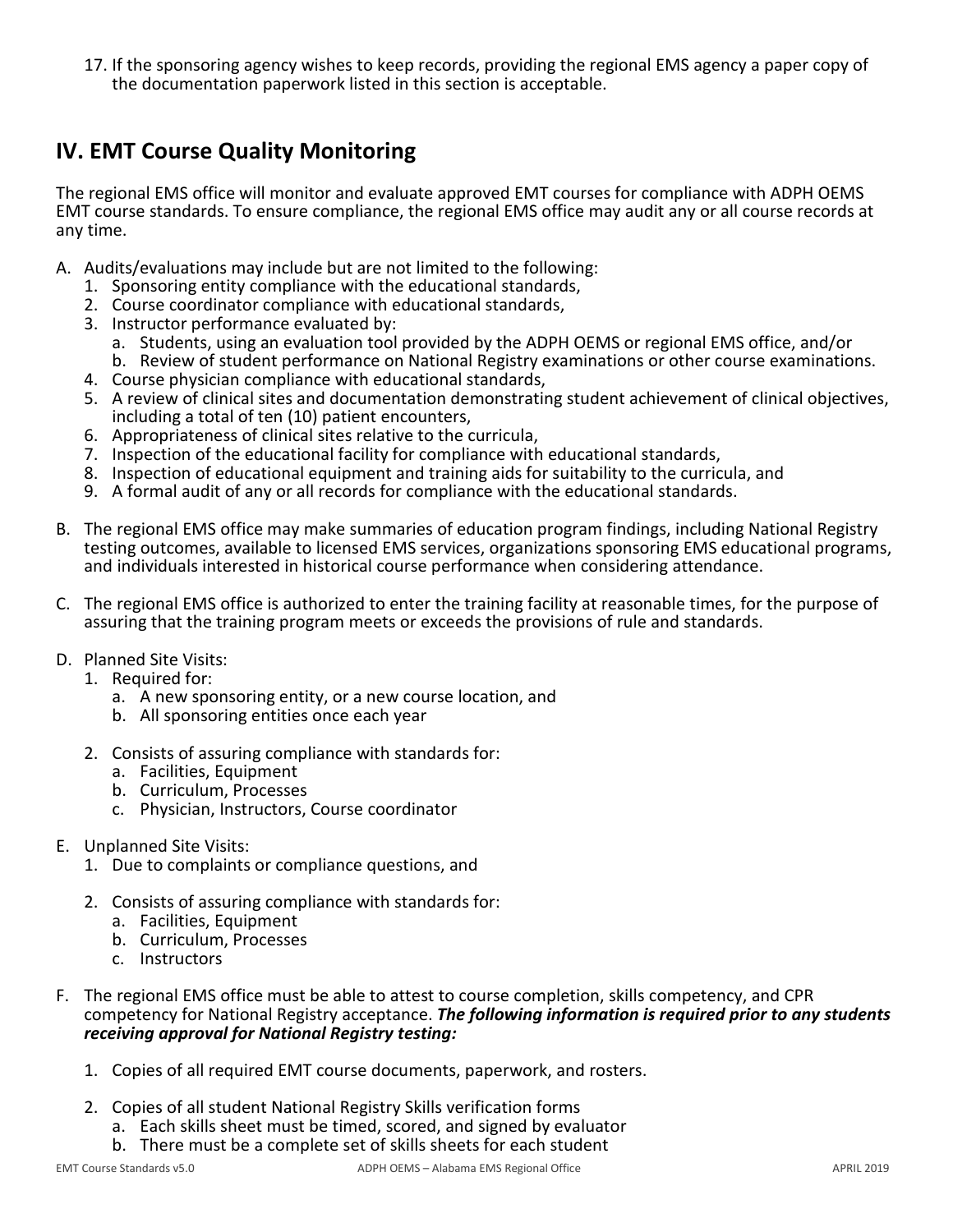# **IV. EMT Course Quality Monitoring (continued)**

- c. Failures must be explained and documented on skills sheet
- 3. Copies of EMT course completion certificates and CPR cards for each student.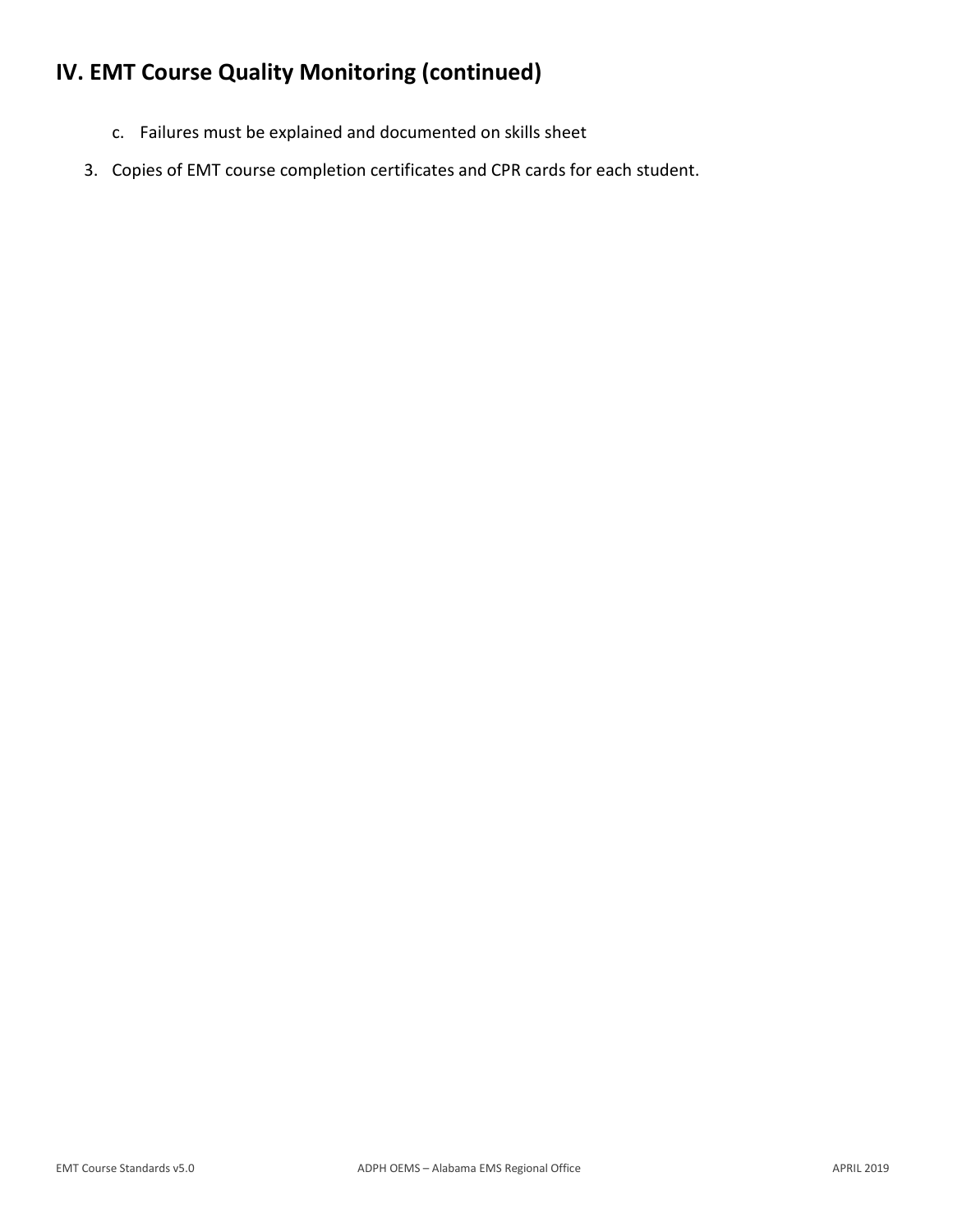**EMT Course Application (OEMS Course Approval Number: \_\_\_\_\_\_\_\_\_\_\_\_\_\_\_\_\_\_\_\_\_) Form A1**

|                                     |                                                                                                                                                                                                                                                                                                                                                                                                                                                                                                                                                                                                                                                                             |                                                 |                | Estimated Number of Students: ______ |
|-------------------------------------|-----------------------------------------------------------------------------------------------------------------------------------------------------------------------------------------------------------------------------------------------------------------------------------------------------------------------------------------------------------------------------------------------------------------------------------------------------------------------------------------------------------------------------------------------------------------------------------------------------------------------------------------------------------------------------|-------------------------------------------------|----------------|--------------------------------------|
|                                     |                                                                                                                                                                                                                                                                                                                                                                                                                                                                                                                                                                                                                                                                             |                                                 |                |                                      |
|                                     |                                                                                                                                                                                                                                                                                                                                                                                                                                                                                                                                                                                                                                                                             |                                                 |                |                                      |
|                                     |                                                                                                                                                                                                                                                                                                                                                                                                                                                                                                                                                                                                                                                                             |                                                 |                |                                      |
| Type of Sponsorship:<br>(Check One) | $\Box$ Accredited educational institution, or<br>$\Box$ Public safety organization, or<br>$\Box$ Accredited hospital, clinic, or medical center, or<br>$\Box$ Other State approved institution or organization                                                                                                                                                                                                                                                                                                                                                                                                                                                              |                                                 |                |                                      |
|                                     | Identify type and amount of all fees associated with EMT course:                                                                                                                                                                                                                                                                                                                                                                                                                                                                                                                                                                                                            |                                                 |                |                                      |
|                                     |                                                                                                                                                                                                                                                                                                                                                                                                                                                                                                                                                                                                                                                                             |                                                 |                |                                      |
|                                     |                                                                                                                                                                                                                                                                                                                                                                                                                                                                                                                                                                                                                                                                             |                                                 |                |                                      |
|                                     |                                                                                                                                                                                                                                                                                                                                                                                                                                                                                                                                                                                                                                                                             |                                                 |                |                                      |
|                                     | □ Lab fee (hospital), amount: _______________                                                                                                                                                                                                                                                                                                                                                                                                                                                                                                                                                                                                                               | Required? $\Box$ Yes $\Box$ No, but recommended |                |                                      |
|                                     |                                                                                                                                                                                                                                                                                                                                                                                                                                                                                                                                                                                                                                                                             |                                                 |                |                                      |
|                                     | □ Uniform, amount: _________________  Required? □ Yes □ No, but recommended                                                                                                                                                                                                                                                                                                                                                                                                                                                                                                                                                                                                 |                                                 |                |                                      |
|                                     |                                                                                                                                                                                                                                                                                                                                                                                                                                                                                                                                                                                                                                                                             |                                                 |                |                                      |
|                                     | Total Required Cost for EMT course (per student): ___________                                                                                                                                                                                                                                                                                                                                                                                                                                                                                                                                                                                                               |                                                 |                |                                      |
|                                     | Does program have a business license as required by law?                                                                                                                                                                                                                                                                                                                                                                                                                                                                                                                                                                                                                    | $\Box$ Yes (Attach copy of required license(s)  |                | $\Box N/A$<br>$\square$ No           |
|                                     | Is Training Program Accredited for teaching EMT classes?                                                                                                                                                                                                                                                                                                                                                                                                                                                                                                                                                                                                                    | $\Box$ Yes (Attach Accreditation Documentation) |                | $\square$ No                         |
|                                     | Will completion of EMT class provide transferrable college credit?                                                                                                                                                                                                                                                                                                                                                                                                                                                                                                                                                                                                          | $\Box$ Yes<br>$\Box$ No                         | $\Box$ Unknown |                                      |
|                                     | Will completion of EMT class allow student to attend EMT- Advanced at an accredited college?                                                                                                                                                                                                                                                                                                                                                                                                                                                                                                                                                                                |                                                 | $\Box$ Yes     | $\square$ No<br>$\Box$ Unknown       |
|                                     | $\Box$ Student candidates have a right to be informed about the EMT Program's standing in the community. Student candidates must<br>receive a written explanation of the training program's accreditation and college credit information prior to the beginning of the<br>course. Information must include, as a minimum, explanation of current training program accreditation status, eligibility of college<br>credit, eligibility to attend EMT-Advanced courses, and contact information for two (2) nearby accredited college EMT programs. A<br>copy of the information provided to the student candidate must be attached. $\Box$ PAPERWORK VERIFIED (ATTACH TO A1) |                                                 |                |                                      |

 HIPPA education must be provided to each student by the training program. Training should include a confidentiality form, for and signed by each student, acknowledging that the student understands current HIPPA rules. **FORM VERIFIED (ATTACH TO A1)**

**(Form Continues- See Reverse Side)**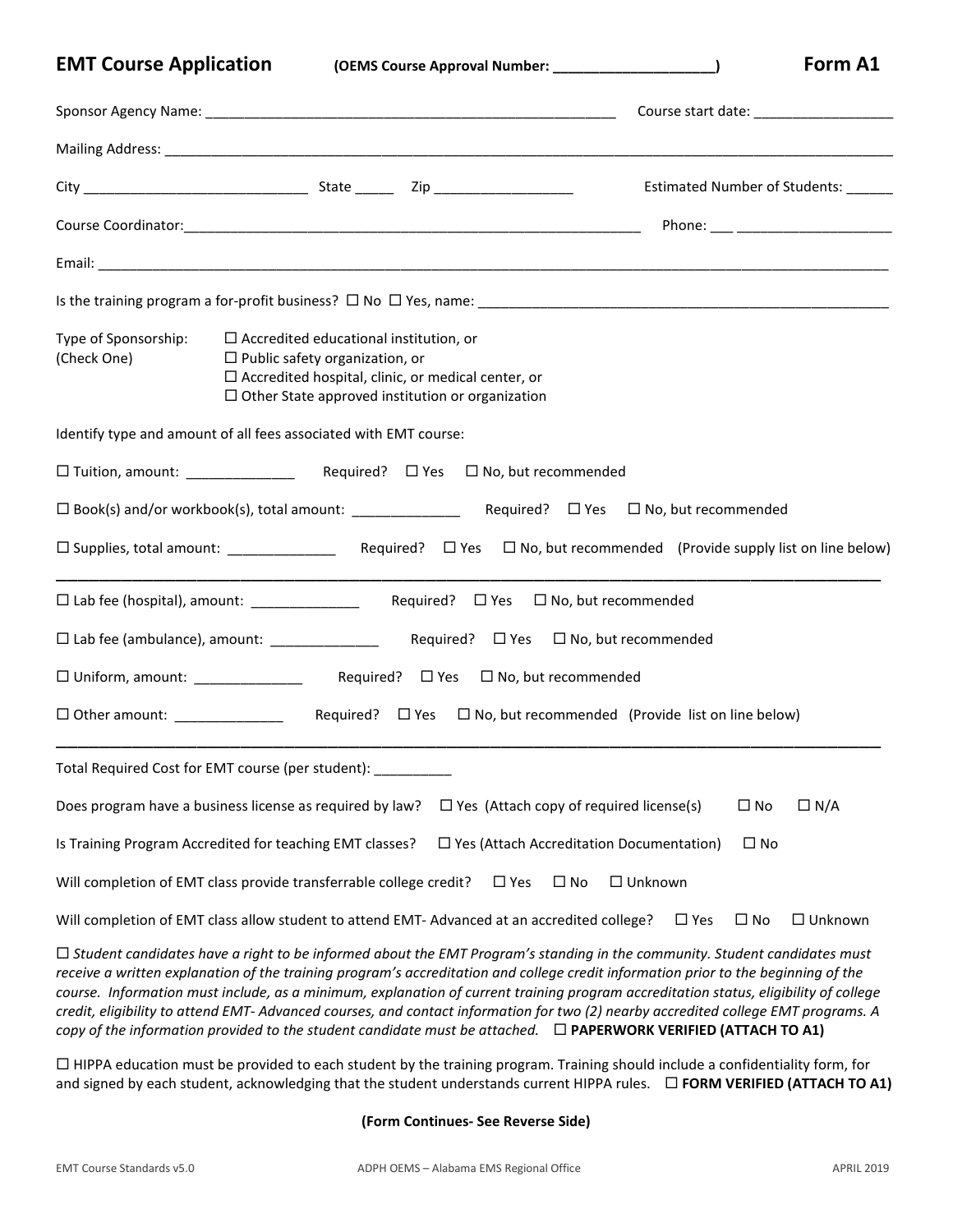# **EMT Course Application Form A1 Reverse**

| Each instructor/skills assistant/coordinator must complete a separate EMT Course Instructor Information Form A2.<br>Medical Director must meet Alabama Offline Medical Director Criteria. |                                         |                    |
|-------------------------------------------------------------------------------------------------------------------------------------------------------------------------------------------|-----------------------------------------|--------------------|
|                                                                                                                                                                                           |                                         |                    |
|                                                                                                                                                                                           |                                         |                    |
|                                                                                                                                                                                           |                                         |                    |
|                                                                                                                                                                                           |                                         |                    |
|                                                                                                                                                                                           |                                         |                    |
|                                                                                                                                                                                           |                                         |                    |
|                                                                                                                                                                                           |                                         |                    |
|                                                                                                                                                                                           |                                         | $\Box$ No Workbook |
| Total Hours Classroom: ________(132), Clinical hours: _______(16 MIN), Field Instruction Hours: _______(32 MIN)                                                                           |                                         |                    |
| Clinical site information is provided on Clinical Site(s) Information Form A1-A.                                                                                                          |                                         |                    |
|                                                                                                                                                                                           |                                         |                    |
| Registration Form A1 should be submitted to BREMSS five (5) weeks prior to the course start date.                                                                                         |                                         |                    |
| PROCESS DATES (For AERO Use)                                                                                                                                                              |                                         |                    |
|                                                                                                                                                                                           |                                         |                    |
| <b>EMT Course Standards v5.0</b>                                                                                                                                                          | ADPH OEMS - Alabama EMS Regional Office | <b>APRIL 2019</b>  |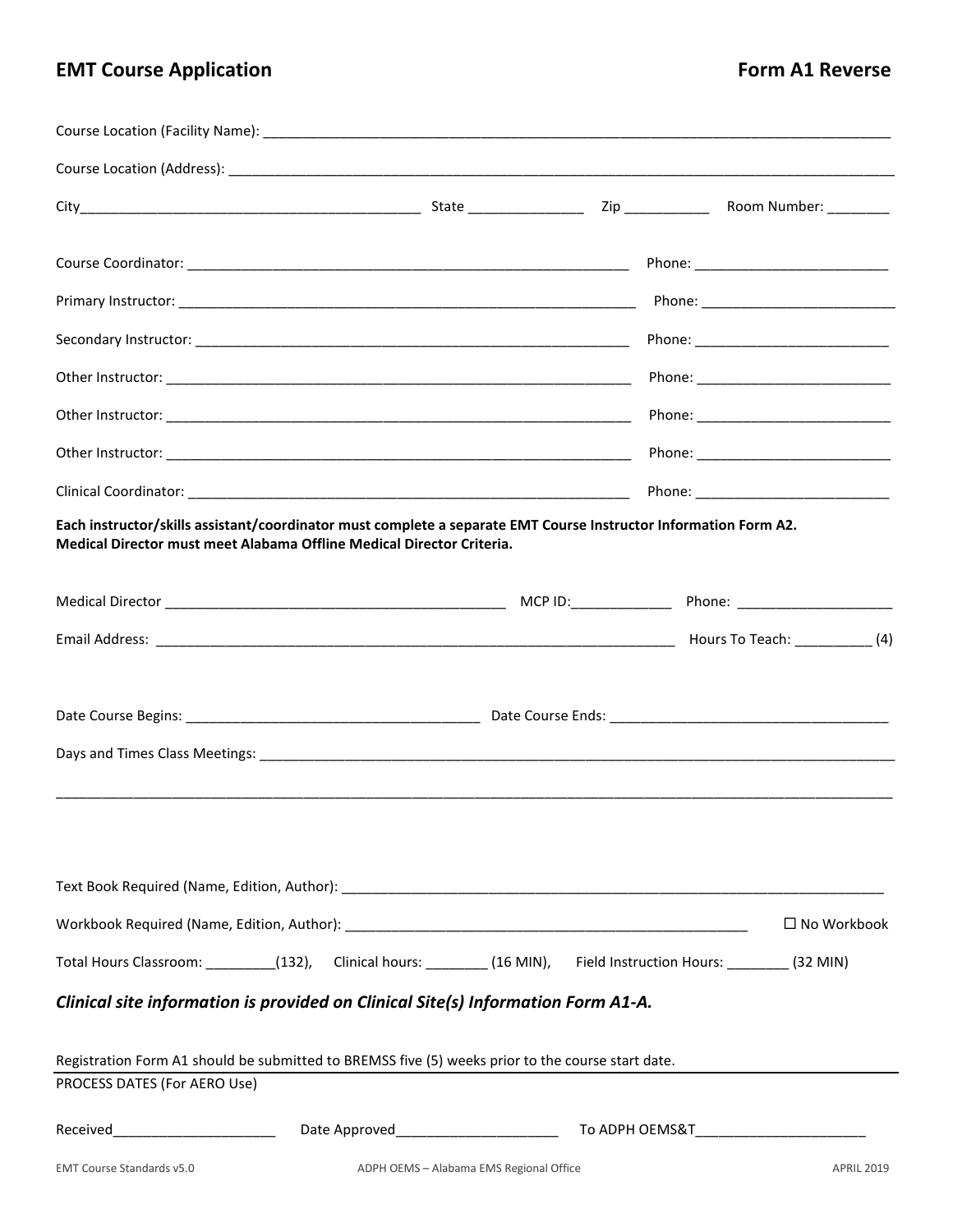# **HOSPITAL SITES**

#### **Clinical Affiliation– Hospital 1\***

| Name                          |       |                    |
|-------------------------------|-------|--------------------|
| Address                       | City  | Zip                |
| Department                    |       | <b>Total Hours</b> |
| <b>Clinical Contact Name</b>  | Phone |                    |
| <b>Clinical Contact Email</b> |       |                    |

#### \* *Hospital must be located in Alabama.*

#### **Clinical Affiliation– Hospital 2\***

| Name                          |       |                    |
|-------------------------------|-------|--------------------|
| Address                       | City  | Zip                |
| Department                    |       | <b>Total Hours</b> |
| <b>Clinical Contact Name</b>  | Phone |                    |
| <b>Clinical Contact Email</b> |       |                    |

\* *Hospital must be located in Alabama.*

# **EMS AGENCY SITES**

#### **Clinical Affiliation– Ambulance Transport/ EMS Providing Agency 1\***

| Name                          |       |                    |
|-------------------------------|-------|--------------------|
| Address                       | City  | Zip                |
| Type of Response Unit         |       | <b>Total Hours</b> |
| <b>Clinical Contact Name</b>  | Phone |                    |
| <b>Clinical Contact Email</b> |       |                    |

#### \* *Ambulance Transport/ EMS Providing Agency must be located in Alabama.*

#### **Clinical Affiliation– Ambulance Transport/ EMS Providing Agency 2\*** Name

| <b>N</b> dille                |       |                    |
|-------------------------------|-------|--------------------|
| Address                       | City  | Zip                |
| Type of Response Unit         |       | <b>Total Hours</b> |
| <b>Clinical Contact Name</b>  | Phone |                    |
| <b>Clinical Contact Email</b> |       |                    |

#### Registration Form A1-A should be submitted with Form A1.

PROCESS DATES (For BREMSS Use)

| Received | Date Approved                       | To ADPH OEMS&T |
|----------|-------------------------------------|----------------|
|          | <b>OEMS Course Approval Number:</b> |                |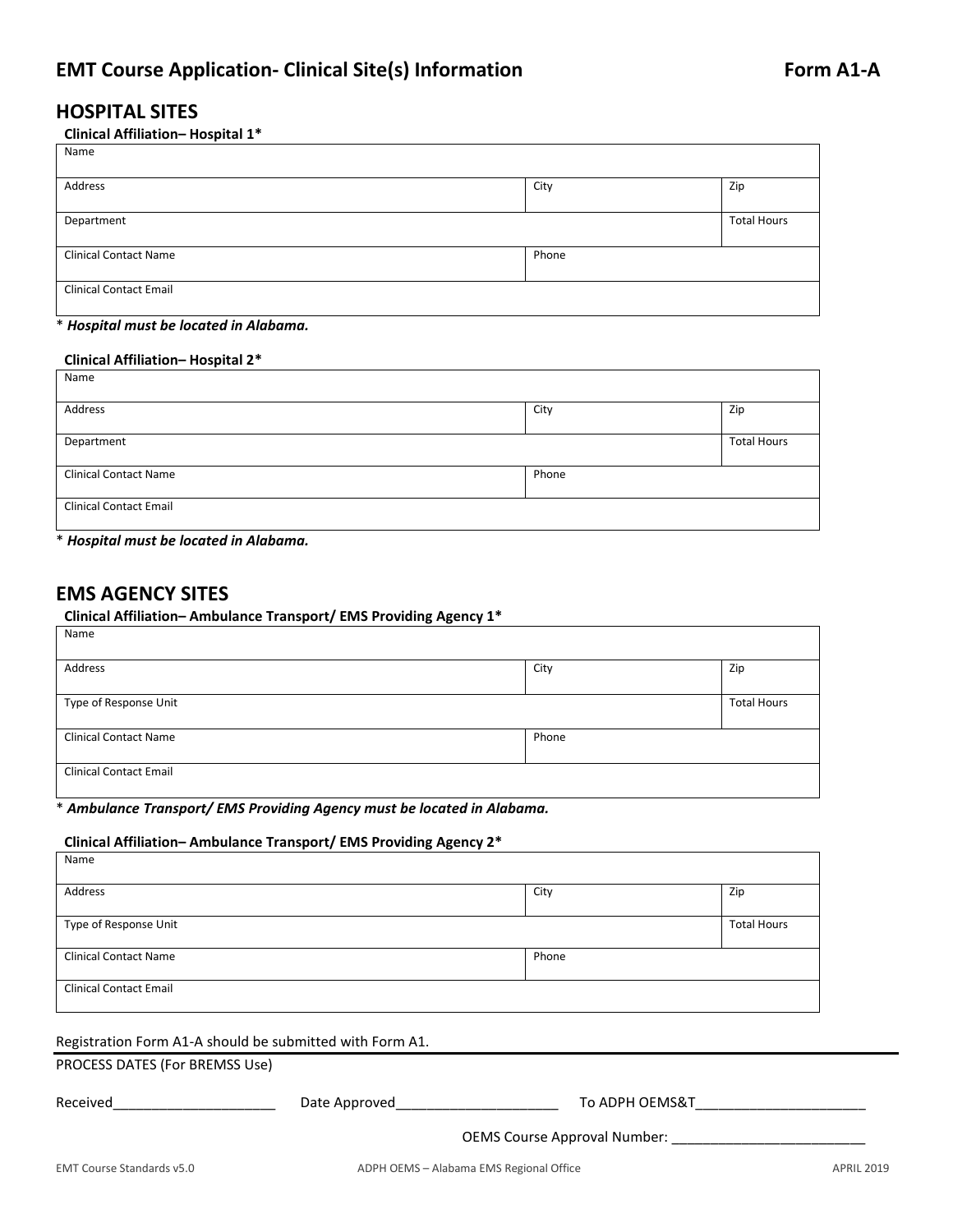**EMT Instructor Information (OEMS Course Approval Number: \_\_\_\_\_\_\_\_\_\_\_\_\_\_\_\_\_\_\_\_\_\_\_) Form A2**

Last Name:\_\_\_\_\_\_\_\_\_\_\_\_\_\_\_\_\_\_\_\_\_\_\_\_\_\_\_\_\_\_\_\_\_\_\_\_\_\_\_\_\_\_ First Name:\_\_\_\_\_\_\_\_\_\_\_\_\_\_\_\_\_\_\_\_\_\_\_\_\_\_\_\_\_\_\_ MI:\_\_\_\_\_\_ Home Address \_\_\_\_\_\_\_\_\_\_\_\_\_\_\_\_\_\_\_\_\_\_\_\_\_\_\_\_\_\_\_\_\_\_\_\_\_\_\_\_\_\_\_\_\_\_\_\_\_\_\_\_\_\_\_\_\_\_\_\_\_\_\_\_\_\_\_\_\_\_\_\_\_\_\_\_\_\_\_\_\_\_\_\_\_\_\_\_\_\_\_\_\_\_ City: \_\_\_\_\_\_\_\_\_\_\_\_\_\_\_\_\_\_\_\_\_\_\_\_\_\_\_\_\_\_\_\_\_\_\_\_\_\_\_\_\_\_\_\_\_\_ State: \_\_\_\_\_\_\_\_\_\_\_\_\_\_\_\_\_\_\_\_\_\_\_\_\_\_\_ ZIP:\_\_\_\_\_\_\_\_\_\_\_\_\_\_\_\_\_ Home Phone Number: etc. and the set of the set of the Sell Phone Number:  $\text{Cell}$  Phone Number:  $\text{Cell}$  Phone Number: Email Address: \_\_\_\_\_\_\_\_\_\_\_\_\_\_\_\_\_\_\_\_\_\_\_\_\_\_\_\_\_\_\_\_\_\_\_\_\_\_\_\_\_\_\_\_\_\_\_\_\_\_\_\_\_\_\_\_\_\_\_\_\_\_\_\_\_\_\_\_\_\_\_\_\_\_\_\_\_\_\_\_\_\_\_\_\_\_\_\_\_\_\_\_\_\_\_ **Primary Instructor Secondary Instructor CPR Instructor Skills Assistant Clinical Coordinator Other Presenter or Speaker**: \_\_\_\_\_\_\_\_\_\_\_\_\_\_\_\_\_\_\_\_\_\_\_ **Alabama Healthcare Certification Level** (Must provide a copy of the certificate):  $\square$  Paramedic  $\square$  Intermediate EMT  $\square$  Advanced EMT  $\square$  EMT  $\square$  EMR  $\square$  RN License No. **Primary and Secondary Instructor Certification** (Must provide a copy of the certificate): DOD DOT Alabama Fire College NAEMSE Other: \_\_\_\_\_\_\_\_\_\_\_\_\_\_\_\_\_\_\_\_\_\_\_\_\_\_\_\_\_\_\_\_\_\_\_\_\_\_\_\_\_\_ **Education Certifications** (Must provide copies of certificates):  $\Box$ acls  $\Box$  itls  $\Box$  pals  $\Box$  phtls  $\Box$  amls  $\Box$  others: **Pre-Hospital Care (Field) Experience** Agency City Contact City Contact Contact City Number Years On Ambulance Years Responding Employer: Employer Address: \_\_\_\_\_\_\_\_\_\_\_\_\_\_\_\_\_\_\_\_\_\_\_\_\_\_\_\_\_\_\_\_\_\_\_\_\_\_\_\_\_\_\_\_\_\_\_\_\_\_\_\_\_\_\_\_\_\_\_\_\_\_\_\_\_\_\_\_\_\_\_\_\_\_\_\_\_\_\_\_\_\_\_\_\_\_\_\_\_\_\_\_ City: \_\_\_\_\_\_\_\_\_\_\_\_\_\_\_\_\_\_\_\_\_\_\_\_\_\_\_\_\_\_\_\_\_\_\_\_\_\_\_\_\_\_\_\_\_\_\_ State: \_\_\_\_\_\_\_\_\_\_\_\_\_\_\_\_\_\_\_\_\_\_\_\_\_\_\_ ZIP:\_\_\_\_\_\_\_\_\_\_\_\_\_\_\_\_\_ Work Phone: \_\_\_\_\_\_\_\_\_\_\_\_\_\_\_\_\_\_\_\_\_ Email: \_\_\_\_\_\_\_\_\_\_\_\_\_\_\_\_\_\_\_\_\_\_\_\_\_\_\_\_\_\_\_\_\_\_\_\_\_\_\_\_\_\_\_\_\_\_\_\_\_\_\_\_\_\_\_\_\_\_\_\_\_\_\_\_\_\_\_\_\_ Training Program Affiliation: \_\_\_\_\_\_\_\_\_\_\_\_\_\_\_\_\_\_\_\_\_\_\_\_\_\_\_\_\_\_\_\_\_\_\_\_\_\_\_\_\_\_\_\_\_\_\_\_\_\_\_\_\_\_\_\_\_\_\_\_\_\_\_\_\_\_\_\_\_\_\_\_\_\_\_\_\_\_\_\_\_\_\_\_ **Required documents attached:** Healthcare Certification Level Instructor Certification Education Certifications

**EVERY PARTICIPATING INSTRUCTOR AND SKILLS ASSISTANT MUST SUBMIT FORM A2**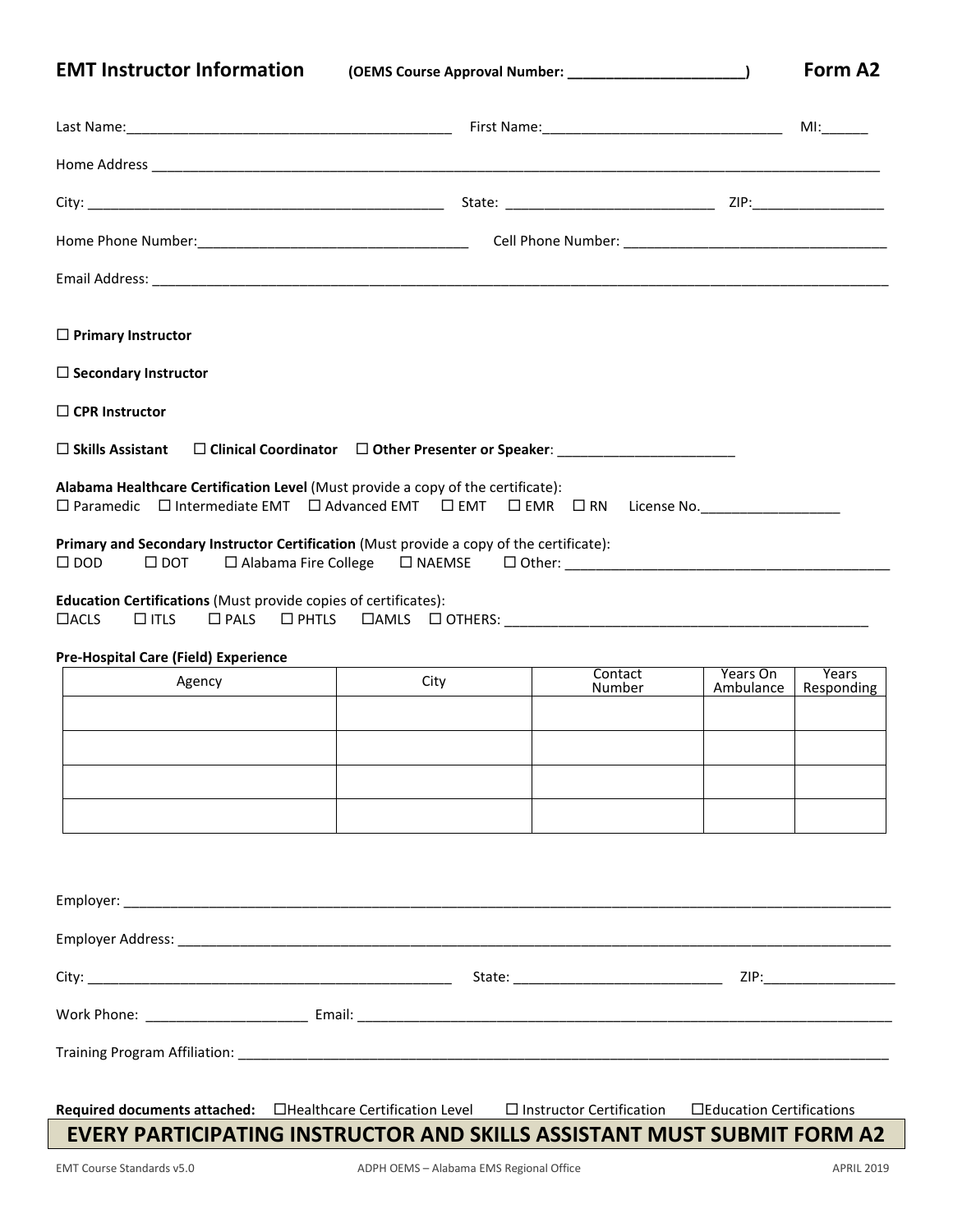# **EMT** Course Proposed Schedule **Form A3 Form A3**

The regional EMS office and OEMS must to be able to verify that the course is well organized and that the minimum required material is provided.

# *The EMT course proposed schedule must provide the EMT Program name, course coordinator name, and date of course.*

 *The EMT course proposed schedule must show the class numbers, dates and times of instruction, presentation topics, homework and exam planning, and instructor assignments.*

# *The EMT course proposed schedule must provide a place for providing the course approval number once it is assigned.*

All classroom, clinical, and field hours must be listed. A minimum of 45 classroom hours is required. Clinical and field hours may be shown on a separate schedule.

All schedules must be attached to this form.

Sample Classroom Schedule Layout

Sally's EMT Program Course Coordinator: Sally Mae January 1- March 21, 2014

| <b>Class</b> | <b>Date</b> | <b>Hours</b> | <b>Presentation Topics</b>         | <b>Homework</b>      | Exam            | <b>Instructor</b> |
|--------------|-------------|--------------|------------------------------------|----------------------|-----------------|-------------------|
| ᅩ            | Jan 1, 2014 | $5p-10p$     | Introduction to EMS System         | Read CH <sub>1</sub> | <b>None</b>     | Smith             |
|              | Jan 3, 2014 | $5p-10p$     | Chapter 1- EMT Safety and Wellness | Read CH <sub>2</sub> | CH <sub>1</sub> | Smith             |
|              | Jan 4, 2014 | $5p-10p$     | <b>Chapter 2- Vital Signs</b>      | Read CH <sub>3</sub> | <b>None</b>     | Smith             |
|              |             |              | Skills-Vital Signs                 |                      |                 | Varnedoe          |

(Approved Course Number: \_\_\_\_\_\_\_\_\_)

OEMS Course Approval Number: \_\_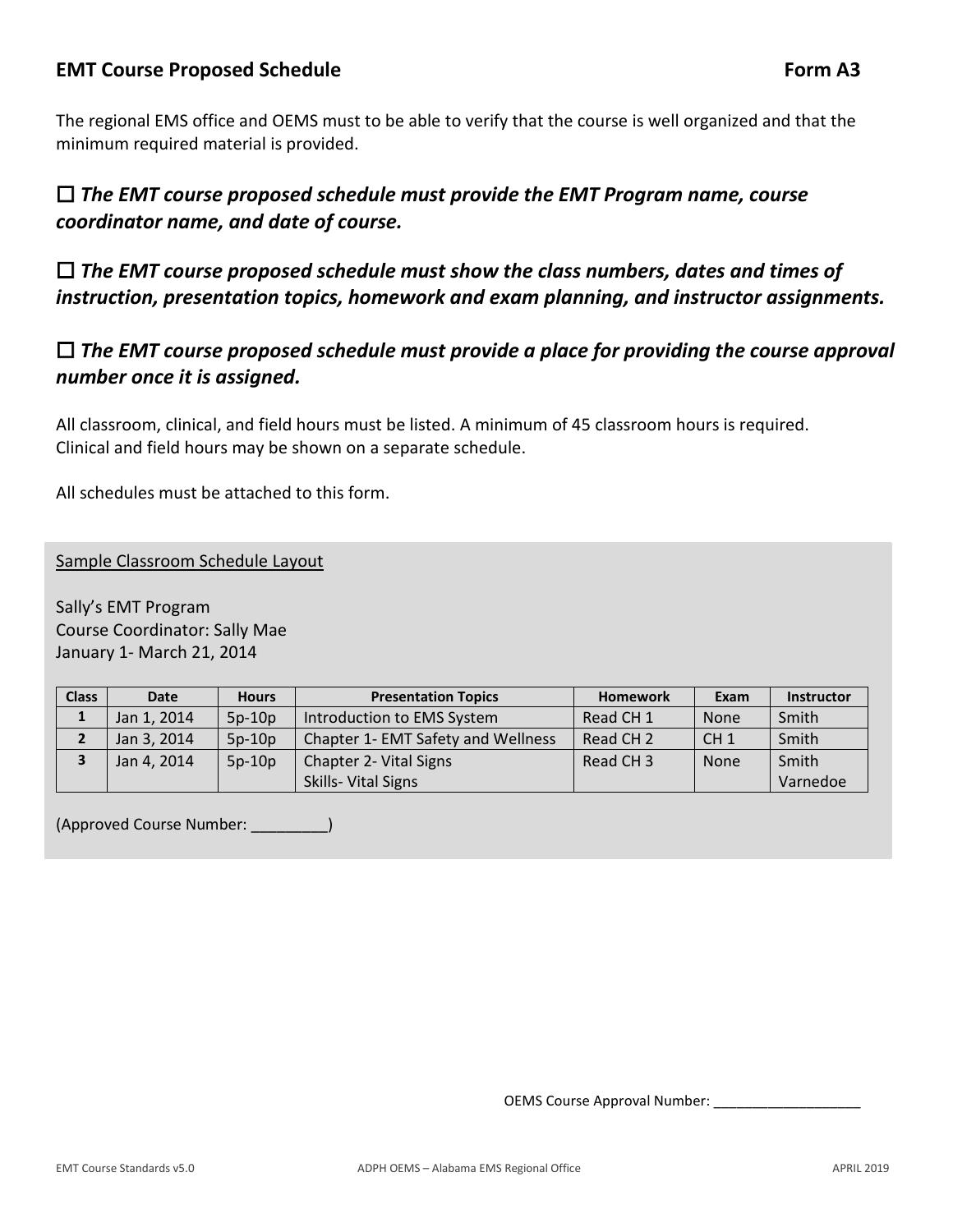The following equipment is the minimum required (available) for an EMT class size of twelve (12) or less students, and is considered one (1) set of equipment. For a class size of 13-24, two (2) sets of equipment are the required minimum. For a class size of 25-36, three (3) sets of equipment are the required minimum. The equipment does not need to be owned by the course instructors.

| <b>Minimum Number</b>                   | <b>Item</b>                                                           |
|-----------------------------------------|-----------------------------------------------------------------------|
| CPR MANIKINS, AIRWAYS & AIRWAY TRAINERS |                                                                       |
| 1                                       | CPR Manikin - Adult (With feedback capabilities)                      |
| 1                                       | <b>CPR Manikins - Adult</b>                                           |
| 2                                       | <b>CPR Manikins - Infant</b>                                          |
| 1                                       | Airway Trainer - Adult                                                |
| <b>OXYGEN EQUIPMENT / ADJUNCTS</b>      |                                                                       |
| 1                                       | Portable Oxygen Tank                                                  |
| 1                                       | Oxygen Tank Regulator                                                 |
| 1                                       | Oxygen Tank Wrench                                                    |
| 1                                       | Nasal Cannula - Adult                                                 |
| 1                                       | Non-Rebreather Face Mask - Adult                                      |
| 1                                       | Non-Rebreather Face Mask - Child                                      |
| 2                                       | Bag-Valve-Mask unit with Reservoir - Adult                            |
| 2                                       | Bag-Valve-Mask unit with Reservoir - Infant                           |
| 1                                       | <b>Portable Suction Unit</b>                                          |
| 1                                       | <b>Suction Catheter</b>                                               |
| $\mathbf{1}$                            | OPA (Oral Airways) - Set of assorted sizes                            |
| <b>SPLINT MATERIALS</b>                 |                                                                       |
| 1                                       | <b>Traction Splint</b>                                                |
| 2                                       | 36" Padded Board Splints or Equivalent                                |
| 2                                       | 15" Padded Board Splints or Equivalent                                |
| 1                                       | Long Spine Board with straps                                          |
| 1                                       | Head Immobilization Device for Long Spine Board                       |
| 1                                       | Vest-Type (Half) Spine Immobilization Device                          |
| 2                                       | Cervical Spine Immobilization Collars (Rigid Type)                    |
| 2                                       | Blankets (Wash after each course)                                     |
| 1                                       | Pillow                                                                |
| 12                                      | Triangular Bandages (Wash after each course)                          |
| <b>BANDAGE MATERIALS</b>                | These are disposable supplies and should be replaced with each course |
| $\mathbf{1}$                            | Aluminum Foil / Vaseline Gauze                                        |
| 12                                      | Roller - Type Gauze                                                   |
| 24                                      | 4 x 4 Dressings                                                       |
| 12                                      | 5 x 9 or larger ABD (Abdominal) Pads                                  |
| <b>MISC. EQUIPMENT</b>                  |                                                                       |
| 1                                       | A.E.D. Trainer (Automatic External Defibrillator)                     |
|                                         |                                                                       |
| 1                                       | <b>Elevating Stretcher</b>                                            |
| 4                                       | <b>Blood Pressure Cuff</b>                                            |
| 4                                       | Regular Stethoscope                                                   |

OEMS Course Approval Number: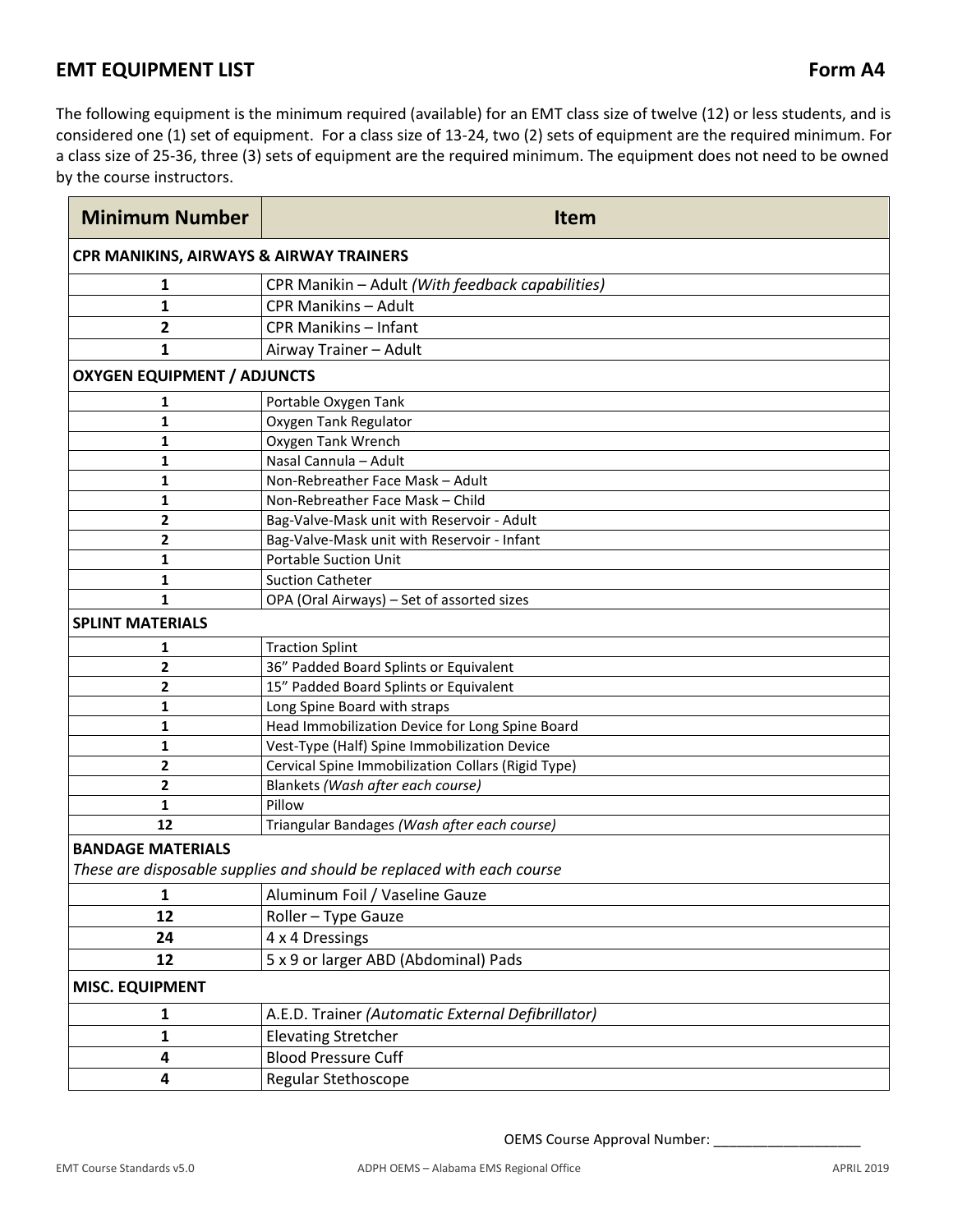# *Student Registration must be filled out entirely; incomplete forms will not be accepted* **PRINT ALL INFORMATION**

| Circle highest Completed Education: 9 10 11 12 13 14 15 16 17 18 Degree: ___________ GED: _____                                                                                                                                                  |  |  |
|--------------------------------------------------------------------------------------------------------------------------------------------------------------------------------------------------------------------------------------------------|--|--|
| Have you ever been convicted of a felony? $\square$ Yes $\square$ No                                                                                                                                                                             |  |  |
| Have you ever been convicted of a DUI? $\Box$ Yes $\Box$ No                                                                                                                                                                                      |  |  |
| Are you now or have you ever been addicted to controlled substance or intoxicating liquors? $\Box$ Yes $\Box$ No                                                                                                                                 |  |  |
| Have you ever been treated for mental illness? $\Box$ Yes $\Box$ No                                                                                                                                                                              |  |  |
| Is your eyesight impaired in any manner? $\square$ Yes $\square$ No If yes, is it corrected? $\square$ Yes $\square$ No                                                                                                                          |  |  |
| Have you ever had any type of professional license revoked, suspended or surrendered? $\Box$ Yes $\Box$ No<br>If yes, provide a written explanation.                                                                                             |  |  |
|                                                                                                                                                                                                                                                  |  |  |
| □ I have received an explanation of the total cost for my EMT course. Total cost of EMT course: ______________                                                                                                                                   |  |  |
| $\Box$ I have received a written explanation of the training program's accreditation and college credit information prior to<br>the heginning of the course Information included explanation of my current training program accreditation status |  |  |

reginning of the course. Information included explanation of my current training program accreditation status, eligibility of college credit, eligibility to attend EMT- Advanced courses, and contact information for two (2) nearby accredited college EMT programs.

I understand I must receive HIPPA education from my EMT course and sign a confidentiality statement.

 $\Box$  I understand that a background check and drug screen are required prior to visiting any clinical sites. Failure to complete a background check or drug screen, or having any failing criteria, will prohibit my clinical participation.

Student Signature: \_\_\_\_\_\_\_\_\_\_\_\_\_\_\_\_\_\_\_\_\_\_\_\_\_\_\_\_\_\_\_\_\_\_\_\_\_\_\_\_\_\_\_\_\_\_\_\_\_\_\_\_\_\_

Date: \_\_\_\_\_\_\_\_\_\_\_\_\_\_\_\_\_\_\_\_\_\_\_\_

OEMS Course Approval Number: \_\_\_\_\_\_\_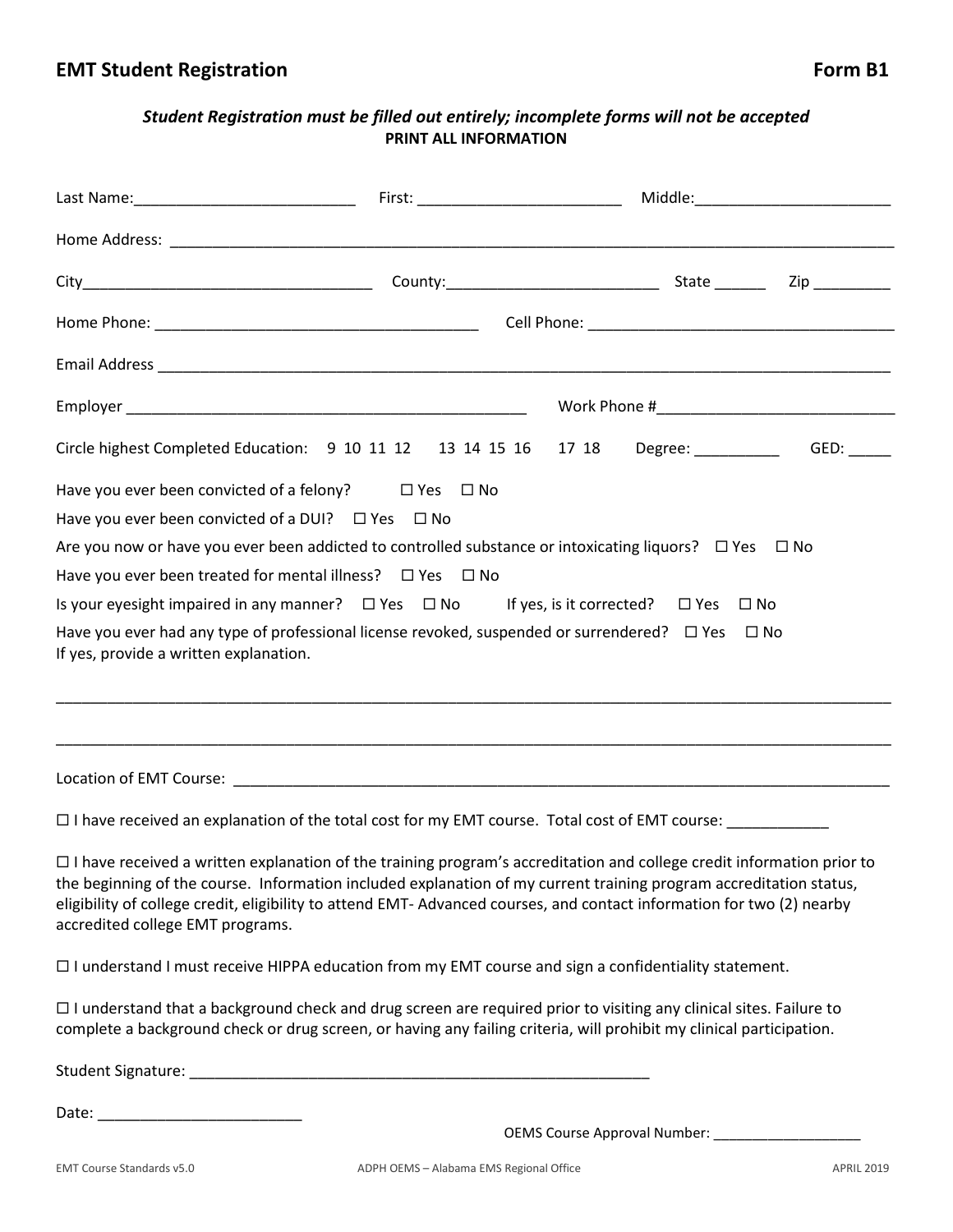# **CONFIDENTIALITY STATEMENT AND AGREEMENT**

I understand that as a participant EMT student I may have access to, or witness first hand, patient care information that is confidential. This information may include a patient's identity, current injury or illness, and past medical history. Understanding that the confidentiality of this information is protected by law, I shall:

- 1. Respect and maintain the confidentiality of all patient care information, discussions, deliberations, records, or other information connected with my participation in the EMT education Program.
- 2. Make no voluntary disclosures regarding any patient care information, discussions, deliberations, records, or other information generated in connection with my participation in the EMT education program, except to those individuals who are authorized to receive it.

*I understand that any breach of confidentiality is detrimental to the EMT program and to its mission of EMT education, including the field training hours at hospitals and EMS providers, and further acknowledge that any breach of confidentiality may result legal proceedings for the individuals involved.*

*Furthermore, I understand that any breach of confidentiality may also be detrimental to the patient and the patient's family.*

Examples of unacceptable disclosures include, but are not limited to:

- × Discussion of any patient information with anyone not directly involved with that patient and patient care.
- × Discussion of an event which might identify a patient, even though the patient's name is not disclosed.
- × Discussion of injuries or medical history in such a manner that the information could be associated with the patient.
- × Discussion, outside of EMT rotations, of any event or occurrences dealing with patient information, including injuries or medical history.

Having read the above statement, I contribute the statement of the statement of the statement of the statement hereby certify that I have received a confidentiality briefing (HIPPA) by the instructor teaching my EMT class.

I fully understand the sensitive and confidential nature of the data and information received by myself from patients, practitioners and providers of health care, as a result of patient care functions. I shall not knowingly or willingly communicate, deliver, or transmit in any manner, patient information to any unauthorized person or agency.

I further understand that a breach of this policy can result in my immediate dismissal from the EMT Course and that I could also face legal consequences.

| <b>Student Signature</b>                | Date                                                               |
|-----------------------------------------|--------------------------------------------------------------------|
| <b>Witness Signature</b>                | Date                                                               |
| ADPH OEMS - Alabama EMS Regional Office | OEMS Course Approval Number: ________________<br><b>APRIL 2019</b> |
|                                         |                                                                    |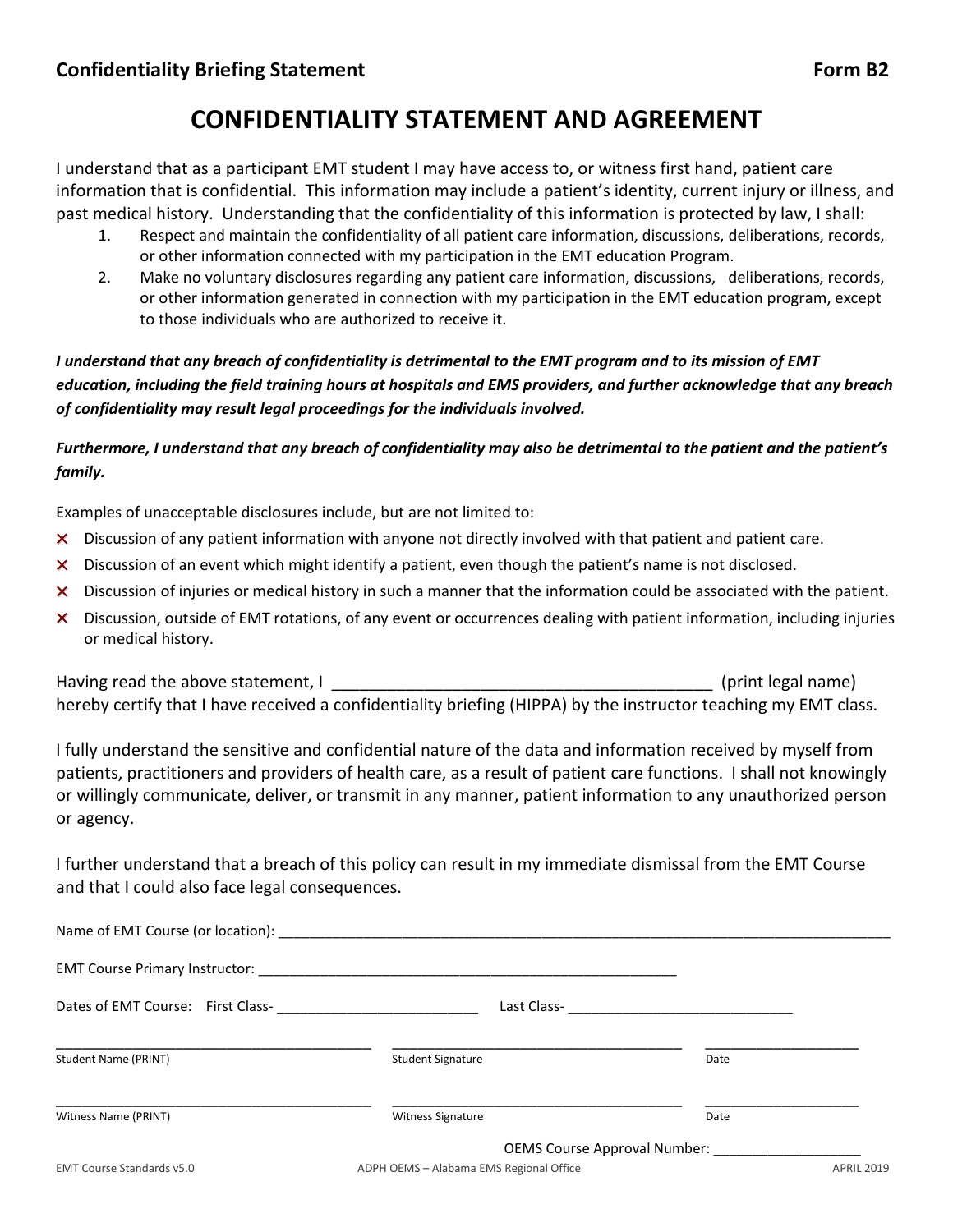# Release of Liability/Indemnification and Hepatitis-B Agreement Form B3

I understand that due to my educational exposure to blood or other potentially infectious materials, I may be at risk of acquiring the Hepatitis B virus (HBV) infection. I, the undersigned, hereby knowingly and voluntarily waive, release and discharge the EMT Program and its officers, employees, and agents (hereafter collectively called the School) from any and all claims for damages for personal injury, including death, and damages to property. This release is intended by me to discharge in advance the School from and against any and all liability arising out of or connected in any way with my enrollment in the EMT Field Course through the School even though that liability may arise out of negligence or carelessness on the part of the School.

I understand that as part of my participation in the EMT field classes I may perform, participate in, or observe a variety of activities which can be dangerous. I further understand that in response to emergencies and rendering emergency life saving measures serious accidents can occasionally occur. I acknowledge that individuals engaged in or performing lifesaving activities and functions occasionally sustain personal injuries, such as, but not limited to lacerations, sprains, and possible exposure to and contraction of the HIV virus. Knowing and understanding the risks involved in the EMT Field classes, nevertheless, I hereby agree to assume any and all risk of injury and further judgments, claims, damages of, connected with, or resulting from my enrollment in and participation in the EMT Field class of the School.

I acknowledge that I have read this document and that I am relying wholly upon my own judgment, belief and knowledge of the risks of injury to myself by enrollment in and participation in the EMT Field classes through the School. As of the date of this agreement, I am 18 years of age or older.

| I have completed the Hepatitis B Series: $\Box$ Yes $\Box$ No |                              |      |
|---------------------------------------------------------------|------------------------------|------|
|                                                               |                              |      |
|                                                               |                              |      |
|                                                               |                              |      |
|                                                               |                              |      |
|                                                               |                              |      |
| <b>Student Name (PRINT)</b>                                   | <b>Student Signature</b>     | Date |
|                                                               |                              |      |
| Witness Name (PRINT)                                          | <b>Witness Signature</b>     | Date |
|                                                               |                              |      |
|                                                               |                              |      |
|                                                               | OEMS Course Approval Number: |      |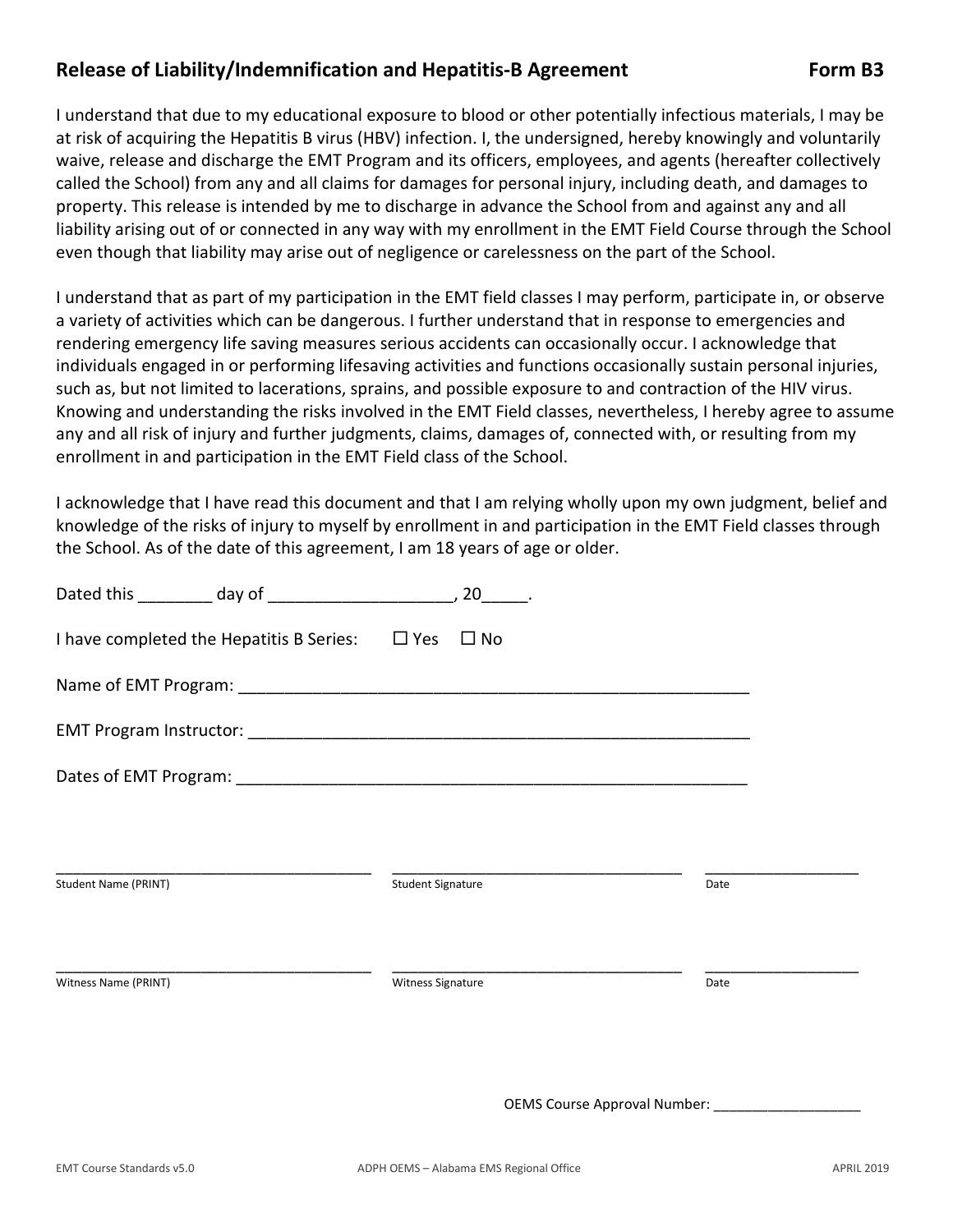# **Background Screening Policy Form B4-A**

Students must abide by the policies established by the health care (clinical) agencies with which the EMT Program contacts for clinical experiences. This may include a pre-clinical background screening. Fees for all background screening must be paid by the student.

- 1. All students will receive notice of the background screening requirement prior to admission and will receive a copy of the policy upon admission to the program.
- 2. Background screening will be selected by the Regional Office.
- 3. Failure to pay appropriate fees or to consent to the background screening by the published deadline will prohibit the student from completing the clinical component of the required health program courses.
- 4. A student who is denied acceptance at a clinical facility due to a questionable/suspect background screen may be assigned to an alternative clinical facility for the required clinical experience. In the event that the alternative clinical facility denies acceptance due to the questionable/suspect background screen, the student will not be able to complete the course required to complete the program.

#### Procedure:

- 1. Students must pay the fee for the background screening to the Program clerk or as directed.
- 2. Students must sign appropriate consents prior to the screening. Consent will be kept on file in the office of the Director of the Program.
- 3. Background screening may include the following:

**Skip Trace:** Checks for other names used, other states lived in or addresses used by the individual. **Criminal History:** Reveals felony and misdemeanor convictions, and pending cases usually include date, nature of offense, sentencing date, disposition and current status.

**Social Security Number Trace:** Is verification that the number provided by the individual was issued by the Social Security Administration, and is not listed in the files of the deceased.

**Office of Inspector General**: Identifies those individuals who may no longer be capable of being provided with Medicare benefits.

- 4. The Program Director will notify the student of questionable/suspect findings prior to notification of the clinical facilities for a determination regarding student acceptance for clinical experience.
- 5. Questionable/suspect findings on the background screening will be reported to the Director of EMS or other designated person at the appropriate clinical facility. The clinical facility will determine if the student will be accepted for clinical experience. If a clinical facility denies a student's placement then the Program Director will seek placement in a similar clinical facility for which the program has a contract using the same procedure of notification as described above. If all clinical facility options available to the program deny the student's placement, then the student would not be able to complete the required clinical component of the course(s) and will not receive a passing grade for the course(s).
- 6. Background screens which would render a student ineligible for placement include, but are not limited to, certain convictions or criminal charges which could jeopardize the health and safety of patients and sanctions or debarment.

#### Confidentiality:

- 1. The Program Director will receive all screening results which will be maintained in a locked file in the Director's office. Confidentiality of test results will be maintained with only the Director and the student having access to the results with the exception of legal actions that require access to test results.
- 2. Students must sign consent prior to disclosure of the screening results to the Director of EMS or other designated person at the clinic facility.

I acknowledge and have read and understand the policies and procedures set forth above.

| Student Name (PRINT) | <b>Student Signature</b> | Date                         |
|----------------------|--------------------------|------------------------------|
| Witness Name (PRINT) | <b>Witness Signature</b> | Date                         |
|                      |                          | OEMS Course Approval Number: |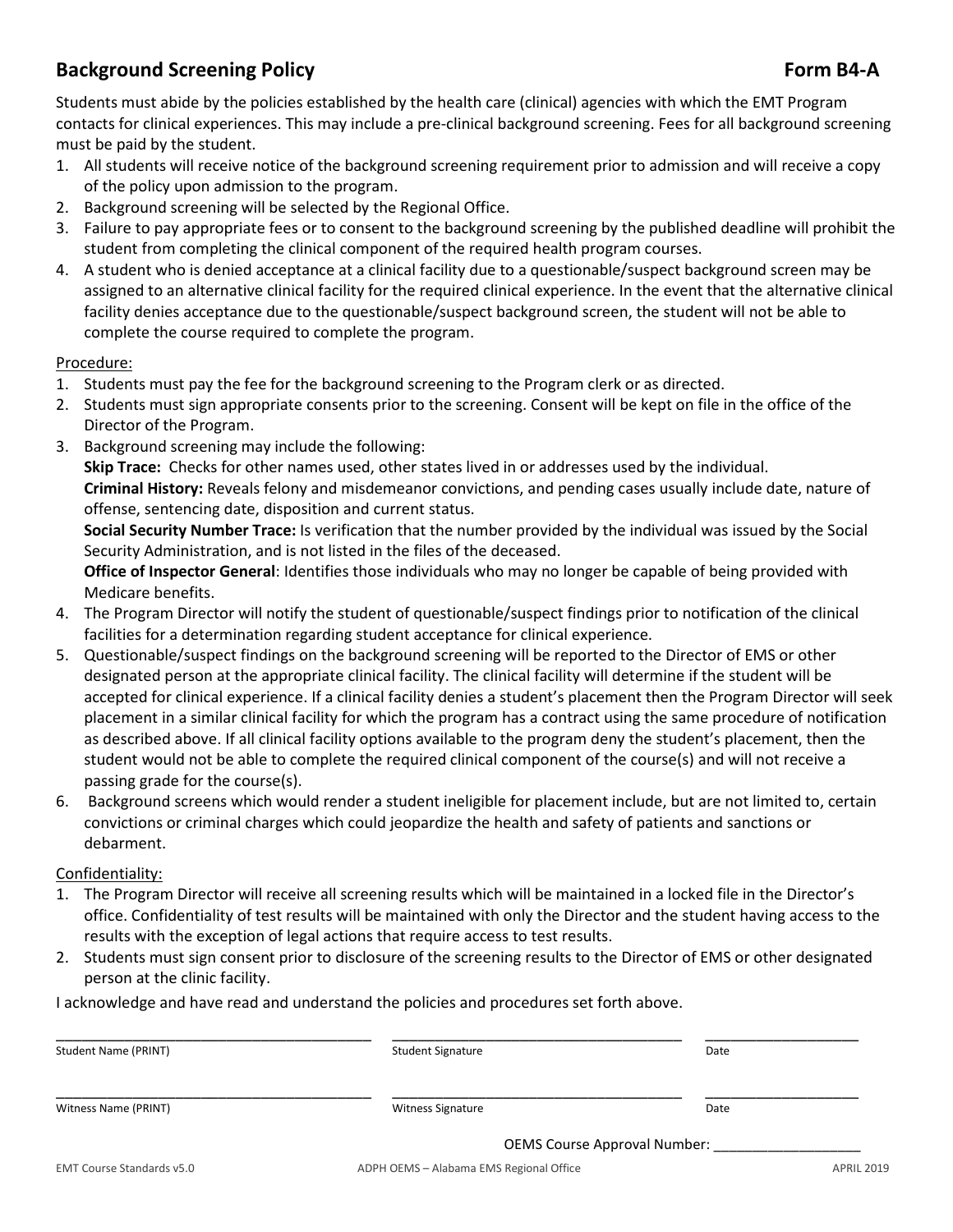I understand that any student who enrolls in the EMT Program, and desires to participate in courses which have a clinical component, is required to have a pre-clinical background screen.

I acknowledge that I have received a copy of the EMT Program's Background Screen Policy (Form B4-A), have read the policy, and understand the requirements of the policy.

I further understand that the information contained in these reports may be used to deny placement in clinical agencies. Questionable/suspect findings on the background screening will be reported to the EMT Program Director, Regional EMS Agency, and/or other designed person at the appropriate clinical facility. I understand that the EMT Program Director will notify me of questionable/suspect findings prior to notification of the clinical facilities for a determination regarding student acceptance for clinical experience.

I further understand that if I have a background screen that renders me ineligible; and I am denied access to clinical learning experiences at the clinical affiliate(s), that I will be dismissed from the program without eligibility for taking the National Registry examination.

By signing this document, I am indicating that I have read, understand, and voluntarily agree to the required background agents if deemed necessary. I understand that these results are confidential and will not be otherwise released without my authorization. I hereby release the EMT Program, ADPH OEMS&T, EMS Regional Office, and its affiliates from any and all liability, claims, and/or demands of whatever kind related to my completed background screen.

| Student Name (PRINT) | <b>Student Signature</b> | Date |
|----------------------|--------------------------|------|
|                      |                          |      |
| Witness Name (PRINT) | Witness Signature        | Date |
|                      |                          |      |
|                      |                          |      |
|                      |                          |      |

OEMS Course Approval Number: \_\_\_\_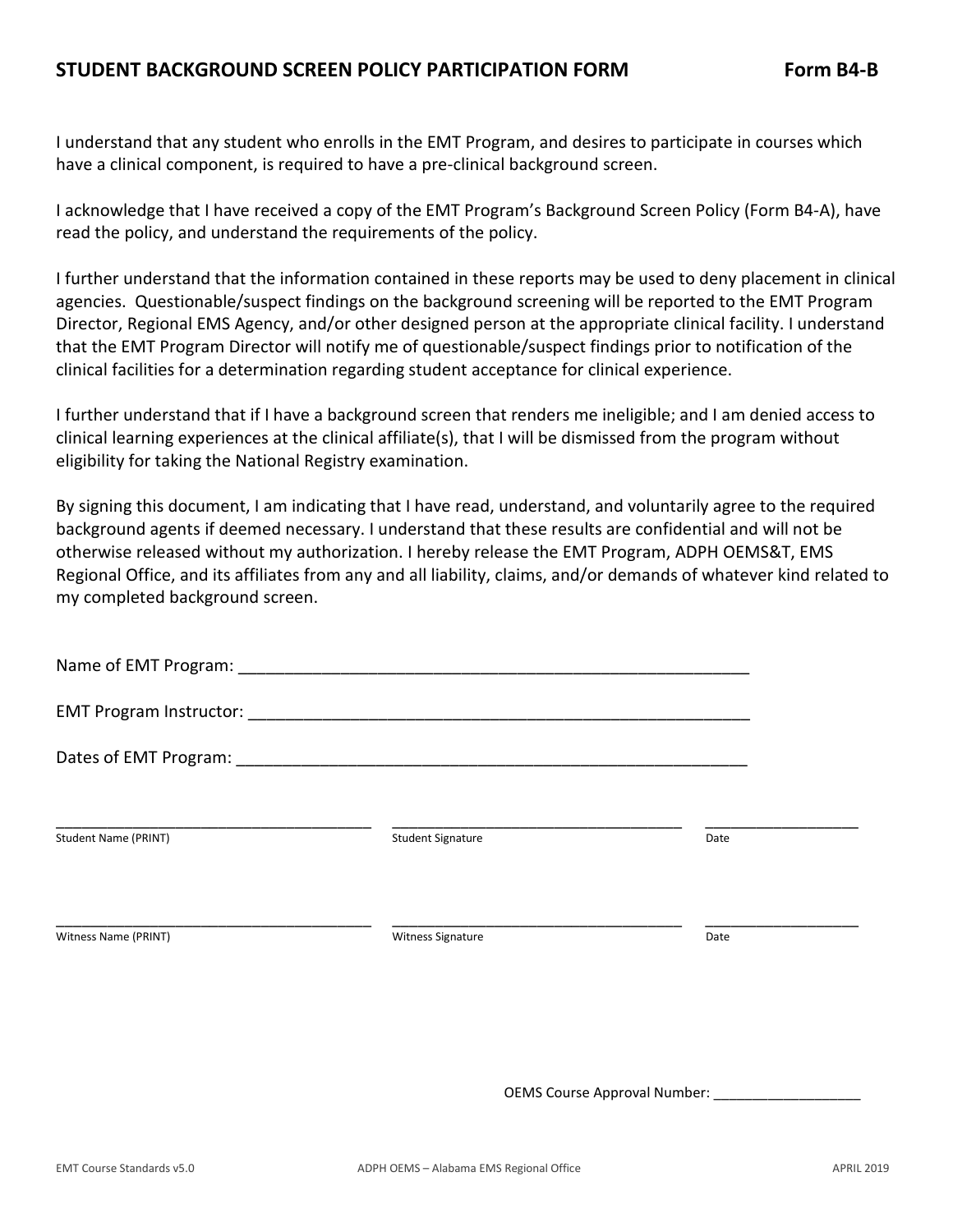# **STUDENT DRUG SCREEN POLICY Form B5-A Form B5-A**

Any student who enrolls in a Regional EMS sponsored EMT program, which has a clinical component, is required to have a pre-clinical drug screening. The pre-clinical drug screen will be conducted after entering the EMT program but prior to participating in any clinical visitations. The student must abide by the Student Drug Screen Policy and all Clinical agency policies for which the student is assigned clinical practice. This policy includes random drug screening and reasonable suspicion screening.

#### I. PRE-CLINICAL SCREENING

- 1. All students will receive notice of the drug screening guidelines prior to admission to the EMT program.
- 2. The EMT program will maintain on file a signed consent to drug screen from each student. Students have the right to refuse to consent to drug testing under this program; however, students who decline participation in the drug screen will not be permitted to participate in the EMT course.
- 3. The drug screen company will be selected by the Regional Office. All drug screen fees are paid by the student.
- 4. Completing the drug screening with a positive test result on the 9 Classes of Drugs as required by the ADPH OEMS, Regional Office and/or Clinical Agency will prohibit the student form completing the clinical component of the EMT course.
- 5. Positive drug screens will be confirmed by a Medical Review Officer.
- 6. Positive results, and verification of student status, will be provided to the Regional Office by the EMT Program.

#### II. REASONABLE SUSPICION SCREENING

Students may also be required to submit to reasonable suspicion testing. Reasonable suspicion is defined as but not limited to the following behaviors:

- 1. Observable phenomena, such as direct observation of drug use and/or the physical symptoms or manifestations of being under the influence of a drug;
- 2. Abnormal conduct or erratic behavior while on the clinical unit, absenteeism, tardiness or deterioration in performance;
- 3. Evidence of tampering with a drug test;
- 4. Information that the individual has caused or contributed to an incident in the clinical agency;
- 5. Evidence of involvement in the use, possession, sale, solicitation or transfer of drugs while enrolled in the programs.

At any point or time in a student's enrollment, the student may subject to a reasonable suspicion drug screen. After a student's behavior is noted as suspicious, the student will report for a drug screen at the designated time and place. The same procedural steps (1-11) outlined in Section III, Student Drug Screen Procedure, will be used.

#### III. STUDENT DRUG SCREEN PROCEDURE

- 1. Students must pay the screening fee prior to time of specimen collection.
- 2. Students must submit a photo ID and social security number at the time of specimen collection.
- 3. The collector will be a licensed medical professional or technician who has been trained for collection in accordance with Chain of Custody and Control procedures. The collector will explain the collection procedure and Chain of Custody form to the student and provide a sealed collection container.
- 4. Students must remove unnecessary out garments (coats, sweaters, bags, etc.) and remove items from pockets when entering the collection site.
- 5. The collector will collect a monitored urine specimen.
- 6. In the presence of the student, the collector will seal the urine specimen with a tamper proof security seal, and affix an identification label with code number.
- 7. The student will verify on the identification label, initial security seal, read and sign the Chain of Custody Form.
- 8. The collector will sign the Chain of Custody Form and give the student the appropriate copy.
- 9. The collector will forward the sealed urine specimen and Chain of Custody Form to the designated certified testing center/laboratory for testing.
- 10. Specimens will be screened for nine classes of drugs:
	- 1. Amphetamines 4. Barbiturate 7. Benzodiazepines
		- 2. Cocaine 5. Cannabinoids 8. Methaqualone
- -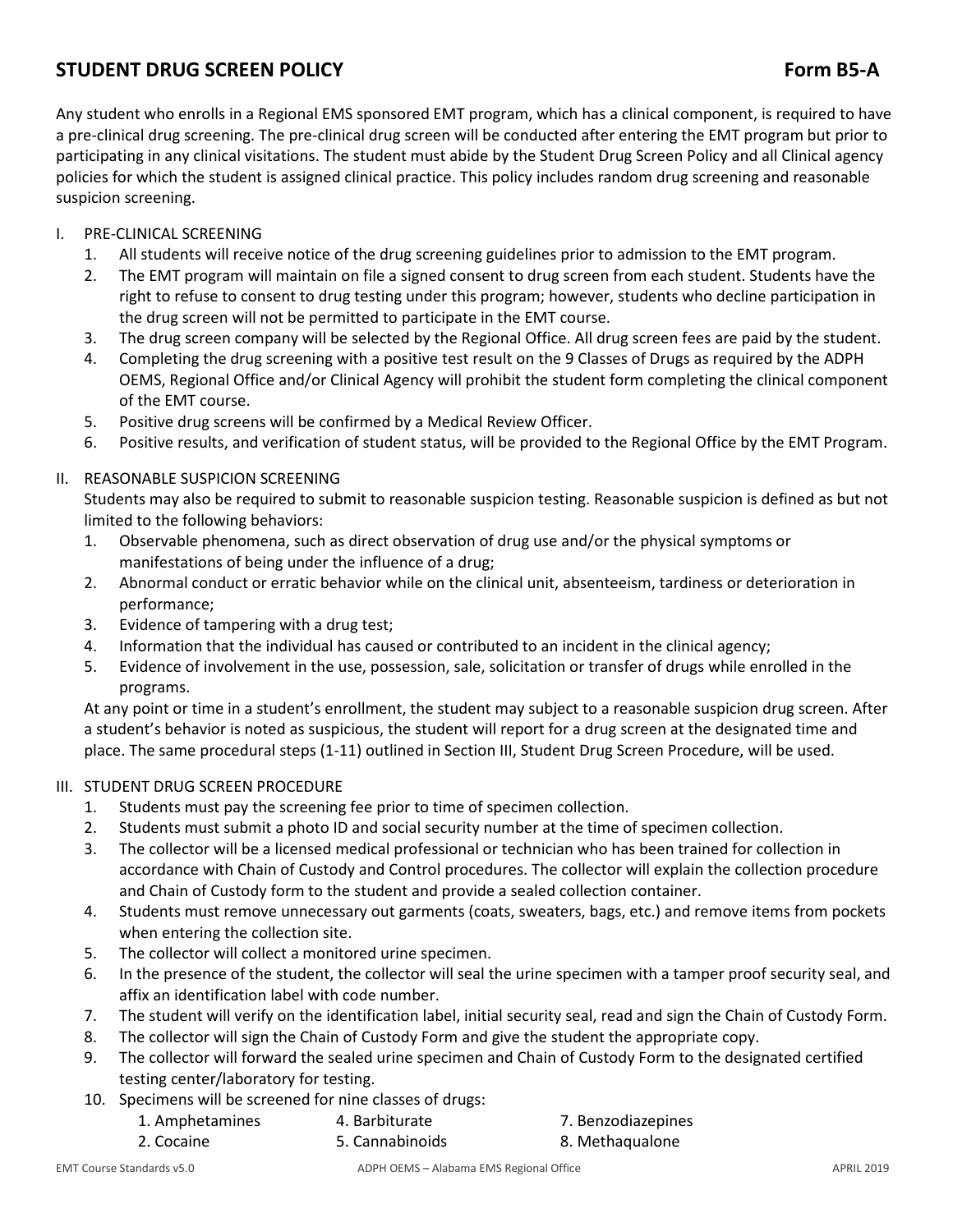#### IV. CONFIDENTIALITY

The EMS Coordinator will receive all test results. Confidentiality of the test results will be maintained. Only the EMS Coordinator will have access to the results, the exception being if any legal action occurs which requires access to the test results.

#### V. APPEALS PROCESS FOR POSITIVE SCREENS

1. If a student drug screen is positive for drugs, the student will contact the EMS Coordinator.

2. The student will then contact the Medical Review Officer (MRO) and follow the procedure for split specimen testing as stipulated by the lab.

3. The student is responsible for any costs associated with the splits specimen testing procedure.

4. Once the student obtains the results of the split specimen testing, the student should contact the EMS Coordinator. If the student remains unsatisfied, the student should explain to the Program Director in writing his or her complaint. The Program Director will have seven working days to respond.

5. If the student cannot reach an agreement with the EMT Program director, the student's next step is to present documentation to the OEMS&T. The OEMS&T will have seven working days to respond.

Drug screening policies/program suggested or required by the ADPH OEMS&T, EMS Regional Office, and/or various intuitions with which the Regional Office contracts may vary from time to time in any or all of their aspects. Students will be required to comply with the screening which satisfies the program or requirement established by the ADPH OEMS&T or any clinical agency with whom the Regional Office contracts for clinical experience, whether it is pre-clinical drug screening, random drug screen, or reasonable suspicious screening.

Some of the nine classes of drugs for which screening will be conducted are available by prescription from health care practitioners. Prescription drugs prescribed to a student by an appropriate health care practitioner my nevertheless be subject to abuse and may give rise to reasonable suspicion testing. The fact that a student has a prescription for one or more of the ten classes of drugs which are legally prescribed by a health care practitioner does not necessarily, in and of itself, excuse the student from the effect if this policy. The MRO will follow up and give recommendation(s).

I have read, understand, and agree to the above drug scree guidelines.

I hereby release DRUG TEST COMPANY the Medical Review Officer, the Conducting School, the program facility, and the Alabama Department of Public Health and its Designees from any claim in connection with the Drug Screen Policy.

I understand that should any legal action be taken as a result of the Drug Screen Policy, that confidentiality can no longer be maintained.

\_\_\_\_\_\_\_\_\_\_\_\_\_\_\_\_\_\_\_\_\_\_\_\_\_\_\_\_\_\_\_\_\_\_\_\_\_ \_\_\_\_\_\_\_\_\_\_\_\_\_\_\_\_\_\_\_\_\_\_\_\_\_\_\_\_\_\_\_\_\_\_ \_\_\_\_\_\_\_\_\_\_\_\_\_\_\_\_\_\_ Student Name (PRINT) Student Signature Student Signature Communications of the Date

Witness Name (PRINT) and the control of the Microsoft Control of Microsoft Control of the Date of Date Date Date

\_\_\_\_\_\_\_\_\_\_\_\_\_\_\_\_\_\_\_\_\_\_\_\_\_\_\_\_\_\_\_\_\_\_\_\_\_ \_\_\_\_\_\_\_\_\_\_\_\_\_\_\_\_\_\_\_\_\_\_\_\_\_\_\_\_\_\_\_\_\_\_ \_\_\_\_\_\_\_\_\_\_\_\_\_\_\_\_\_\_

OEMS Course Approval Number: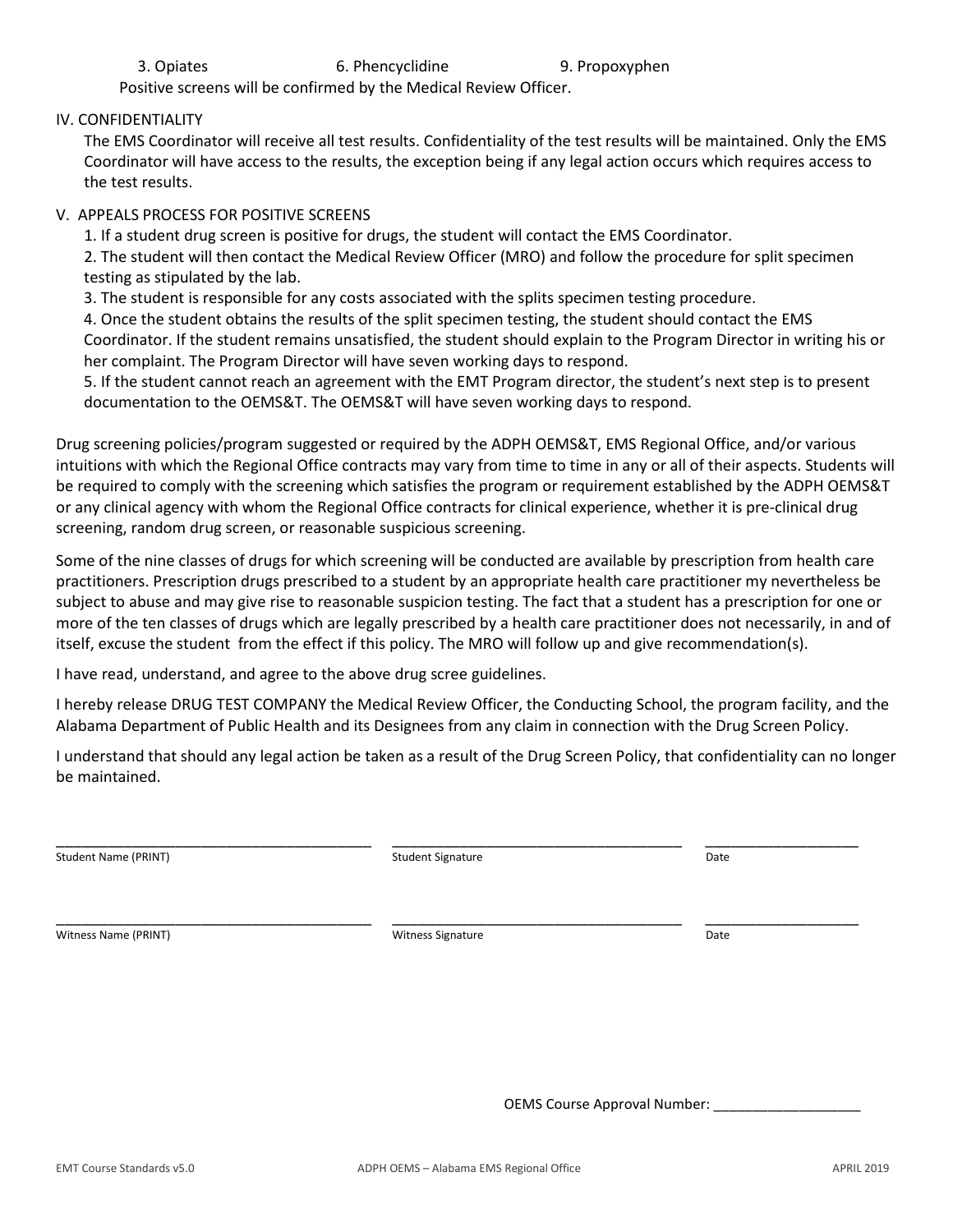# **STUDENT DRUG SCREEN PARTICIPATION AGREEMENT Form B5-B**

I understand that any student who enrolls in the EMT Program, and desires to participate in courses which have a clinical component, is required to have a pre-clinical drug screen.

I acknowledge that I have received a copy of the EMT Program's Student Drug Screen Policy (Form B5-A), have read the policy, and understand the requirements of the policy.

I further understand that the information contained in these reports may be used to deny placement in clinical agencies. Questionable/suspect findings on the drug screening will be reported to the EMT Program Director, Regional EMS Agency, and/or other designed person at the appropriate clinical facility. I understand that the EMT Program Director will notify me of questionable/suspect findings prior to notification of the clinical facilities for a determination regarding student acceptance for clinical experience.

I further understand that if I have a drug screen that renders me ineligible; and I am denied access to clinical learning experiences at the clinical affiliate(s), that I will be dismissed from the program without eligibility for taking the National Registry examination.

By signing this document, I am indicating that I have read, understand, and voluntarily agree to the required drug screen. I understand that these results are confidential and will not be otherwise released without my authorization. I hereby release the EMT Program, ADPH OEMS, EMS Regional Office, and its affiliates from any and all liability, claims, and/or demands of whatever kind related to my completed background screen.

| Name of EMT Program:        | <u> 2001 - 2002 - 2003 - 2004 - 2005 - 2006 - 2007 - 2008 - 2009 - 2009 - 2009 - 2009 - 2009 - 2009 - 2009 - 200</u> |      |  |
|-----------------------------|----------------------------------------------------------------------------------------------------------------------|------|--|
|                             |                                                                                                                      |      |  |
|                             |                                                                                                                      |      |  |
| <b>Student Name (PRINT)</b> | <b>Student Signature</b>                                                                                             | Date |  |
|                             |                                                                                                                      |      |  |
| Witness Name (PRINT)        | <b>Witness Signature</b>                                                                                             | Date |  |

OEMS Course Approval Number: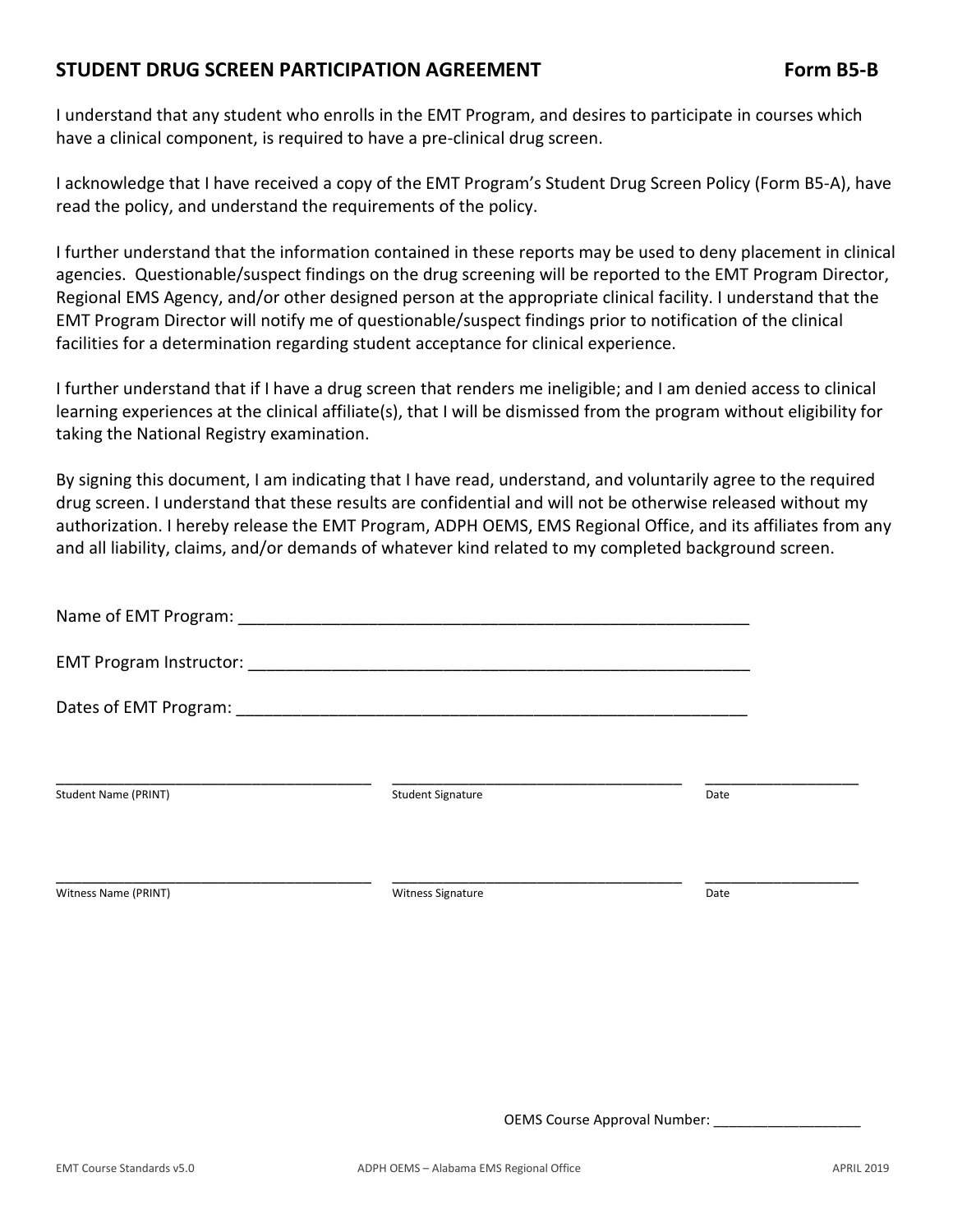# Alabama Hospital Affiliation Agreement **Form C1 Form C1**

This Affiliation Agreement (hereinafter referred to as the "Agreement") is entered into by and between

(hereinafter referred to as "Hospital") and \_\_\_\_\_\_\_\_\_\_\_\_\_\_\_\_\_\_\_\_\_\_\_\_\_\_\_\_\_\_\_\_\_\_\_\_\_\_\_\_\_\_\_\_\_\_\_\_\_\_\_\_\_\_\_\_\_\_\_\_\_\_\_\_\_\_ (hereinafter referred to as "School").

Hospital agrees to accept Emergency Medical Technician (EMT) students who are enrolled in School's emergency medicine course of study, allowing said students clinical experience, subject to the covenants, warranties and representations set forth here under.

The following provisions are to be observed:

- 1. Hospital will furnish the supervision of School's students while in clinical rotation for observation and participation of emergency activities. Each student should be allowed to participate in direct supervised activities within the student's scope of education, where applicable and when allowed.
- 2. Hospital staff will supervise and evaluate School's students.
- 3. School's instructor will instruct, organize rotations, and keep records on the students. School's supervision will be by and through site visitation and around-the-clock, on-call personnel.
- 4. Students will observe all rules, regulations and procedures which apply to the employees of Hospital at all times during the affiliation period, including dress and grooming, and any requirement relating to uniforms worn by students and instructors (if appropriate) while in the clinical setting.
- 5. School instructors will evaluate student's progress after consultation with Hospital staff. Hospital will provide data as necessary in subsequent studies of the program.
- 6. Hospital has the right to request the withdrawal of any student form its facilities whose conduct or work with patients or personnel is not, in the opinion of the Administrator of the Hospital, in accordance with acceptable standards of performance.
- 7. The School may, at any time, withdraw a student whose progress, conduct, or work does not meet the standards of the program.
- 8. Final action on the withdrawal of any student is the responsibility of the School.
- 9. Under this agreement, Hospital provides opportunities to the instructor and students of School, but Hospital maintains responsibility for the care and treatment of its patients.
- 10. Hospital will provide necessary first aid treatment received by school students and instructors while on Hospital premises and engaged in their training or study. Hospital will not be responsible for the payment of any emergency room treatment, inpatient or outpatient admissions, radiologist services, doctor's services, pharmaceutical supplies or any type follow-up medical care. All of such expenses shall be the responsibility of the injured or ill party. Hospital assumes no responsibility for the students' or instructors' personal bills for any type medical services which they receive no matter what caused the need for such medical services.
- 11. School will send Hospital only such students who are in good health and have been subjected to such routine health examinations; said students shall be responsible for their own health care.
- 12. Each student participation in clinical rotations with Hospital will:
	- A. Have had his/her first Hepatitis B vaccination; show proof that he/she has had the Hepatitis B vaccination series, or sign a waiver declining the series.
	- B. Be covered by blanket malpractice liability insurance. Under this program, students are covered for claims arising out of real or alleged medical incidents when the injury being claimed is the result of an act or omission of the student, instructor or School.
	- C. Have in his/her possession any prescribe personal protection equipment.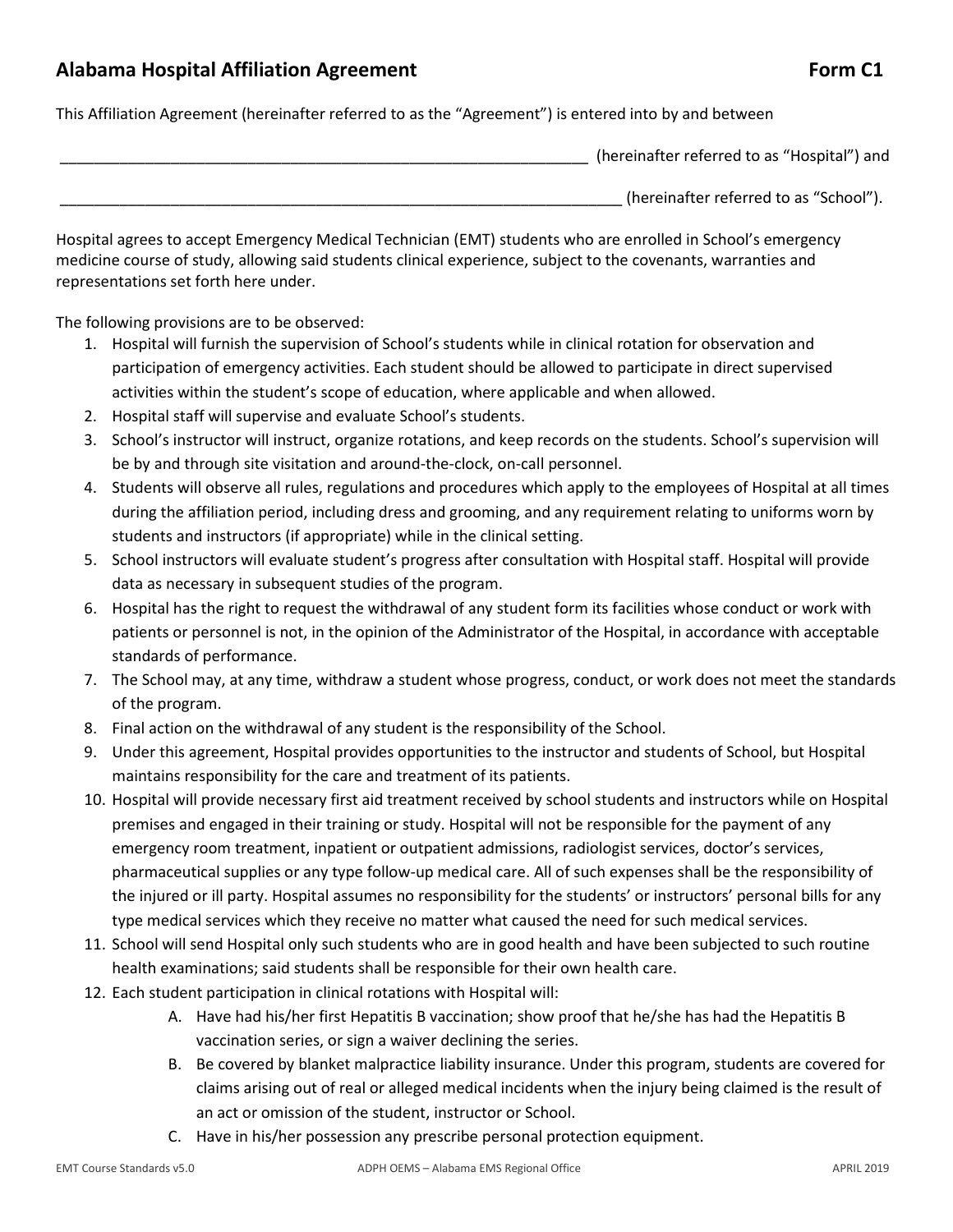- 13. School agrees that it shall indemnify, save and hold harmless Hospital, to the extent allowed under the laws of Alabama, from any and all claims, actions, lawsuits and/or demand brought by any student and/or instructor employed by School, when such action is not a proximate result of a negligent act of Hospital.
- 14. The School hereby agrees that Hospital has an obligation to assure that Hospital's patients are protected to the extent reasonably possible from harm due to the School's students who are completing clinical rotation in Hospital and using drugs or alcohol while in the Hospital setting. The School agrees that Hospital may at it sole discretion require any student of the School to undergo drug and/or alcohol testing at any time as a precondition to beginning clinical rotations or to continue a clinical rotation at Hospital. Hospital is not required to provide notice or results of any drug or alcohol tests to the School or to any individual student. Such results may be used by Hospital as a reason to refuse or cease a particular student's clinical rotation.
- 15. The School agrees to instruct students to maintain confidentiality (HIPAA) of all patient information and to ensure student cooperation. The School further agrees to ensure that commonly accepted professional standards for confidential treatment of medical information, patients/clients and the Hospital are maintained through appropriate clinical supervision of students and through the School's instruction of students. The School shall provide agency with a fully executed copy of the confidentiality acknowledgement statement for each clinical student and faculty/instructor, upon request. The School hereby agrees to take all appropriate steps to ensure that each student and faculty/instructor complies with the terms contained in the confidentiality Acknowledgement statement.
- 16. **The agreement shall become effective on the first day of the EMT course and will remain in effect until the last day of the EMT course. The Agreement may be immediately terminated by either party by written notice given to the other party.** The name of the EMT program, course coordinator, and EMT course dates are provided below:

| Name of EMT Program:           |  |
|--------------------------------|--|
| <b>EMT Course Coordinator:</b> |  |

Dates of EMT Program: \_\_\_\_\_\_\_\_\_\_\_\_\_\_\_\_\_\_\_\_\_\_\_\_\_\_\_\_\_\_\_\_\_\_\_\_\_\_\_\_\_\_\_\_\_\_\_\_\_\_\_\_\_\_\_\_\_\_\_\_

IN WITNESS WHEREOF, the parties hereto have caused this instrument to be executed by their duty authorized agents

\_\_\_\_\_\_\_\_\_\_\_\_\_\_\_\_\_\_\_\_\_\_\_\_\_\_\_\_\_\_\_\_\_\_\_\_\_\_\_\_\_\_\_\_\_\_\_\_\_\_\_\_\_\_ \_\_\_\_\_\_\_\_\_\_\_\_\_\_\_\_\_\_\_\_\_\_\_\_\_\_\_\_\_\_\_\_\_\_\_\_\_

on this the day of the day of the set of  $\sim$  20 and the set of  $\sim$ 

Hospital Official (Name and Title- Print) Hospital Official Signature

School Official (Name and Title- Print) School Official Signature

\_\_\_\_\_\_\_\_\_\_\_\_\_\_\_\_\_\_\_\_\_\_\_\_\_\_\_\_\_\_\_\_\_\_\_\_\_\_\_\_\_\_\_\_\_\_\_\_\_\_\_\_\_\_ \_\_\_\_\_\_\_\_\_\_\_\_\_\_\_\_\_\_\_\_\_\_\_\_\_\_\_\_\_\_\_\_\_\_\_\_\_

OEMS Course Approval Number: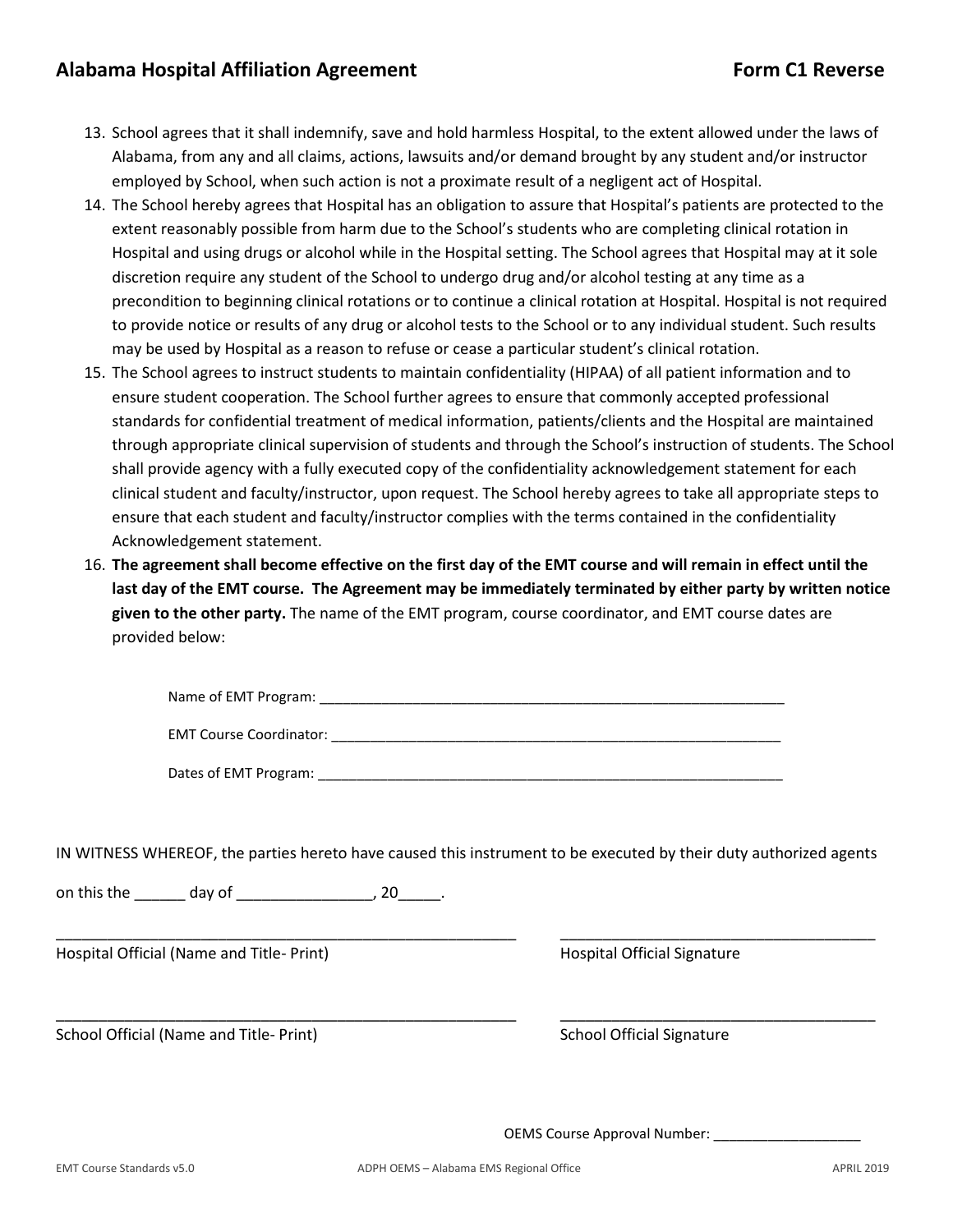# Ambulance/EMS Provider Affiliation Agreement **Form C2** Form C2

This Affiliation Agreement (hereinafter referred to as the "Agreement") is entered into by and between

| (hereinafter referred to as "Provider") and |
|---------------------------------------------|
| (hereinafter referred to as "School").      |

Provider agrees to accept Emergency Medical Technician students who are enrolled in a School's emergency medicine course of study, allowing said students field experience, subject to the covenants, warranties and representations set forth hereunder.

The following provisions are to be observed:

- 1. Provider will furnish the instructor supervisor for the students while in field rotation for participation and observation of on the scene emergency care as provided by Provider personnel. Each student should be allowed to participate in direct supervised activities within their scope of education, where applicable and when allowed.
- 2. The School instructor will assign students to rotational slots available on ambulances.
- 3. Students will be assigned to eight or twelve-hour shifts as available and allowed by Provider.
- 4. Provider will provide any necessary equipment for the student to use during participation procedures.
- 5. Provider provided instructor will supervise the students at a ratio of 1 student per 1 instructor.
- 6. Provider provided instructor will instruct and keep records on the EMT student.
- 7. The School instructor will organize the rotation schedules.
- 8. The student will observe all rules, regulations and procedures which apply to the employees of Provider at all times during the affiliation period, including dress and grooming, and any requirement relating to uniforms worn by students and instructors (if appropriate) while in the field setting.
- 9. Provider has the right to request the withdrawal of any students from its facilities whose conduct or work with patients or personnel is not, in the opinion of the Supervisor of the Ambulance/Rescue, in accordance with acceptable standards of performance.
- 10. School will send Provider only such students who are in good health and have been subjected to such routine health examinations; said students shall be responsible for their own health.
- 11. Provider will provide necessary first aid treatment received by students and instructors while on Provider premises and engaged in their training or study. Provider will not be responsible for the payment of any emergency room treatment, inpatient or outpatient admissions, radiologist services, doctor's services, pharmaceutical supplies or any type follow-up medical care. All of such expenses shall be the responsibility of the injured or ill party.
- 12. School agrees that it shall indemnify, save and hold harmless Provider, to the extent allowed under the laws of Alabama, from any and all claims, actions, lawsuits and/or demand brought by any student and/or instructor employed by or attending School, when such action is not a proximate result of a negligent act of Provider.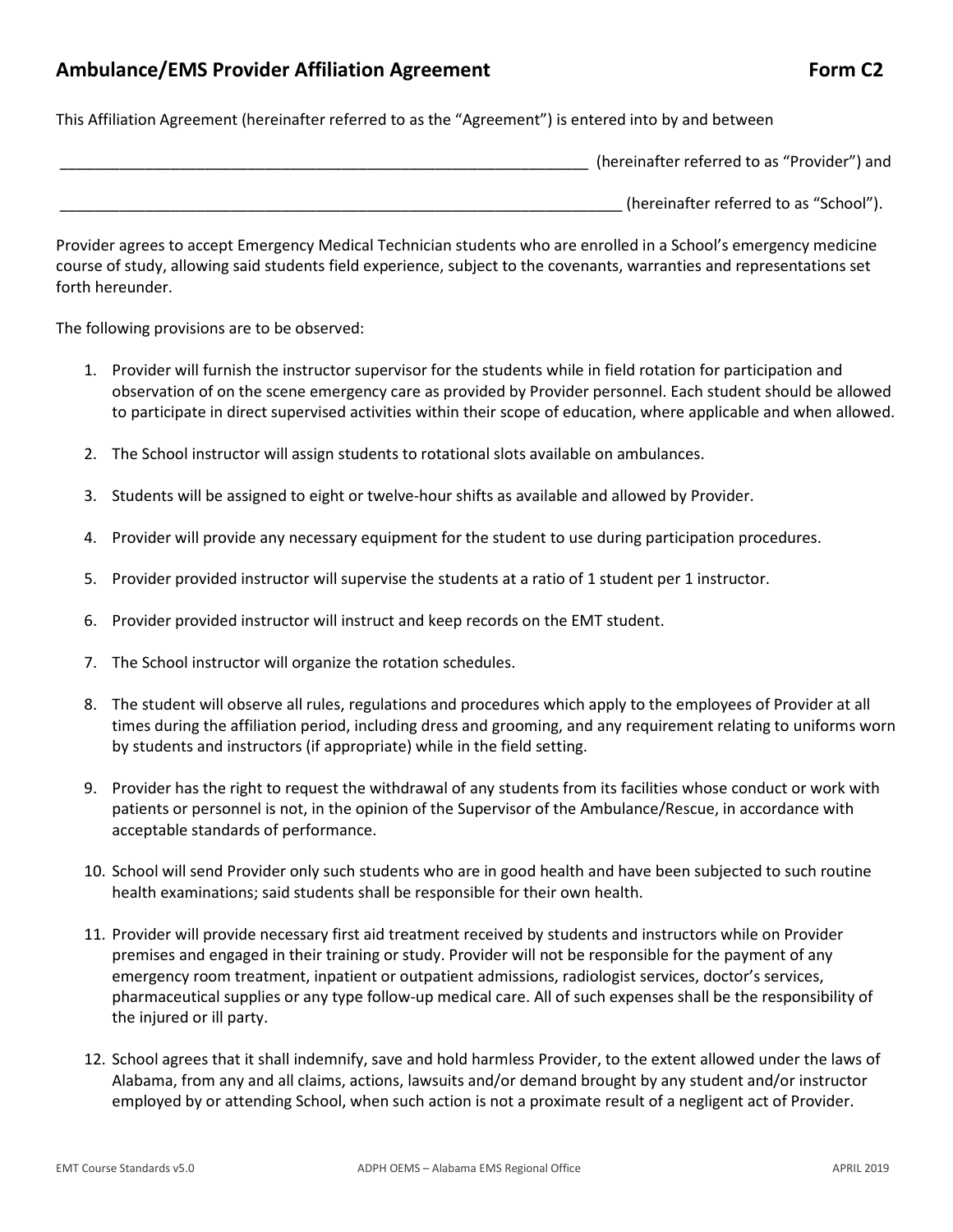# Ambulance/EMS Provider Affiliation Agreement Form C2 Reverse

- 13. The School herby agrees that Provider has an obligation to assure that Provider's patients are protected to the extent reasonably possible from possible harm due to School's students who are completing field rotation at Provider and using drugs or alcohol while in the Provider setting. School agrees that Provider may at its sole discretion require any student of School to undergo drug and/or alcohol testing at any time as a precondition to beginning field rotations or to continue a field rotation at Ambulance/Rescue. Provider is not required to provide notice or results of any drug or alcohol tests to School or to any individual student. Such results may be used by Provider as a reason to refuse or cease a particular student's field rotation.
- 14. The School agrees to instruct students to maintain confidentiality (HIPPA) of all patient information and to ensure student cooperation. School further agrees to ensure that commonly accepted professional standards for confidential treatment of medical information, patients/clients and the Provider are maintained through appropriate field supervision of students and through School instruction of students. The School shall provide agency with a fully executed copy of the confidentiality acknowledgement statement for each clinical student and faculty/instructor, upon request. The School hereby agrees to take all appropriate steps to ensure that each student and faculty/instructor complies with the terms contained in the confidentiality acknowledgement statement.
- 15. **The agreement shall become effective on the first day of the EMT course and will remain in effect until the last day of the EMT course. The Agreement may be immediately terminated by either party by written notice given to the other party.** The name of the EMT program, course coordinator, and EMT course dates are provided below:

| Name of EMT Program: |  |
|----------------------|--|
|                      |  |

EMT Program Instructor: \_\_\_\_\_\_\_\_\_\_\_\_\_\_\_\_\_\_\_\_\_\_\_\_\_\_\_\_\_\_\_\_\_\_\_\_\_\_\_\_\_\_\_\_\_\_\_\_\_\_\_\_\_\_

| Dates of EMT Program: |
|-----------------------|
|-----------------------|

IN WITNESS WHEREOF, the parties hereto have caused this instrument to be executed by their duty authorized agents

\_\_\_\_\_\_\_\_\_\_\_\_\_\_\_\_\_\_\_\_\_\_\_\_\_\_\_\_\_\_\_\_\_\_\_\_\_\_\_\_\_\_\_\_\_\_\_\_\_\_\_\_\_\_ \_\_\_\_\_\_\_\_\_\_\_\_\_\_\_\_\_\_\_\_\_\_\_\_\_\_\_\_\_\_\_\_\_\_\_\_\_

\_\_\_\_\_\_\_\_\_\_\_\_\_\_\_\_\_\_\_\_\_\_\_\_\_\_\_\_\_\_\_\_\_\_\_\_\_\_\_\_\_\_\_\_\_\_\_\_\_\_\_\_\_\_ \_\_\_\_\_\_\_\_\_\_\_\_\_\_\_\_\_\_\_\_\_\_\_\_\_\_\_\_\_\_\_\_\_\_\_\_\_

on this the \_\_\_\_\_\_\_ day of \_\_\_\_\_\_\_\_\_\_\_\_\_\_\_\_\_\_\_, 20\_\_\_\_\_\_.

Provider Official (Name and Title- Print) Provider Official Signature

School Official (Name and Title- Print) School Official Signature

OEMS Course Approval Number: \_\_\_\_\_\_\_\_\_\_\_\_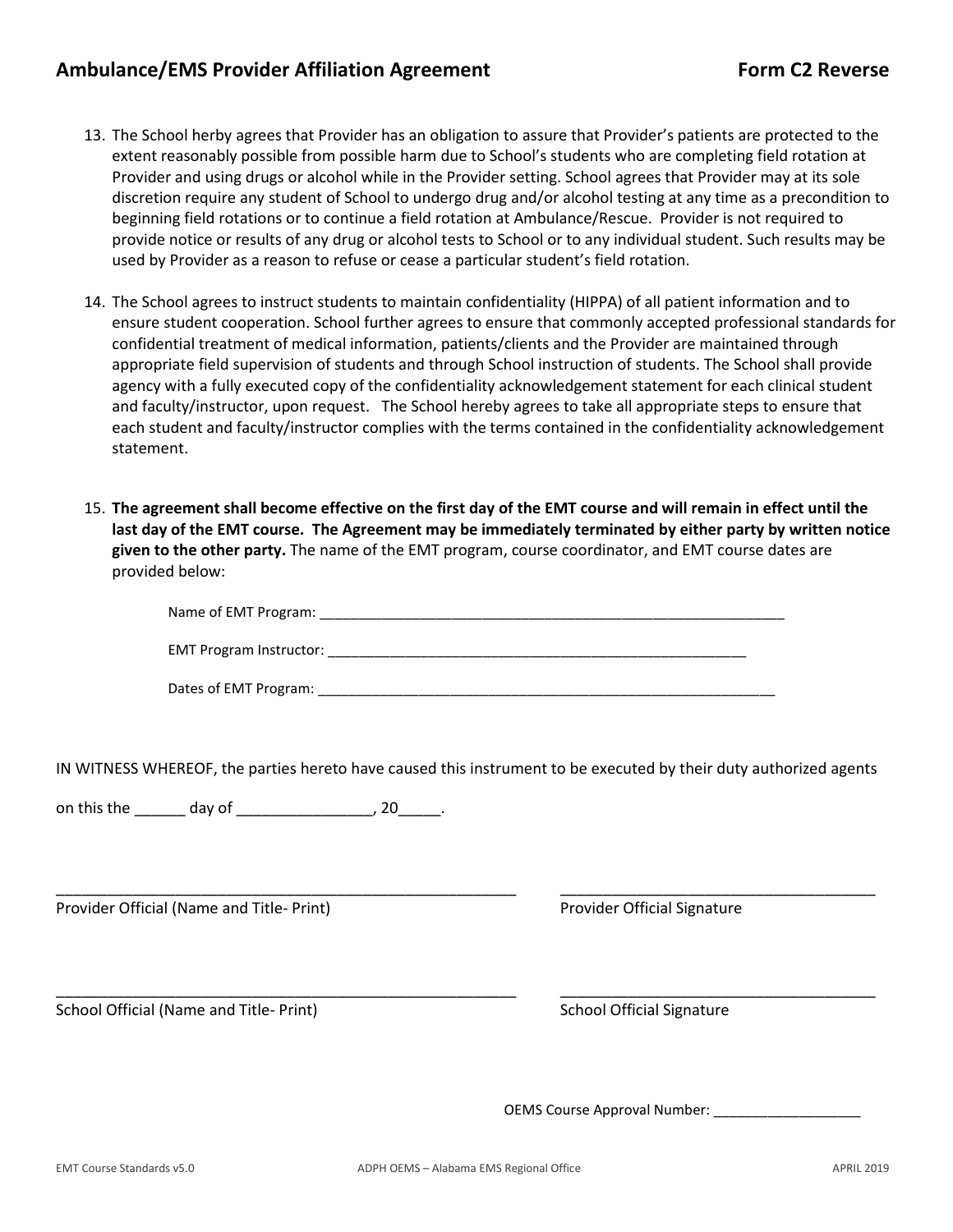# **STEP 1 of 5**

| <b>Course Coordinator Name:</b> |  |
|---------------------------------|--|
|                                 |  |

| <b>Sponsoring Agency:</b> |  |
|---------------------------|--|
|                           |  |

Date of first class: **Date of first class:** 

Date five weeks prior to first class: **we consider the constant of the Date received:**  $\blacksquare$ 

*The initial EMT course application paperwork listed below is due in regional EMS office five (5) weeks prior to the first day of class. (Unless prior approval for shorter time is approved)*

*All initial EMT course application paperwork should arrive together at the regional office in a single folder; arranged in the order that it is presented below.*

*Incomplete or improperly filed initial applications will not be processed.*

 $\square$  EMT Course Application (Form A1)

Copy (sample) of college information letter provided with Form A1

- $\Box$  EMT course accreditation status
- $\Box$  Eligibility of college credit
- $\Box$  Eligibility to attend EMT course
- $\Box$  Contact information for two nearby accredited colleges providing EMT courses
- Copy (sample) of HIPAA certification of completion (form or certificate) provide with Form A1
- $\Box$  EMT Course Instructor Information (Form A2) for each instructor
- $\square$  Course Schedule (Form A3)
- $\Box$  EMT Course Equipment List (Form A4)
- $\Box$  Hospital Affiliation Agreement (Form C1)

### *Sponsor must use Form C1. Other written agreements will not satisfy requirement.*

 $\Box$  Ambulance/Rescue (EMS) Agency Affiliation Agreement (Form C2)

*Sponsor must use Form C2. Other written agreements will not satisfy requirement.*

- $\square$  Copy of student handout paperwork:
	- O Instructor contact information
	- EMT course guidelines
	- O Attendance policy
	- Dress code
	- O Course objectives
	- Grading method and scale
- $\Box$  Copy of National Registry skills sheets

#### **Regional EMS Office Verification of Initial Application. EMT Class Approval request submitted to OEMS**

| Name (Print):                            | Signature:                              | Date:      |
|------------------------------------------|-----------------------------------------|------------|
| $\Box$ ADPH OEMS Course Approval Number: |                                         |            |
| <b>EMT Course Standards v5.0</b>         | ADPH OEMS - Alabama EMS Regional Office | APRIL 2019 |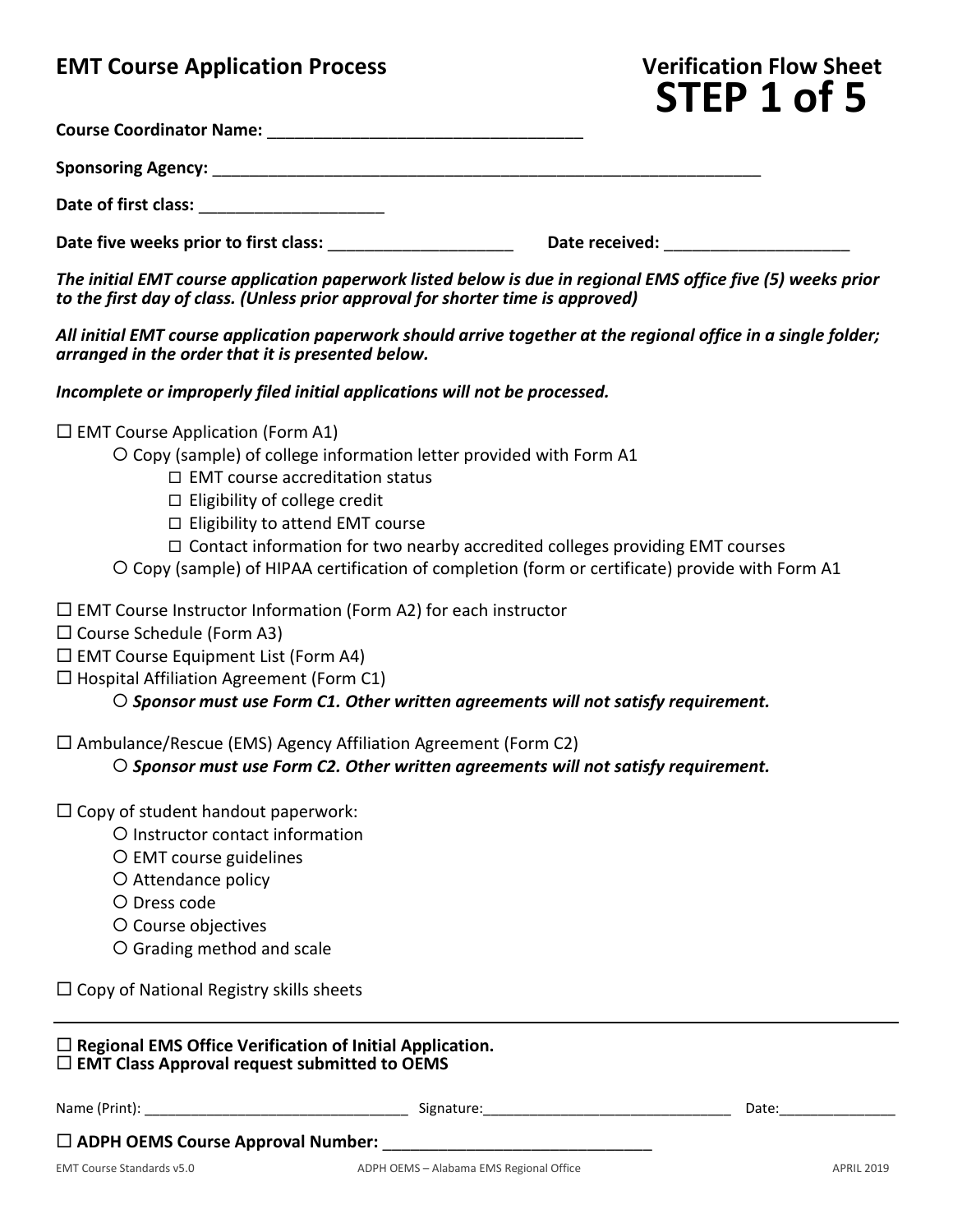**Date one week prior to first class:** \_\_\_\_\_\_\_\_\_\_\_\_\_\_\_\_\_\_\_\_

Date Received:

# *A detailed preliminary EMT course student roster is due one week prior to the first course date.*

# *The roster must be typed or printed and must contain the following information:*

#### **Header Information**

- $\square$  EMT course sponsoring agency
- $\square$  Course coordinator
- $\square$  Lead instructor
- $\square$  Course location
- $\square$  Course starting and ending dates

### **Student Information**

- $\square$  Student first and last name
- $\square$  Student address
- $\square$  Student phone number
- $\square$  Place for approved course number

#### **SAMPLE STUDENT ROSTER**

Sponsoring Agency: Raining Chicken VFD Course Location: 31 Nest Rd, Coop, AL 35969 Course Coordinator: Chicken Little Course dates: August 25- November 20, 2014

| <b>First Name</b> | Last Name | <b>Address</b>                          | Phone        |
|-------------------|-----------|-----------------------------------------|--------------|
| Hugh              | Hollon    | Suite 1100, Montgomery, AL 36104        | 205-555-3456 |
| Rony              | Najjar    | 101 Sivley, Huntsville, AL 35801        | 256-656-9999 |
| Stephen           | Wilson    | 201 Monroe Street, Montgomery, AL 36104 | 205-876-5309 |
|                   |           |                                         |              |
|                   |           |                                         |              |

# **Regional EMS Office Verification Preliminary Student Roster**

| Name (Print): | Signature:                   | Date: |
|---------------|------------------------------|-------|
|               | OEMS Course Approval Number: |       |
|               |                              |       |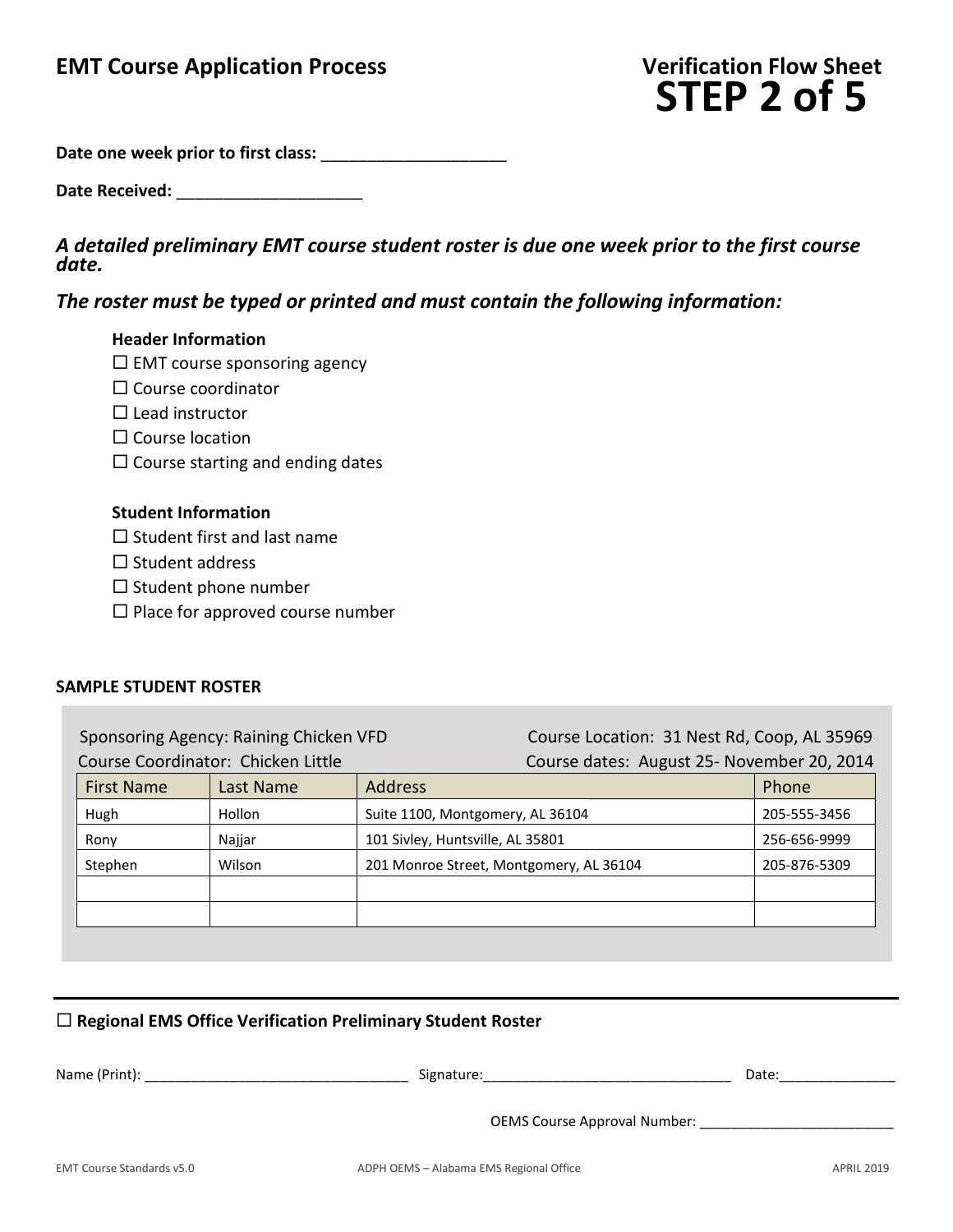# **STEP 3 of 5**

| Date of first class: |  |
|----------------------|--|
|----------------------|--|

**Date ten business days after first class:** \_\_\_\_\_\_\_\_\_\_\_\_\_\_\_\_\_\_\_\_ **Date Received:** \_\_\_\_\_\_\_\_\_\_\_\_\_\_\_\_\_\_\_\_

**The following student forms are due in regional EMS office within ten (10) business days of first class. The course coordinator may provide copies and keep the original forms.**

 $\square$  EMT Student Registration (Form B1)

 $\square$  Confidentiality Briefing Statement (Form B2)

 $\square$  Release of Liability (Form B3)

 $\square$  Background Screening Policy (Form B4-A)

 $\square$  Background Screening Participation (Form B4-B)

 $\square$  Drug Screen Policy (Form B5-A)

 $\square$  Drug Screen Participation (Form B5-B)

# **An On-Site Inspection must be scheduled within ten (10) business days of first class**

# Date of On-Site Inspection:

### **Inspection will include-**

### **Faculty**

□ Course Coordinator

 $\Box$  Primary Instructor

- $\Box$  Instructor on course schedule
- $\square$  Adequate instructor for skills verification, if applicable

### **Facility**

 $\square$  ADA Compliant

 $\square$  Sufficient Space for Class size

- □ Controlled Environment
- $\Box$  Adequate classroom learning accommodations (desks, chairs, lighting)
- $\square$  Adequate classroom skills learning area(s)

#### **Resources**

Instructional Materials: \_\_\_\_\_\_\_\_\_\_\_\_\_\_\_\_\_\_\_\_\_\_\_\_\_\_\_\_\_\_\_\_\_\_\_\_\_\_\_\_\_\_

Presentation Equipment: \_\_\_\_\_\_\_\_\_\_\_\_\_\_\_\_\_\_\_\_\_\_\_\_\_\_\_\_\_\_\_\_\_\_\_\_\_\_\_\_\_

**Regional EMS Office Verification of ten day requirements and on-site inspection.**

Name (Print): \_\_\_\_\_\_\_\_\_\_\_\_\_\_\_\_\_\_\_\_\_\_\_\_\_\_\_\_\_\_\_\_\_\_ Signature:\_\_\_\_\_\_\_\_\_\_\_\_\_\_\_\_\_\_\_\_\_\_\_\_\_\_\_\_\_\_\_\_ Date:\_\_\_\_\_\_\_\_\_\_\_\_\_\_\_

OEMS Course Approval Number: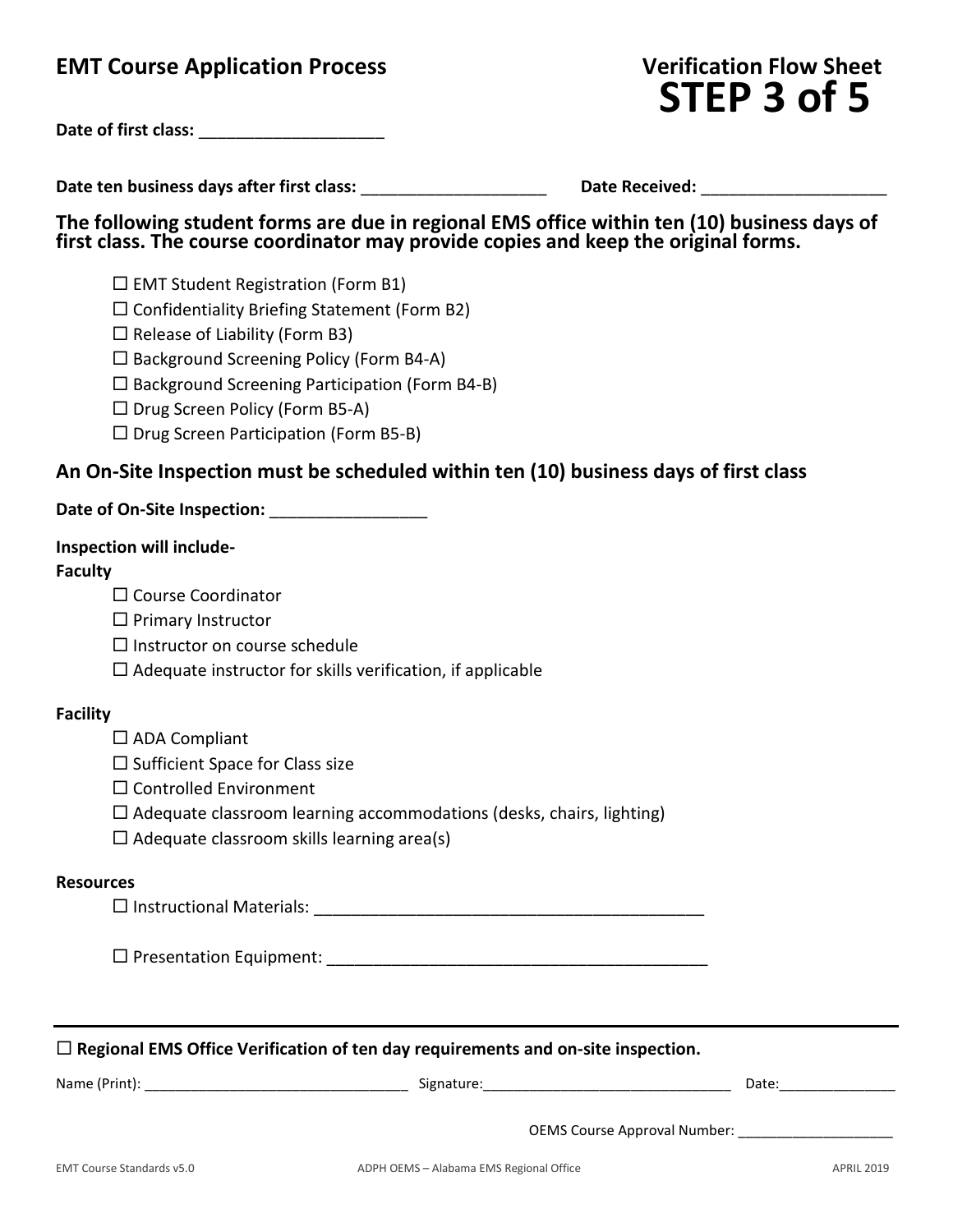# **STEP 4 of 5**

Date of course completion:

Date ten days from course completion:

**The following course documentation is required within ten (10) days after course completion. The sponsor may provide the originals for storage by the Regional Office.**

 $\square$  Final EMT course roster

- $\square$  Shows EMT course sponsor
- $\square$  Shows course coordinator and lead instructor
- $\Box$  Shows course location, and course starting and ending dates listed in header.
- $\Box$  All students listed on preliminary EMT course roster are listed on the final EMT course roster
- $\square$  Student first and last name with middle initial
- $\square$  Student Social Security Number (for National Registry)
- $\square$  Student EMT Course disposition (Pass, Fail, Pending, Withdraw, Dismissed)
- $\Box$  Student National Registry Skills disposition (Pass, Fail, Pending, Withdraw, Dismissed)
- $\square$  Student Clinical Rotation disposition (Pass, Fail, Pending, Withdraw, Dismissed)
- $\Box$  A place to write the date received by regional EMS office
- $\square$  A place to write the approved course number

 $\Box$  EMT attendance course rosters showing attendance and instructors for each class session

# **Student Information required within ten (10) days after course completion:**

 $\Box$  National Registry Skills verification forms (or equivalent) for each student on final course roster

 $\Box$  Each skill sheet timed, scored, and signed by evaluator

- $\square$  Complete set of skill sheets for each student
- $\Box$  Failures explained and documented on skills sheet

 $\square$  Copies of EMT course completion certificate for each student

 $\Box$  Copy of AHA Healthcare Provider (or equivalent\*) CPR card for each student.

\*Equivalent must include infant, child, adult, 1-rescuer, and 2-rescuer, BVM usage

## **Regional EMS Office Verification of course completion records**

| Name (Print): | Signature:                          | Date <sup>®</sup> |
|---------------|-------------------------------------|-------------------|
|               |                                     |                   |
|               | <b>OEMS Course Approval Number:</b> |                   |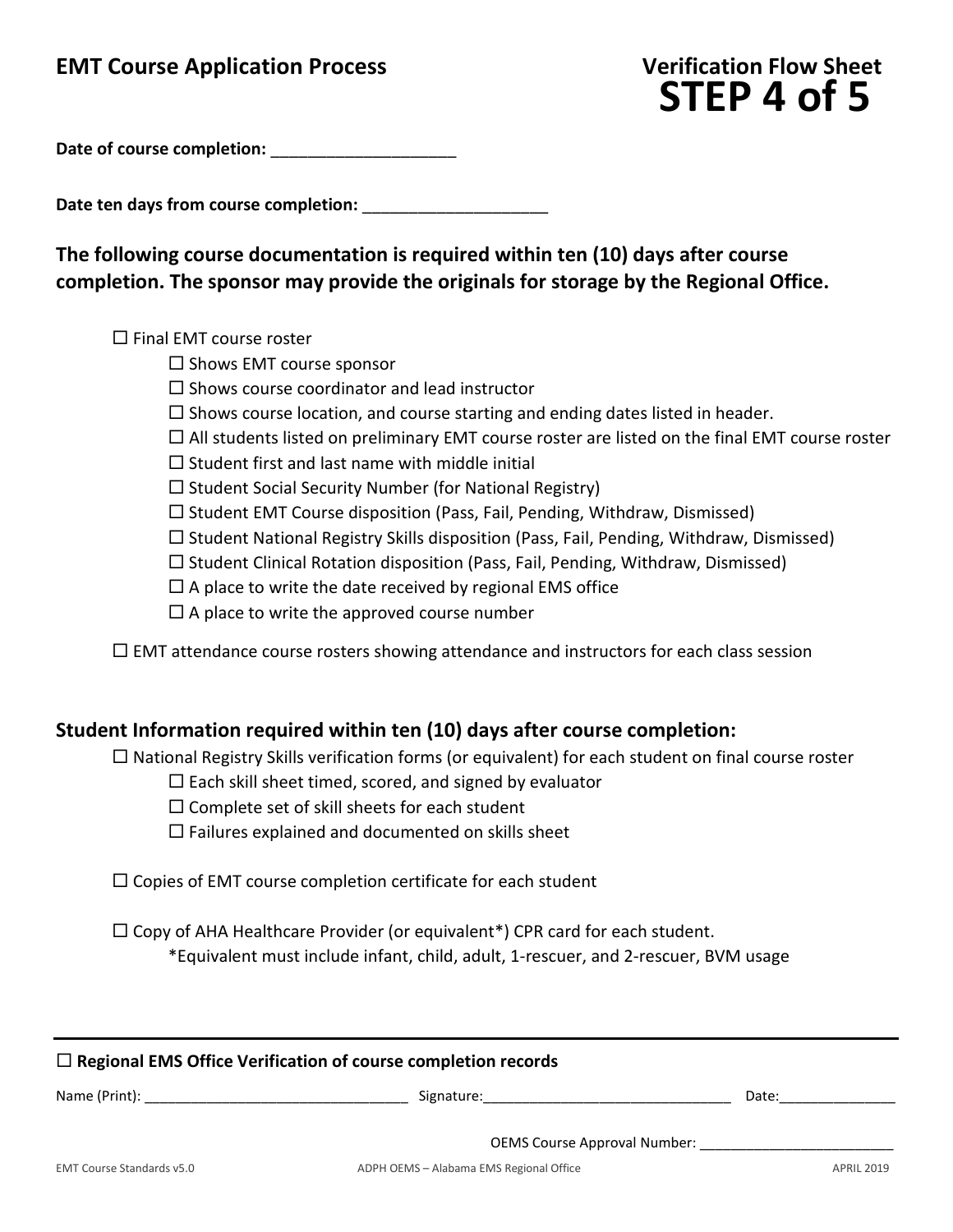

**POST COURSE DOCUMENTATION**

Date of last student completion:

Date ten (10) days after last student completion:

 **Post-course documentation records are should be provided to regional EMS office ten days after the last student has been assigned a PASS or FAIL disposition.**

**The regional EMS office will maintain the complete set of course documentation for five (5) years.**

#### **Documentation already on file with regional EMS office at completion of course:**

 $\Box$  Original course application, and related forms, as submitted to the regional EMS office

 $\square$  Copy (sample) of college information letter provided with Form A1

- $\square$  Copy (sample) of HIPAA certification of completion (form or certificate) provide with Form A1
- $\square$  Course approval form issued by the OEMS

 $\Box$  EMT course preliminary roster as submitted to the regional EMS office

 $\Box$  EMT Course Instructor Information (Form A2) for each instructor

 $\Box$  Hospital Affiliation Agreement (Form C1)

 $\square$  Ambulance/Rescue (EMS) Agency Affiliation Agreement (Form C2)

Course Schedule (Form A5)

 $\Box$  EMT Course Equipment List (Form A6)

 $\square$  Copy of student handout paperwork:

 $\Box$  Copy of National Registry skills sheets

 $\square$  Attendance roster for each class meeting

 $\Box$  Individual skill verifications (National Registry forms)

#### **Documentation to be provided to regional EMS office within 10 days of completing of course:**

 $\square$  Final EMT course schedule

 $\square$  List of make-up session(s), if applicable

 $\square$  Documentation of remediation conducted, if applicable

 $\Box$  Copy of each examination, quiz or evaluation administered during the course

 $\square$  Documentation of the guest lecturers,

 $\square$  Documentation of clinical preceptor(s) orientation and student scope of practice,

 $\Box$  Documentation demonstrating student achievement of all clinical and field internship objectives, and

 $\Box$  Documentation recording the individual reasons that student(s) failed to complete the course of study.

# *NOTE: If the sponsoring agency wishes to keep records, providing the regional EMS agency a paper copy of the documentation paperwork listed in this section is acceptable.*

| $\Box$ Regional EMS Office Verification of five year records package |                                                                                                                |                   |  |
|----------------------------------------------------------------------|----------------------------------------------------------------------------------------------------------------|-------------------|--|
|                                                                      | Signature: the contract of the contract of the contract of the contract of the contract of the contract of the | Date:             |  |
|                                                                      | <b>OEMS Course Approval Number:</b>                                                                            |                   |  |
| EMT Course Standards v5.0                                            | ADPH OEMS - Alabama EMS Regional Office                                                                        | <b>APRIL 2019</b> |  |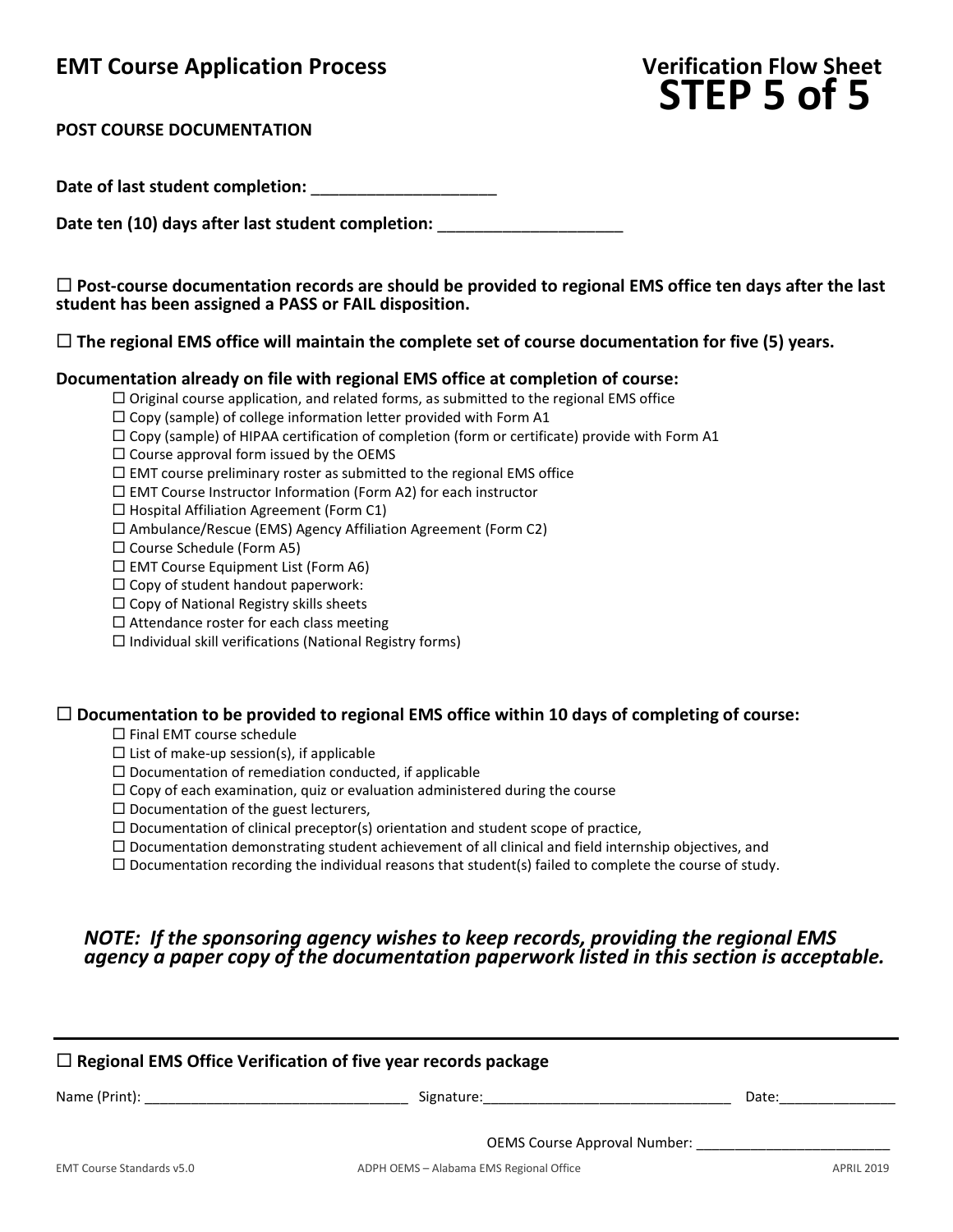# ADPH OEMS EMT COURSE REQUIREMENTS MATRIX **Fig. 2** Page 1 of 3

|                                                |               | <b>Emergency Medical Responder</b><br><b>EMR</b>                                                                                                                                                                                                          | <b>Emergency Medical Technician</b><br><b>EMT</b> |
|------------------------------------------------|---------------|-----------------------------------------------------------------------------------------------------------------------------------------------------------------------------------------------------------------------------------------------------------|---------------------------------------------------|
| <b>Educational</b><br><b>Facilities</b>        | National      | 1. Facility sponsored or approved by sponsoring agency<br>2. ADA compliant facility<br>3. Sufficient space for class size<br>4. Controlled environment                                                                                                    | <b>Same as Previous Level</b>                     |
|                                                | State         | Same as above                                                                                                                                                                                                                                             | <b>Same as Previous Level</b>                     |
| <b>Student Space</b>                           | National      | 1. Provide space sufficient for students to attend<br>classroom sessions, take notes and participate in<br>classroom activities<br>2. Provide space for students to participate in kinematic<br>learning and practice activities                          | <b>Same as Previous Level</b>                     |
|                                                | State         | Same as above                                                                                                                                                                                                                                             | <b>Same as Previous Level</b>                     |
| Instructional<br><b>Resources</b>              | National      | 1. Provide basic instructional support material<br>2. Provide audio, visual, and kinematic aids to support and<br>supplement didactic instruction                                                                                                         | <b>Same as Previous Level</b>                     |
|                                                | State         | 1. Same as above<br>2. Same as above<br>3. Textbooks and Instructor material must meet National<br><b>EMS Education Standards and Instructional Guidelines</b>                                                                                            | <b>Same as Previous Level</b>                     |
| Instructor<br>Preparation<br><b>Resources</b>  | National      | a. Provide space for instructor preparation<br>b. Provide support equipment for instructor preparation                                                                                                                                                    | <b>Same as Previous Level</b>                     |
|                                                | State         | Same as above                                                                                                                                                                                                                                             | <b>Same as Previous Level</b>                     |
| <b>Storage Space</b>                           | National      | Provide adequate and secure storage space for<br>instructional materials                                                                                                                                                                                  | <b>Same as Previous Level</b>                     |
|                                                | State         | Same as above                                                                                                                                                                                                                                             | <b>Same as Previous Level</b>                     |
| Sponsorship                                    | ional<br>Nati | Sponsoring organizations shall be one of the following:<br>1. Accredited educational institution, or<br>2. Public safety organization, or<br>3. Accredited hospital, clinic, or medical center, or<br>4. Other State approved institution or organization | <b>Same as Previous Level</b>                     |
|                                                | State         | Same as above                                                                                                                                                                                                                                             | <b>Same as Previous Level</b>                     |
| Programmatic<br>Approval                       | National      | Sponsoring organization shall have programmatic approval<br>by authority having jurisdiction for program approval<br>(State)                                                                                                                              | <b>Same as Previous Level</b>                     |
|                                                | State         | State/Regional approval<br>(EMT Course Application, FORM A1)                                                                                                                                                                                              | <b>Same as Previous Level</b><br>(Appendix BB)    |
| <b>Medical</b><br><b>Director</b><br>Oversight | National      | Provide medical oversight for all medical aspects of<br>instruction                                                                                                                                                                                       | <b>Same as Previous Level</b>                     |
|                                                | State         | In addition to one above, the physician must meet offline<br>medical director criteria.                                                                                                                                                                   | Same as Previous Level                            |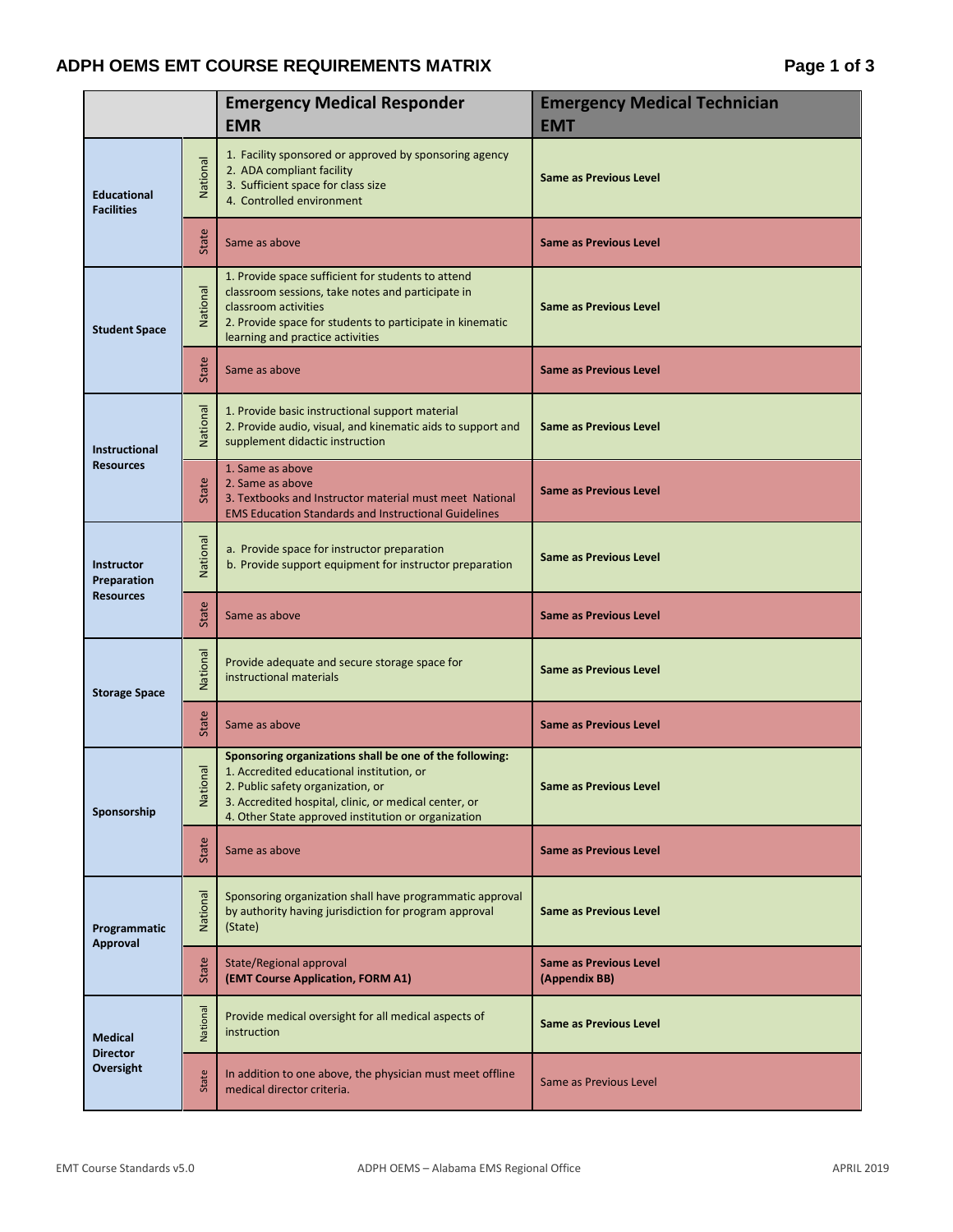# ADPH OEMS EMT COURSE REQUIREMENTS MATRIX **Fig. 2** and  $P$  and  $P$  and  $P$  and  $P$  and  $P$  and  $P$  and  $P$  and  $P$  and  $P$  and  $P$  and  $P$  and  $P$  and  $P$  and  $P$  and  $P$  and  $P$  and  $P$  and  $P$  and  $P$  and  $P$  and  $P$  and

|                                            |          | <b>Emergency Medical Responder</b>                                                                                                                                                                                                                                                                                                                                                                                                                                                                                                                                                                                                                                                                                                                                                                                                                                                                                                                                                                                                                                                                       | <b>Emergency Medical Technician</b>                                                                                                                                                                                                                                                                                                                                                                                                                                                                                                                                                                                                                                                                                                                                                                                                                                                                               |
|--------------------------------------------|----------|----------------------------------------------------------------------------------------------------------------------------------------------------------------------------------------------------------------------------------------------------------------------------------------------------------------------------------------------------------------------------------------------------------------------------------------------------------------------------------------------------------------------------------------------------------------------------------------------------------------------------------------------------------------------------------------------------------------------------------------------------------------------------------------------------------------------------------------------------------------------------------------------------------------------------------------------------------------------------------------------------------------------------------------------------------------------------------------------------------|-------------------------------------------------------------------------------------------------------------------------------------------------------------------------------------------------------------------------------------------------------------------------------------------------------------------------------------------------------------------------------------------------------------------------------------------------------------------------------------------------------------------------------------------------------------------------------------------------------------------------------------------------------------------------------------------------------------------------------------------------------------------------------------------------------------------------------------------------------------------------------------------------------------------|
|                                            |          | <b>EMR</b>                                                                                                                                                                                                                                                                                                                                                                                                                                                                                                                                                                                                                                                                                                                                                                                                                                                                                                                                                                                                                                                                                               | <b>EMT</b>                                                                                                                                                                                                                                                                                                                                                                                                                                                                                                                                                                                                                                                                                                                                                                                                                                                                                                        |
|                                            | National | The course primary instructor should:<br>1. Be educated at a level higher than he or she is teaching;<br>however, as a minimum, he or she must be educated at<br>the level he or she is teaching<br>2. Have successfully completed an approved instructor<br>training program or equivalent                                                                                                                                                                                                                                                                                                                                                                                                                                                                                                                                                                                                                                                                                                                                                                                                              | <b>Same as Previous Level</b>                                                                                                                                                                                                                                                                                                                                                                                                                                                                                                                                                                                                                                                                                                                                                                                                                                                                                     |
|                                            |          |                                                                                                                                                                                                                                                                                                                                                                                                                                                                                                                                                                                                                                                                                                                                                                                                                                                                                                                                                                                                                                                                                                          |                                                                                                                                                                                                                                                                                                                                                                                                                                                                                                                                                                                                                                                                                                                                                                                                                                                                                                                   |
| <b>Faculty</b>                             | State    | <b>EMR Primary Instruction Requirements:</b><br>1. Must be Alabama licensed at the EMT level.<br>2. Must have instructor certification from a recognized<br>organization such as Department of Transportation (DOT),<br>Department of Defense (DOD), Alabama Fire College<br>Instructor Course, AHA Core Instructor Course, or the<br>National Association of EMS Educators (NASEMSE).<br>3. Must have 5 years min of field experience.<br>4. A CPR Instructor may be used to teach a CPR course, as<br>long as the primary EMR instructor is present.<br><b>EMR Secondary Instructor Requirements:</b><br>1. Must be Alabama licensed as an EMT.<br>2. Must have instructor certification from a recognized<br>organization such as Department of Transportation (DOT),<br>Department of Defense (DOD), Alabama Fire College<br>Instructor Course, AHA Core Instructor Course, or the<br>National Association of EMS Educators (NASEMSE).<br>3. Must have 3 years min of field experience.<br>4. A CPR instructor may be used to teach a CPR course, as<br>long as the secondary instructor is present. | <b>EMT Primary Instructor Requirements:</b><br>1. Current Alabama license as the level being taught.<br>2. Must have instructor certification from a recognized<br>organization such as Department of Transformation (DOT),<br>Department of Defense (DOD), Alabama Fire College<br>Instructor Course, the National Association of EMS Educators<br>(NASEMSE) or AHA Core Instructor Course.<br>3. Must have 5 years min of field experience.<br>4. Current CPR Instructor Certification<br><b>EMT Secondary Instructor Requirements:</b><br>1. Must be Alabama licensed as an EMT.<br>2. Must have certification from a recognized organization<br>such as Department of Transportation (DOT), Department of<br>Defense (DOD), Alabama Fire College Instructor, AHA Core<br>Instructor Course, or the National Association of EMS<br>Educators (NASEMSE).<br>3. Instructor must 5 years min of field experience. |
| Hospital/<br>Clinical<br><b>Experience</b> | National | None required at this level                                                                                                                                                                                                                                                                                                                                                                                                                                                                                                                                                                                                                                                                                                                                                                                                                                                                                                                                                                                                                                                                              | Students should observe emergency department operations<br>for a period of time sufficient to gain an appreciation for the<br>continuum of care.<br>Students must perform ten patient assessments. Patient<br>assessments can be performed in an emergency department,<br>ambulance, clinic, nursing home, doctor's office, etc. or on<br>standardized patients if clinical settings are not available.                                                                                                                                                                                                                                                                                                                                                                                                                                                                                                           |
|                                            | State    | Same as above                                                                                                                                                                                                                                                                                                                                                                                                                                                                                                                                                                                                                                                                                                                                                                                                                                                                                                                                                                                                                                                                                            | Same as above                                                                                                                                                                                                                                                                                                                                                                                                                                                                                                                                                                                                                                                                                                                                                                                                                                                                                                     |
| <b>Field</b>                               | National | None required at this level                                                                                                                                                                                                                                                                                                                                                                                                                                                                                                                                                                                                                                                                                                                                                                                                                                                                                                                                                                                                                                                                              | The student must participate in and document patient<br>contacts in a field experience approved by the medical<br>director and program director.                                                                                                                                                                                                                                                                                                                                                                                                                                                                                                                                                                                                                                                                                                                                                                  |
| <b>Experience</b>                          | State    | Same as above.                                                                                                                                                                                                                                                                                                                                                                                                                                                                                                                                                                                                                                                                                                                                                                                                                                                                                                                                                                                                                                                                                           | Same as above.                                                                                                                                                                                                                                                                                                                                                                                                                                                                                                                                                                                                                                                                                                                                                                                                                                                                                                    |
| <b>Course Length</b>                       | National | 1. Course length is based on competency, not hours<br>2. Course material can be delivered in multiple formats<br>including but not limited to:<br>3. Independent student preparation<br>4. Synchronous/Asynchronous distributive education<br>5. Face-to-face instruction<br>6.Pre- or co-requisites<br>7. Course length is estimated to take approximately 48-60<br>didactic and laboratory clock hours                                                                                                                                                                                                                                                                                                                                                                                                                                                                                                                                                                                                                                                                                                 | 1. Course length is based on competency, not hours<br>2. Course material can be delivered in multiple formats<br>including but not limited to:<br>Independent student preparation<br>a.<br>Synchronous/Asynchronous distributive education<br>b.<br>Face-to-face instruction<br>c.<br>3. Pre- or co-requisites<br>4. Course length is estimated to take approximately 150-190<br>clock hours including the four integrated phases of education<br>(didactic, laboratory, clinical and field) to cover material                                                                                                                                                                                                                                                                                                                                                                                                    |
|                                            | State    | 1-6 Same as above<br>7. Course length is 45 hours at a minimum.                                                                                                                                                                                                                                                                                                                                                                                                                                                                                                                                                                                                                                                                                                                                                                                                                                                                                                                                                                                                                                          | 1-3 Same as above<br>7. Course length is 180 hours at a minimum.                                                                                                                                                                                                                                                                                                                                                                                                                                                                                                                                                                                                                                                                                                                                                                                                                                                  |